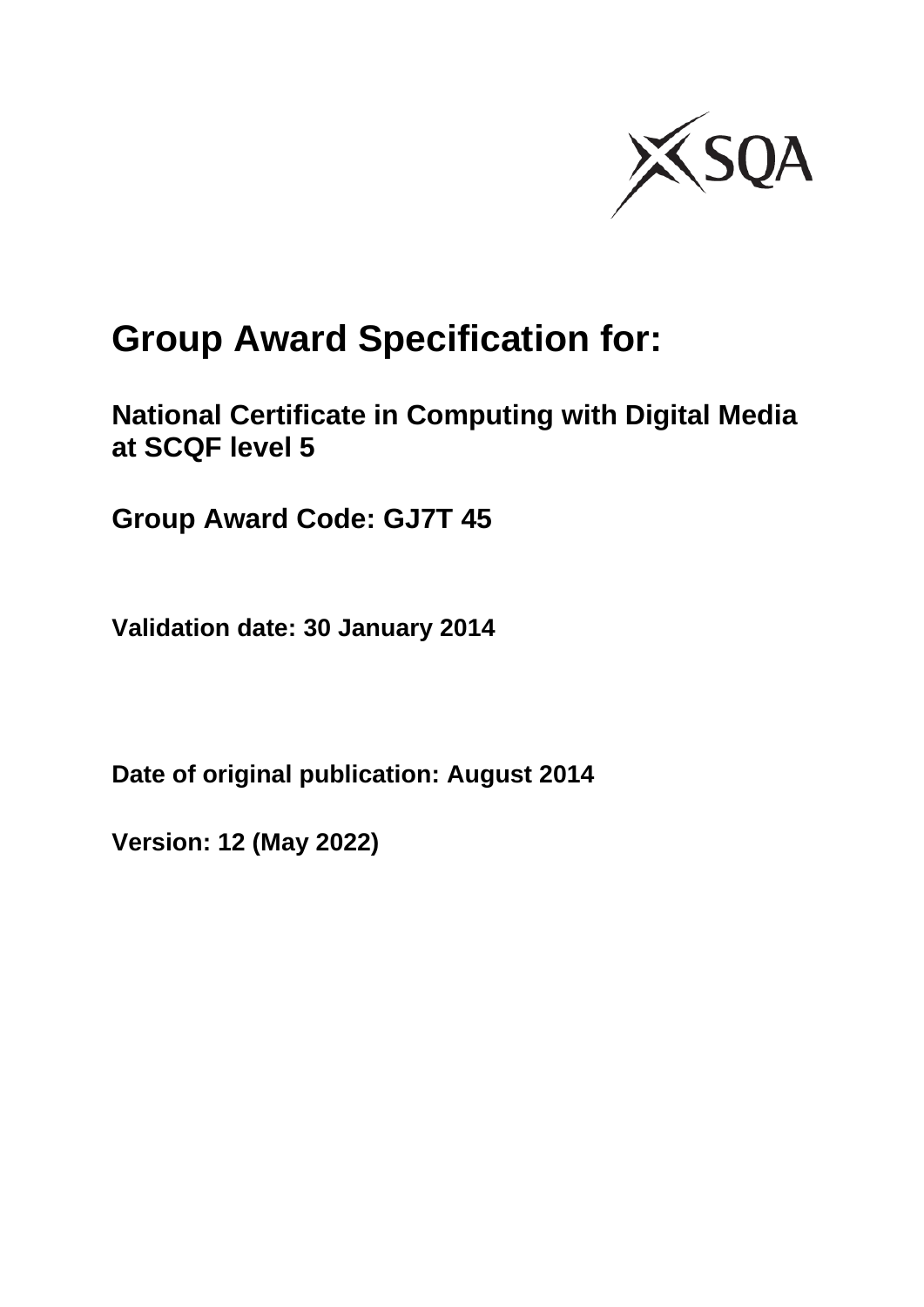## **Contents**

| 2 |     |                                                                                  |    |
|---|-----|----------------------------------------------------------------------------------|----|
|   | 2.1 |                                                                                  |    |
| 3 |     |                                                                                  |    |
|   | 3.1 |                                                                                  |    |
|   | 3.2 |                                                                                  |    |
| 4 |     |                                                                                  |    |
|   | 4.1 |                                                                                  |    |
| 5 |     |                                                                                  |    |
|   | 5.1 |                                                                                  |    |
|   | 5.2 | Mapping of National Occupational Standards (NOS) and/or trade body               |    |
|   |     |                                                                                  | 13 |
|   | 5.3 | Mapping of Core Skills development opportunities across the qualification(s)  22 |    |
|   | 5.4 |                                                                                  |    |
| 6 |     |                                                                                  |    |
|   | 6.1 |                                                                                  |    |
|   | 6.2 |                                                                                  |    |
|   | 6.3 |                                                                                  |    |
|   | 6.4 |                                                                                  |    |
|   | 6.5 |                                                                                  |    |
| 7 |     |                                                                                  |    |
| 8 |     |                                                                                  |    |
| 9 |     |                                                                                  |    |
|   |     |                                                                                  |    |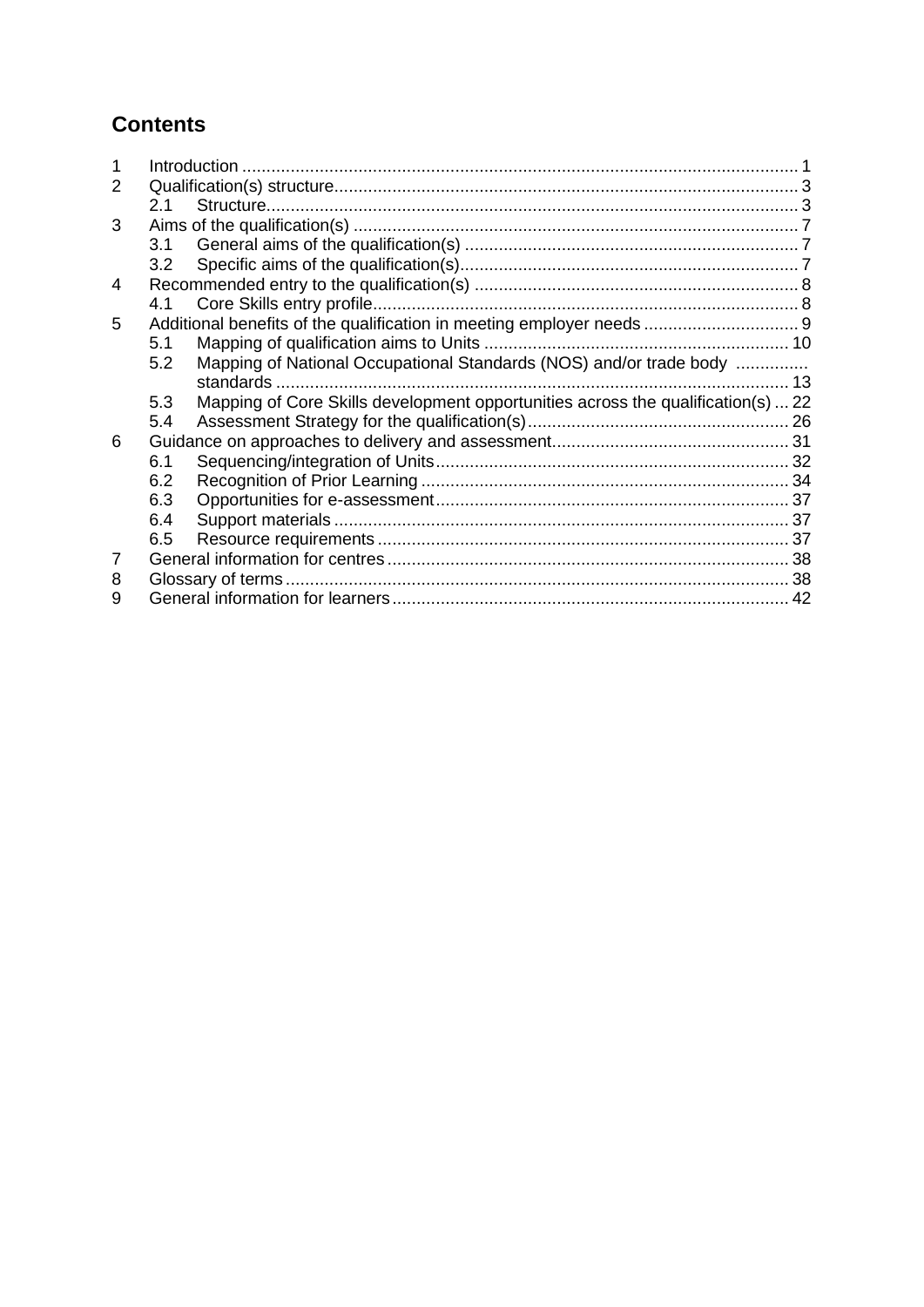# <span id="page-2-0"></span>**1 Introduction**

This document was previously known as the Arrangements document. The purpose of this document is to:

- assist centres to implement, deliver and manage the qualification
- provide a guide for new staff involved in offering the qualification
- inform course managers teaching staff, assessors, learners, employers and HEIs of the aims and purpose of the qualification
- provide details of the range of learners the qualification is suitable for and progression opportunities

This is the Group Award Specification for the National Certificate (NC) in Computing with Digital Media at SCQF level 5. This document includes: background information on the development of the Group Award, its aims, guidance on access, details of the Group Award structure, and guidance on delivery.

The National Certificate (NC) in Computing with Digital Media is a Group Award that conforms to the specification for such awards published by SQA in December 2005. It replaces Scottish Group Awards in Digital Media Computing available at SCQF levels 4, 5 and 6. This provides a progression for candidates towards further study or to employment.

Each of the National Certificate Computing with Digital Media awards have different sizes (ie number of credits) and structures. There are no Graded Units in the award. The award framework at SCQF level 5 provides a wide choice of optional Units to make up the requirement of credits for the Group Award, including the following areas:

- Computer games
- Network security and administration
- Web design and multimedia
- Mobile technology

The rationale for revising this National Certificate in Digital Media Computing award is to bring the Unit content up-to-date and address some shortcomings in the current SQA provision at SCQF level 5, develop some new Units that look at new technologies and applications and fill some gaps in other computing areas.

A Qualification Design Team (QDT) was formed to address the issues mentioned above for the Digital Media Computing awards at SCQF levels 4, 5 and 6. Research in the sector found the most common issues to be:

- ◆ Repetition in mandatory Units across levels
- Gap between SCQF levels 5 and 6 too difficult
- ◆ Title of Group Awards
- Content of some SQCF level 6 Units more difficult than some HN Units
- Some Units out-of-date
- ◆ Few group/project Units available
- Balance of Unit content variable
- Some new Units using current technologies and applications needed

Other findings of the QDT included the need to incorporate, or link, National 4 and National 5 courses and also re-address the way Core Skills are included/delivered within the awards.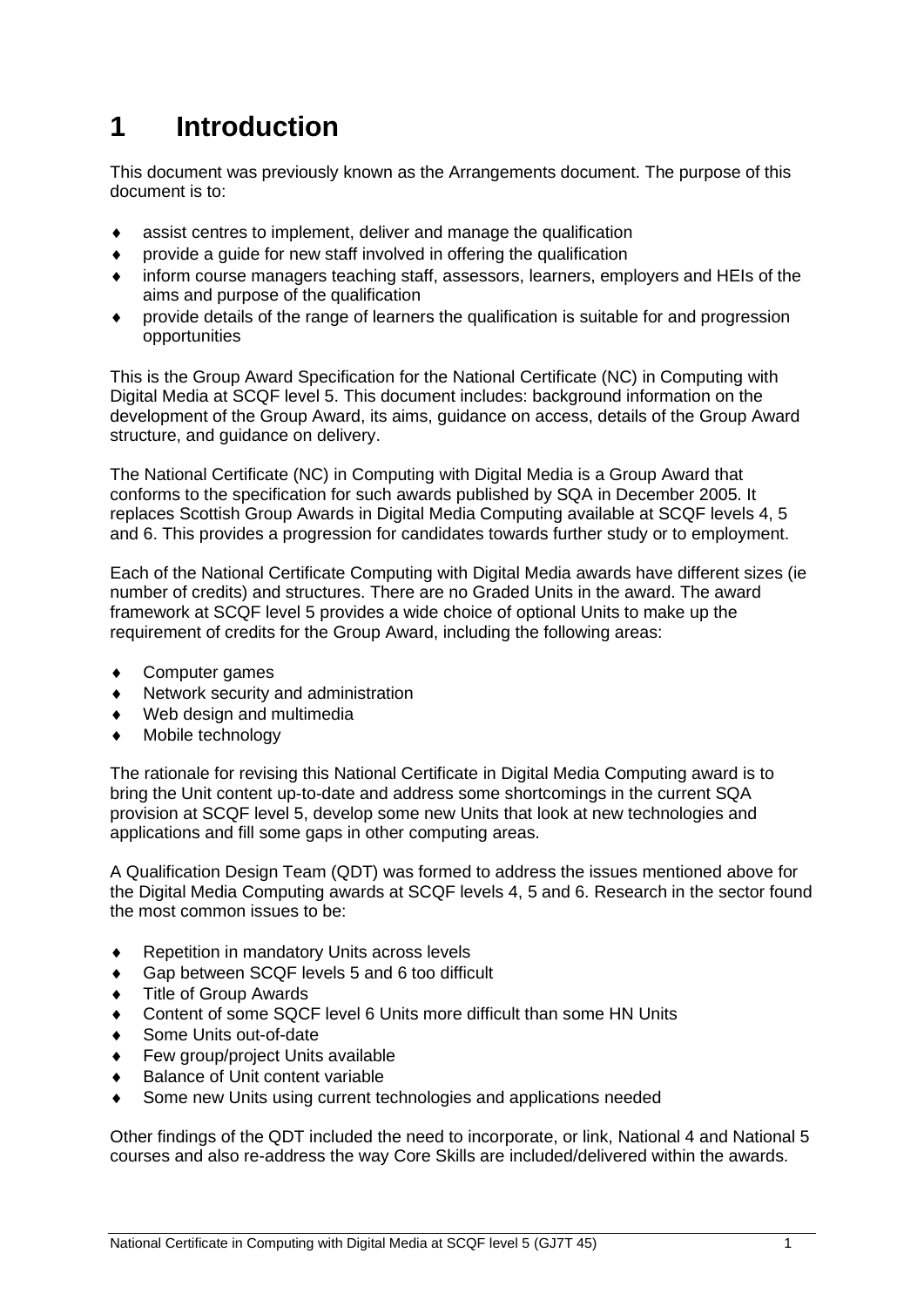It was agreed that it was not necessary to have the same number of mandatory Units at each level and the following framework changes have been made:

SCQF level 4 – six mandatory Units (6 SQA Unit credits) SCQF level 5 – seven mandatory Units (8 SQA Unit credits) SCQF level 6 – six mandatory Units (7 SQA Unit credits)

The QDT also agreed that Core Skills, although essential, did not have to be mandatory, and these have been moved to the optional section. This gives centres some flexibility in the delivery of Core Skills within the award, should learners come with a Core Skills profile containing the required level of Core Skills for the Group Award.

#### **Target Groups**

The NC in Computing with Digital Media at SCQF level 5 is aimed at:

- Full-time NC learners who have already completed the award at SCQF level 4
- Full-time NC learners who have come from school with National 4 or National 5 qualifications
- Part-time learners who may wish to pick up individual Units or work towards the Group Award

#### **Employment Opportunities**

The NC in Computing with Digital Media at SCQF level 5 provides qualifications that could help learners get entry level jobs in the following areas:

- Desktop support
- Network administration
- Network support
- Games design
- ◆ Software development
- Mobile applications developmnet
- Web development

#### **Progression**

On successful completion of the NC in Computing with Digital Media at SCQF level 5, learners may be able to progress onto any of the following NC programmes:

- NC in Computing with Digital Media at SCQF level 6
- ◆ NC in Computing Technical Support at SCQF level 6
- NC in Computer Games: Creative Development at SCQF level 6
- NC in Computer Games: Software Development at SCQF level 6

At the discretion of the centre, learners may also progress directly onto the following HN programmes:

- ◆ HNC/HND Computer Games Development
- HNC Computing: Networking
- HNC Computing: Technical Support
- HNC Computing: Software Development
- HNC/HND Information Technology
- HNC/HND Interactive Media
- HNC/HND 3D Computer Animation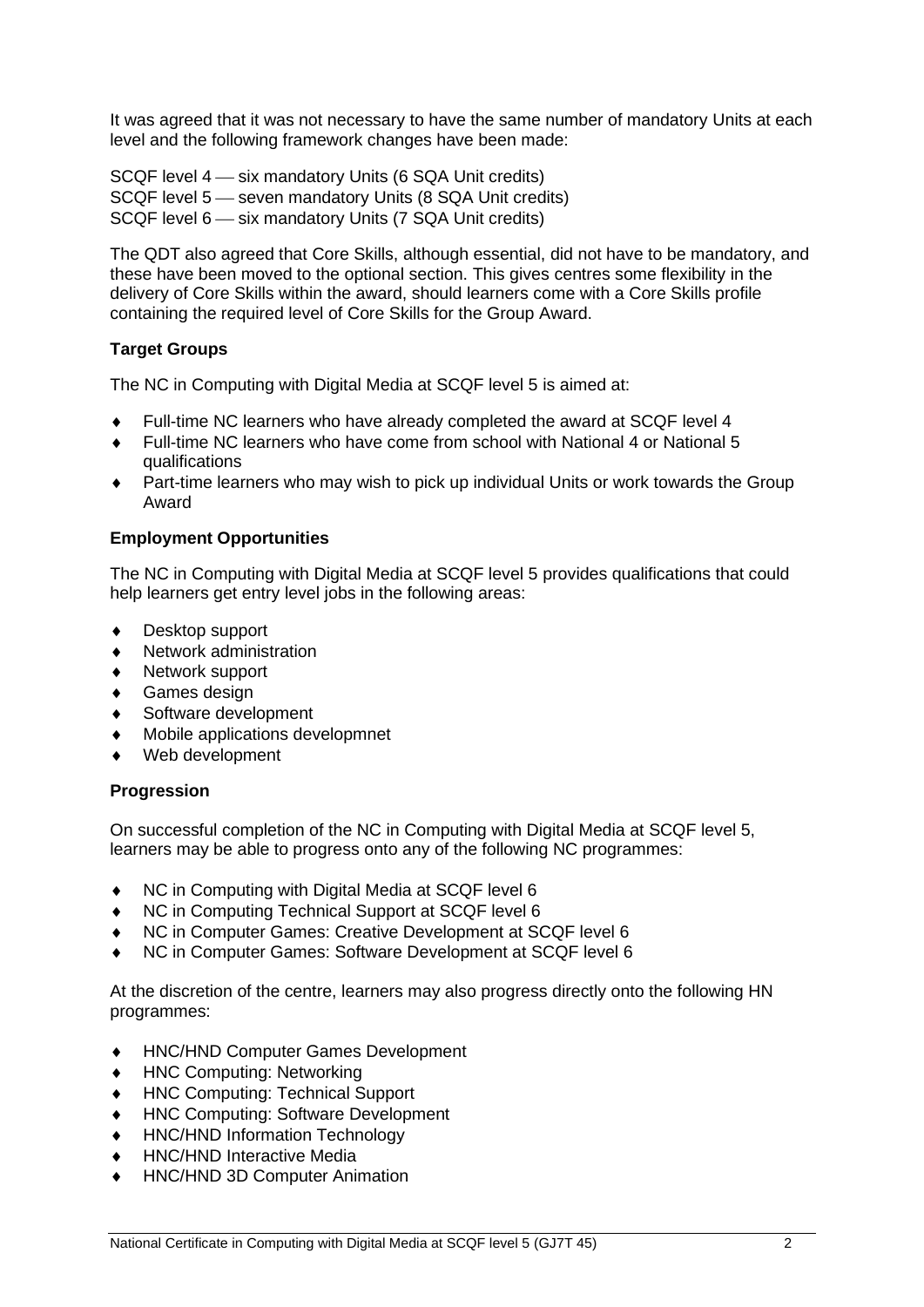# <span id="page-4-0"></span>**2 Qualification(s) structure**

This Group Award is made up of 12 SQA Unit credits (72 SCQF credit points), of which 8 SQA Unit credits (48 SCCQF credit points) are at SCQF level 5 in the mandatory section and the remaining 4 SQA Unit credits (24 SCQF credit points) are from the optional section.

A mapping of Core Skills development opportunities is available in Section 5.3.

To gain the award, learners are required to successfully complete all seven mandatory Units (8 SQA Unit credits), plus optional Units amounting to 4 SQA Unit credits.

### <span id="page-4-1"></span>**2.1 Structure**

#### **Table 1 (Mandatory Units)**

| 4 code            | 2<br>code | <b>Unit title</b>                                     | <b>SQA</b><br>credit | <b>SCQF</b><br>credit<br>points | <b>SCQF</b><br>level |
|-------------------|-----------|-------------------------------------------------------|----------------------|---------------------------------|----------------------|
| F <sub>1</sub> KR | 11        | Computing: Computer Hardware and<br><b>Systems</b>    |                      | 6                               | 5                    |
| F <sub>1</sub> KS | 11        | Computing: Digital Media Elements for<br>Applications |                      | 6                               | 5                    |
| <b>H6S9</b>       | 45        | <b>Computing: Applications Development</b>            |                      | 6                               | 5                    |
| <b>H6S7</b>       | 45        | <b>Computing: Project</b>                             | $\mathcal{P}$        | 12                              | 5                    |
| J6B6*             | 45        | <b>Information Literacy</b>                           |                      | 6                               | 5                    |
| J6B7*             | 45        | <b>Network Literacy</b>                               |                      | 6                               | 5                    |
| J6BA*             | 45        | Social Media Literacy                                 |                      | 6                               | 5                    |

The table below shows the set of optional Units from which learners may select to make up the balance of SCQF points required for the award.

#### **Table 2 (Optional Units)**

| 4 code            | 2 code | <b>Unit title</b>                     | <b>SQA</b><br>credit | <b>SCQF</b><br>credit<br>points | <b>SCQF</b><br>level |
|-------------------|--------|---------------------------------------|----------------------|---------------------------------|----------------------|
| F3GB<br><b>Or</b> | 10     | Communication                         | 1                    | 6                               | 4                    |
| <b>H23W</b>       | 74     | Literacy                              |                      | 6                               | 4                    |
| F3GF<br><b>Or</b> | 10     | Numeracy                              | 1                    | 6                               | 4                    |
| H <sub>225</sub>  | 74     | Numeracy                              | 1                    | 6                               | 4                    |
| F3GB<br><b>Or</b> | 11     | Communication                         | 1                    | 6                               | 5                    |
| <b>H23W</b>       | 75     | Literacy                              |                      | 6                               | 5                    |
| F3GF<br><b>Or</b> | 11     | Numeracy                              | 1                    | 6                               | 5                    |
| H <sub>225</sub>  | 75     | Numeracy                              |                      | 6                               | 5                    |
| <b>FN84</b>       | 11     | Mathematics for Interactive Computing | 1                    | 6                               | 5                    |
| <b>H60C</b>       | 45     | <b>Computing: Academic Skills</b>     | 1                    | 6                               | 5                    |
| <b>H60C</b>       | 46     | <b>Computing: Academic Skills</b>     | 4                    | 6                               | 6                    |
| F57F              | 11     | <b>Preparing to Work</b>              | 4                    | 6                               | 5                    |
| HX9V              | 45     | Computer Games: Design*               |                      | 6                               | 5                    |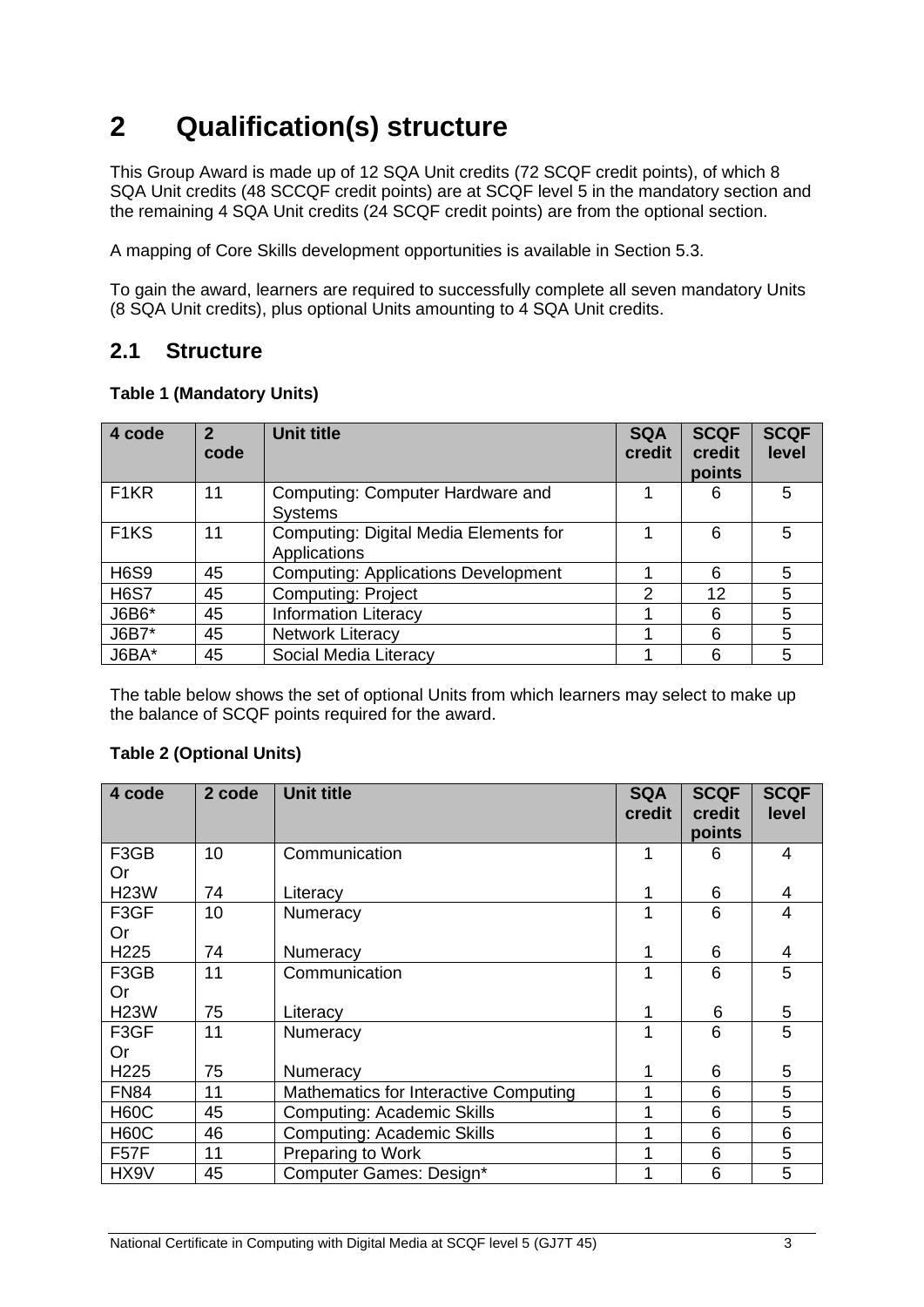| HX9W        | 45 | Computer Games: Media Assets*      |  |  |
|-------------|----|------------------------------------|--|--|
| HX9X        | 45 | Computer Games: Development*       |  |  |
| <b>HW51</b> | 45 | Computing: Interactive Multimedia* |  |  |
| H614        | 45 | <b>Computing: Website Graphics</b> |  |  |
| <b>HW52</b> | 45 | Computing: Website Design and      |  |  |
|             |    | Development*                       |  |  |
| HW4X        | 45 | Digital Media: Still Images*       |  |  |

\*please refer to History of Changes for unit revisions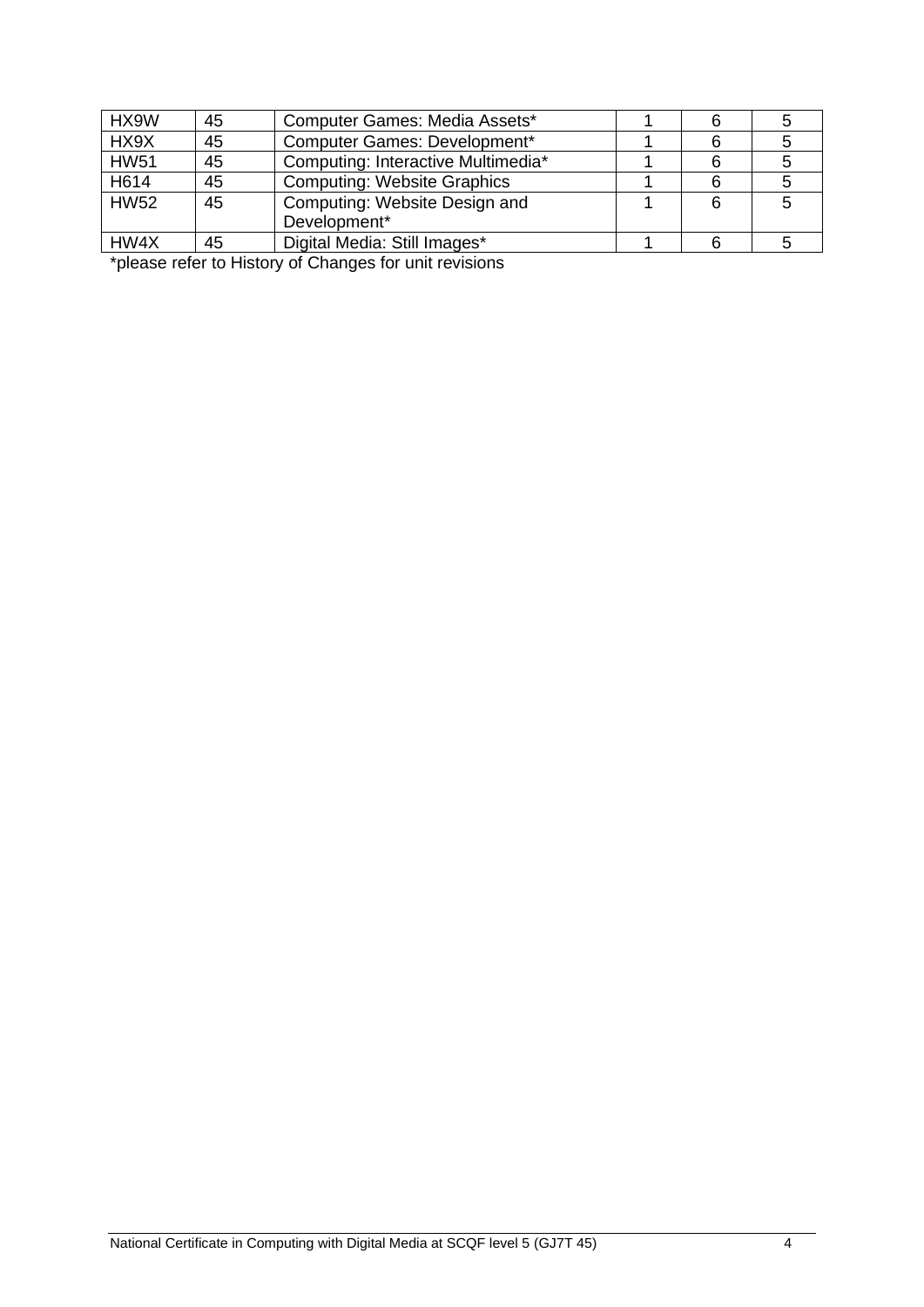| 4 code           | 2 code | <b>Unit title</b>                        | <b>SQA</b><br>credit | <b>SCQF</b><br>credit | <b>SCQF</b><br>level |
|------------------|--------|------------------------------------------|----------------------|-----------------------|----------------------|
|                  |        |                                          |                      | points                |                      |
| HW4Y             | 45     | Digital Media: Moving Images*            | 1                    | 6                     | 5                    |
| HW4W             | 45     | Digital Media: Audio*                    | 1                    | 6                     | $\overline{5}$       |
| <b>H1T1</b>      | 11     | Mobile Technology Systems                | 1                    | 6                     | 5                    |
| <b>H2P7</b>      | 11     | Mobile Technology: Device Connectivity   | 1                    | 6                     | $\overline{5}$       |
| <b>H2P2</b>      | 11     | Mobile Technology and Personal           | 1                    | 6                     | $\overline{5}$       |
|                  |        | <b>Computer Applications</b>             |                      |                       |                      |
| <b>H1T2</b>      | 11     | Mobile Technology: Web Page Creation     | 1                    | 6                     | 5                    |
| <b>H2P5</b>      | 11     | <b>Programming for Mobile Devices</b>    | $\mathbf{1}$         | 6                     | $\overline{5}$       |
| <b>J51A</b>      | 45*    | Computing: Install and Maintain Computer | $\overline{1}$       | 6                     | $\overline{5}$       |
|                  |        | Hardware                                 |                      |                       |                      |
| J51B             | $45*$  | Computing: Install and Maintain Computer | $\mathbf{1}$         | 6                     | 5                    |
|                  |        | Software                                 |                      |                       |                      |
| J519             | $45*$  | <b>Computing: Computer Networking</b>    | 1                    | 6                     | 5                    |
|                  |        | Fundamentals                             |                      |                       |                      |
| J614             | 45*    | <b>Enterprise Skills</b>                 | 1                    | $\,6$                 | 5                    |
| H613             | 45     | <b>Computing: Website Design</b>         | 1                    | 6                     | $\overline{5}$       |
|                  |        | Fundamentals                             |                      |                       |                      |
| <b>H60D</b>      | 45     | <b>Computing: Weblogs</b>                | 1                    | 6                     | 5                    |
| *J27A            | 75     | Software Design and Development          | 1.5                  | 9                     | $\overline{5}$       |
| *J27E            | 75     | Information System Design and            | 1.5                  | 9                     | $\overline{5}$       |
|                  |        | Development                              |                      |                       |                      |
| F1FD             | 11     | PC Passport: Internet and On-line        | $\mathbf{1}$         | 6                     | 5                    |
|                  |        | Communication                            |                      |                       |                      |
| F <sub>1FB</sub> | 11     | PC Passport: IT Software - Spreadsheet   | $\mathbf{1}$         | 6                     | 5                    |
|                  |        | and Database                             |                      |                       |                      |
| F <sub>1FC</sub> | 11     | PC Passport: Word Processing and         | $\mathbf{1}$         | 6                     | 5                    |
|                  |        | <b>Presenting Information</b>            |                      |                       |                      |
| F1FA             | 11     | PC Passport: IT Systems                  | 0.5                  | $\mathbf 3$           | 5                    |
| <b>H9E2</b>      | 45     | <b>Data Security</b>                     | 1                    | 6                     | $\overline{5}$       |
| <b>H9J0</b>      | 45     | <b>Digital Forensics</b>                 | 1                    | 6                     | $\overline{5}$       |
| H9YH             | 45     | <b>Ethical Hacking</b>                   | 1                    | $6\phantom{1}$        | $\overline{5}$       |
| FN8R             | 11     | <b>Games Programming</b>                 | $\overline{1}$       | 6                     | $\overline{5}$       |
| HA6J             | 45     | <b>Web Apps: Presentations</b>           | 1                    | $\overline{6}$        | $\overline{5}$       |
| HA6L             | 45     | <b>Web Apps: Spreadsheets</b>            | 1                    | 6                     | $\overline{5}$       |
| HA6M             | 45     | Web Apps: Word Processing                | $\mathbf 1$          | $\overline{6}$        | $\overline{5}$       |

\*please refer to History of Changes for unit revisions

The mandatory section of the NC in Computing with Digital Media at SCQF level 5 is made up entirely of Units at the level of the award. The mandatory Units incorporate the new National Progression Award in Digital Passport award SCQF level 5, which covers basics ICT skills such as using Office Applications, file management, online skills including making proper use of social media. The other mandatory Units cover the basics of programming (Computing: Applications Development), technical support (Computing: Computer Hardware and Systems) and making use of digital media in applications such as graphics, audio and video (Computing: Digital Media Elements for Applications). This is to give learners a basic understanding of the different areas of computing that they may want to specialise in as they progress with their studies after completing this award.

The mandatory section also includes the new 2-credit Computing: Project Unit, which is intended to give learners the opportunity to use skills, knowledge and understanding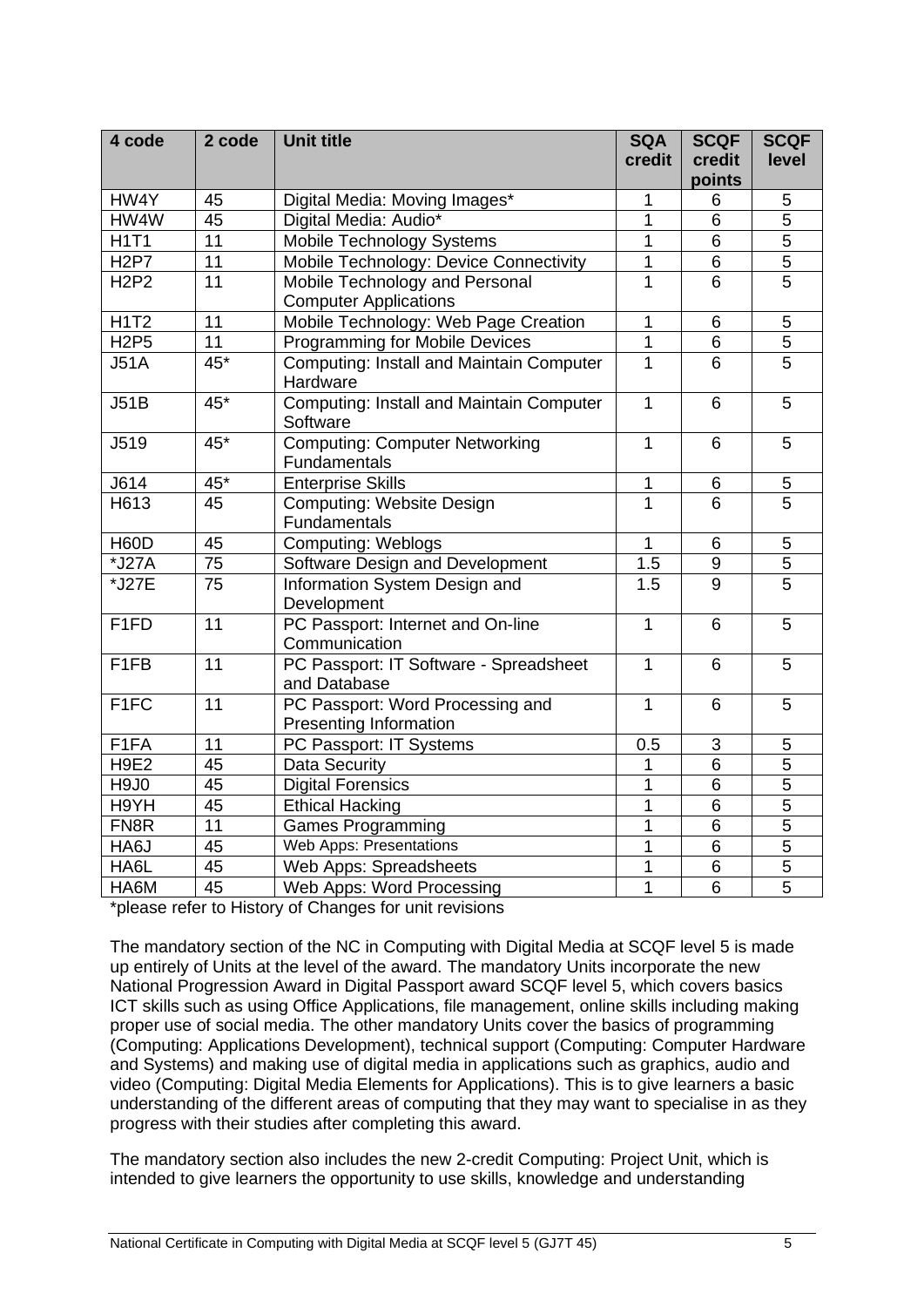developed through the successful completion of the other Units within the award. Furthermore it should give learners the opportunity to further develop key skills in planning, decision making, working with others, communications, implementation, problem solving, time management, testing and evaluation. It is recommended that it be undertaken in the later part of the academic year, so that learners have successfully completed a number of Units from within the Group Award and will have gained suitable knowledge, skills, experience and confidence with which to carry out the requirements effectively.

The nature of the project will depend on the particular area of computing chosen by the assessor and learners via negotiation. It may be that the project is to create a website, computer game, software application, interactive multimedia application or even build a pc or setup a network. The area chosen will most likely also be reflected in the centre's choice of optional Units. The optional Units allow centres to add NPA awards in Computer Games Development, Mobile Technology, Computer Networks and Systems, Website Enterprise, Web Design Fundamentals, Digital Media Editing as well as the National 5 in Computer Science.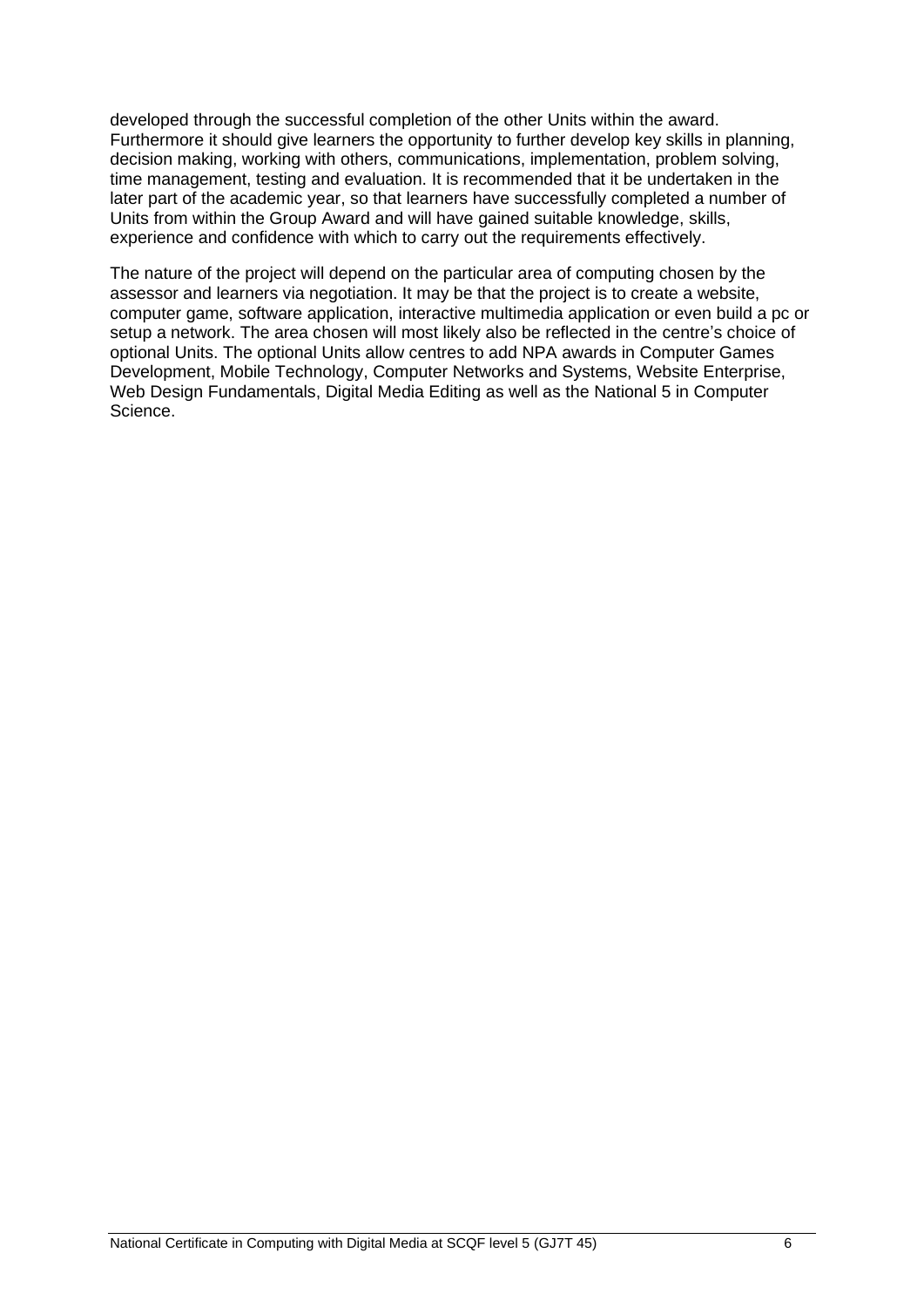# <span id="page-8-0"></span>**3 Aims of the qualification(s)**

The award aims to provide a structured progression of learning contexts in which learners can gain experience and develop a range of skills and knowledge designed to underpin key aspects of computer science: technical skills (hardware and networking), programming skills, productivity skills, communication skills and team working skills.

## <span id="page-8-1"></span>**3.1 General aims of the qualification(s)**

The general aims of the qualification are to:

- 1 Develop learners' knowledge, understanding and skills in planning, developing and evaluating.
- 2 Develop employment skills, particularly relating to the Computing industry.
- 3 Develop learning and transferable skills, including Core Skills especially in the areas of Communication, ICT, Problem Solving and Working with Others.
- 4 Enable progression within the SCQF framework to future study at NC or HN level.
- 5 Provide flexibility and appropriateness for a variety of delivery modes.

## <span id="page-8-2"></span>**3.2 Specific aims of the qualification(s)**

The specific aims of this award are to:

- 6 Equip learners with broad general knowledge and skills within a range of computing areas, such as technical support, application development, digital media, networking and social media.
- 7 Allow learners to specialise in a particular vocational area, such as games development, application development, web design and technical support.
- 8 Prepare learners for the jump to NC at SCQF level 6 or HN level, by developing their academic skills, as well as their knowledge and skills in all relevant areas of computing.
- 9 Expose learners to current computing practices and give them experience in using the latest technologies.
- 10 Maximise flexibility in qualification design to permit centres to customise the award to the needs of their learners.
- 11 Encourage learners to work in teams to develop key skills in project management, planning, decision making, working with others, communications, implementation, problem solving, time management, testing and evaluation.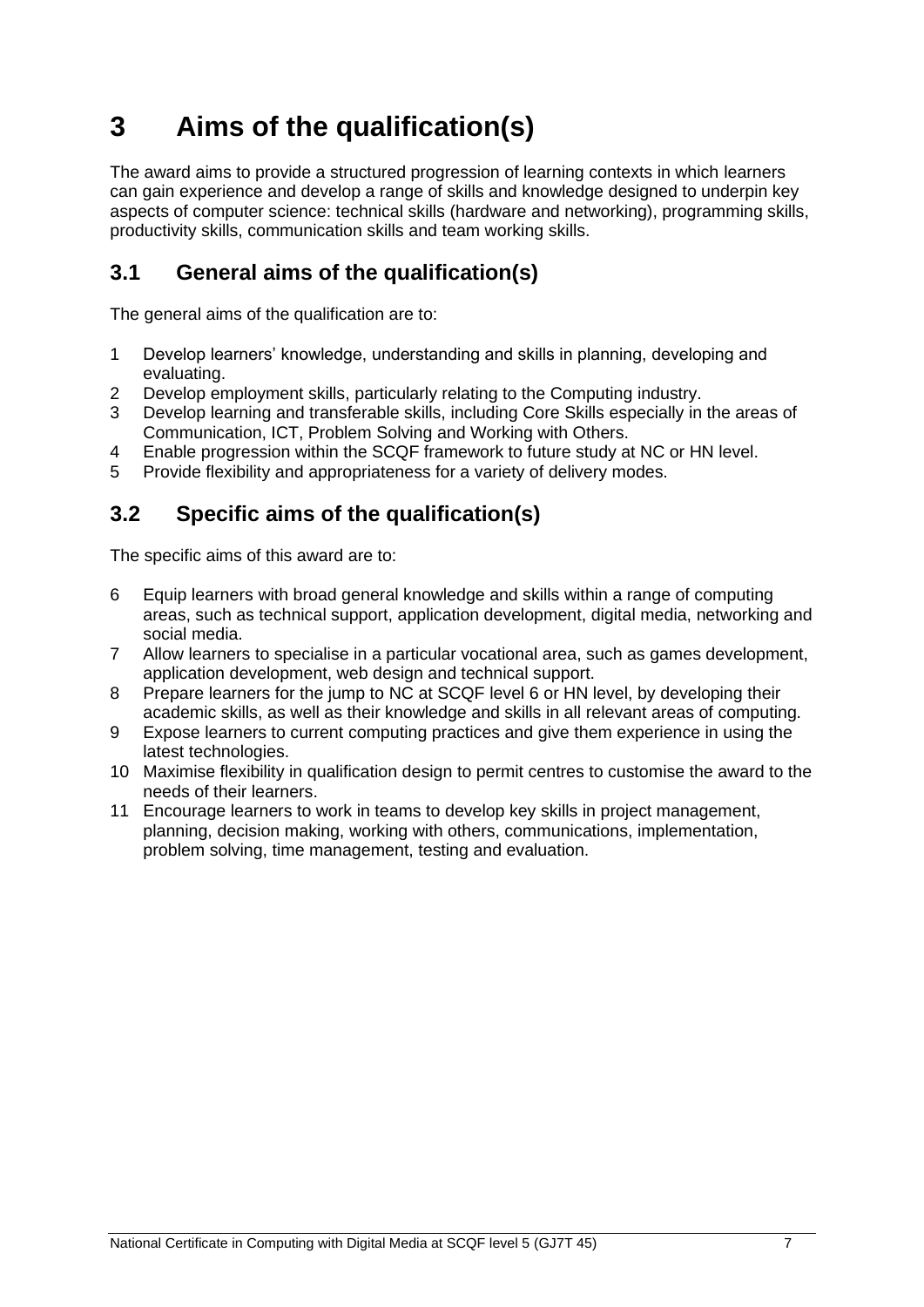# <span id="page-9-0"></span>**4 Recommended entry to the qualification(s)**

Entry to this qualification is at the discretion of the centre. The following information on prior knowledge, skills, experience or qualifications that provide suitable preparation for this qualification has been provided as guidance only.

Learners would benefit from having attained the skills, knowledge and understanding required by having achieved one of the following or equivalent qualifications and/or experience:

- National Certificate in Digital Media Computing at SCQF level 4
- National Certificate in Computing with Digital Media at SCQF level 4
- National 4 Computing Science
- National 5 Computing Science
- Relevant Computing related NPA at SCQF level 4 or 5

### <span id="page-9-1"></span>**4.1 Core Skills entry profile**

The Core Skill entry profile provides a summary of the associated assessment activities that exemplify why a particular level has been recommended for this qualification. The information should be used to identify if additional learning support needs to be put in place for learners whose Core Skills profile is below the recommended entry level or whether learners should be encouraged to do an alternative level or learning programme.

It is recognised that some learners, particularly adult returners, may not possess a specific Core Skills profile on entry, hence entry level is only recommended. In this case, it is recommended that centres carry out an appropriate evaluation of their Core Skills to ensure that they have the necessary prerequisites to provide them with a realistic opportunity of achieving on this award.

| <b>Core Skill</b>                           | <b>Recommended</b><br><b>SCQF entry</b><br>profile | <b>Associated assessment activities</b>                                                                                                                                                                                                                                                                                                                                                                                  |
|---------------------------------------------|----------------------------------------------------|--------------------------------------------------------------------------------------------------------------------------------------------------------------------------------------------------------------------------------------------------------------------------------------------------------------------------------------------------------------------------------------------------------------------------|
| Communication                               | 4                                                  | Read, understand and a<br>straightforward document.<br>Produce a document which conveys<br>several pieces of information                                                                                                                                                                                                                                                                                                 |
| Numeracy                                    | 4                                                  | Carry out a variety of straightforward<br>number tasks.<br>Extract and interpret information from<br>a table.                                                                                                                                                                                                                                                                                                            |
| Information and Communication<br>Technology | 4                                                  | Carry out ICT activities which involve<br>straightforward operations and<br>application software.<br>Use ICT to locate information in<br>different formats from a range of local<br>or remote data sources, using<br>appropriate search techniques, and<br>selecting relevant information.<br>Demonstrate safe practice in using<br>ICT to handle information by<br>recognising security risks and acting<br>accordingly |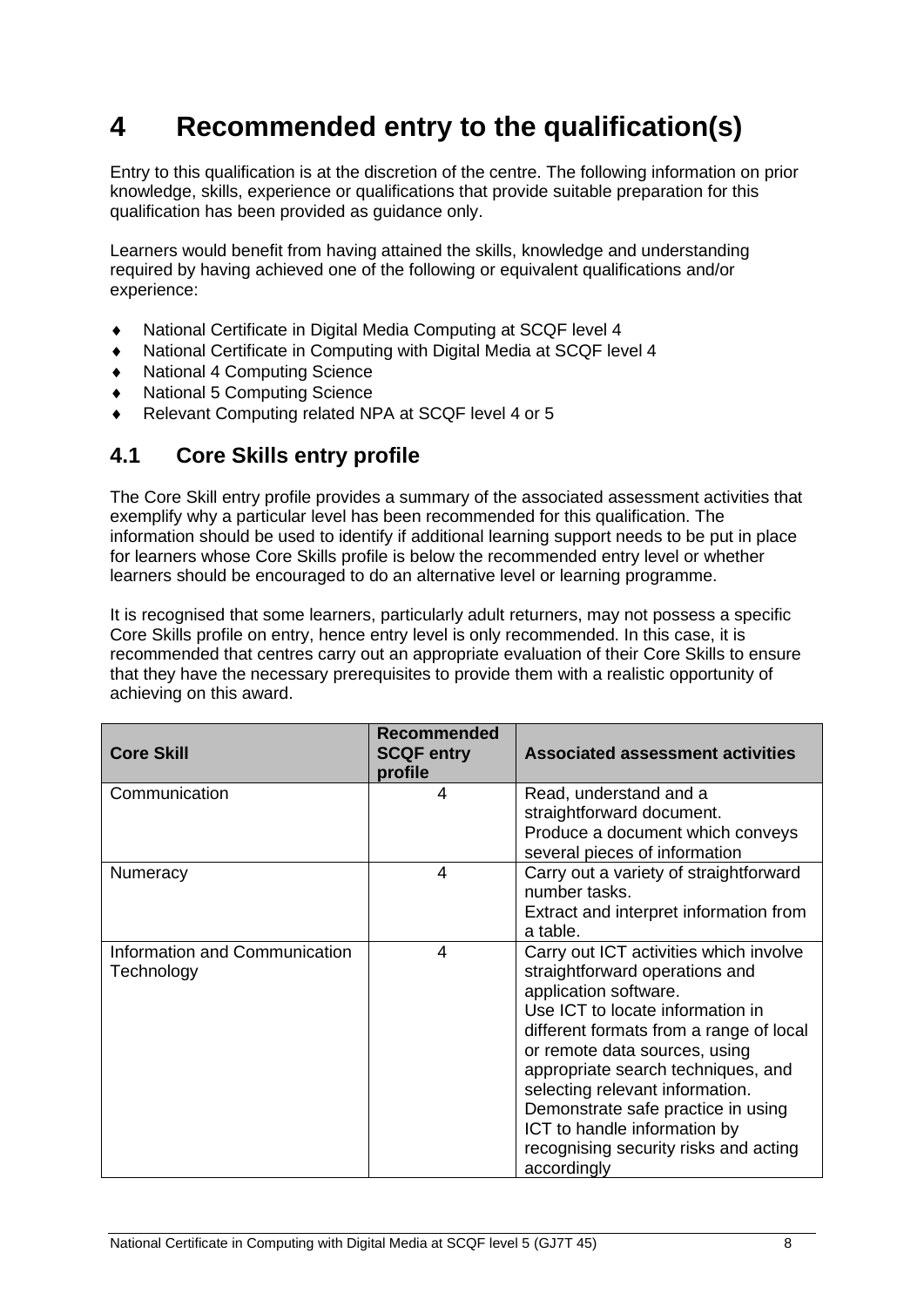| <b>Core Skill</b>   | <b>Recommended</b><br><b>SCQF entry</b><br>profile | <b>Associated assessment activities</b>                                                                                                                                  |
|---------------------|----------------------------------------------------|--------------------------------------------------------------------------------------------------------------------------------------------------------------------------|
| Problem Solving     | 4                                                  | Plan and carry out a straightforward<br>activity to deal with a problem, work<br>out an action plan, choose and obtain<br>resources needed, carry out an action<br>plan. |
| Working with Others | З                                                  | Work co-operatively with at least one<br>other person to identify a role. Carry<br>out a role, adapting actions and<br>behavior.                                         |

# <span id="page-10-0"></span>**5 Additional benefits of the qualification in meeting employer needs**

This qualification was designed to meet a specific purpose and what follows are details on how that purpose has been met through mapping of the Units to the aims of the qualification. Through meeting the aims, additional value has been achieved by linking the Unit standards with those defined in National Occupational Standards and/or trade/professional body requirements. In addition, significant opportunities exist for learners to develop the more generic skill, known as Core Skills through doing this qualification.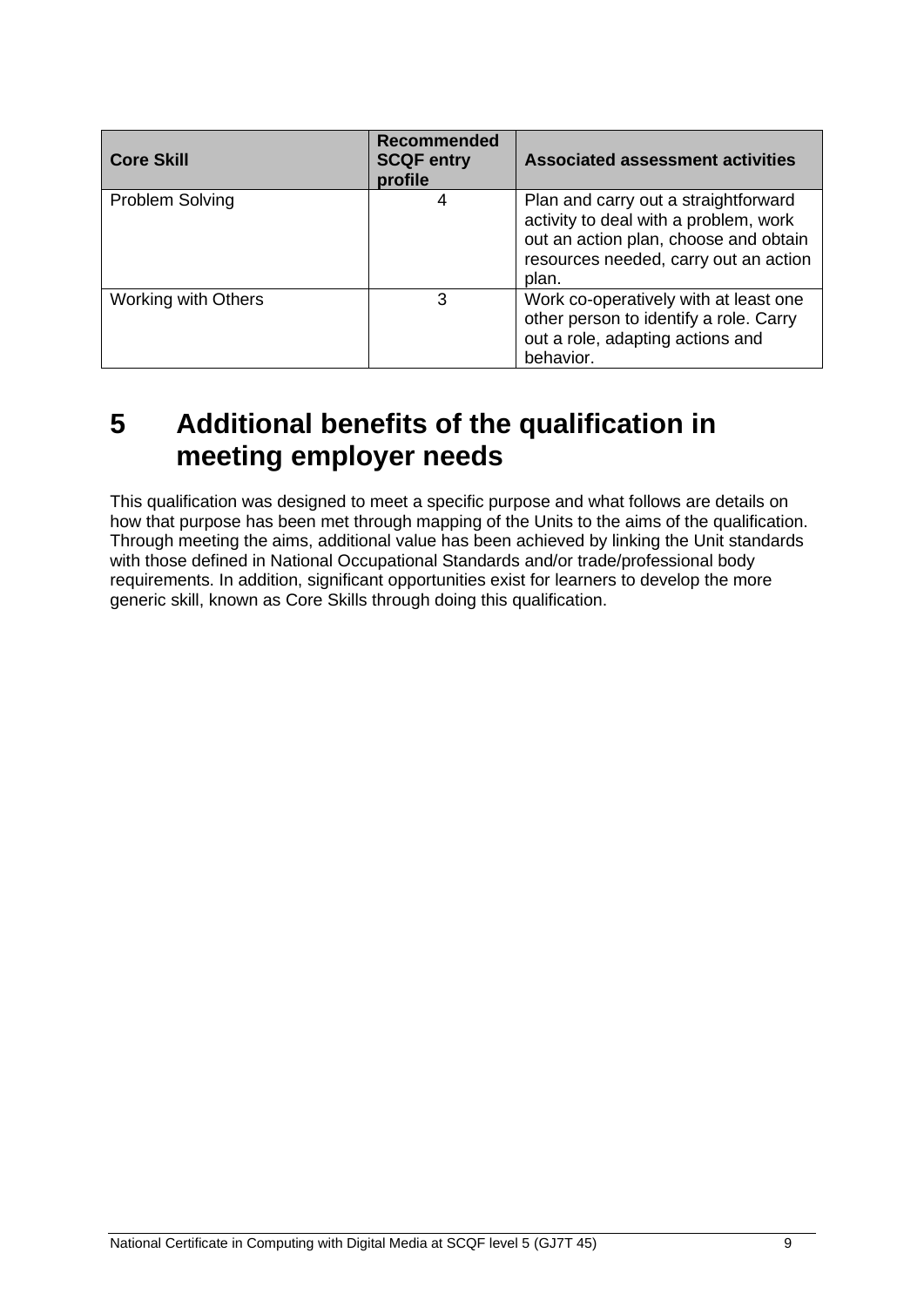## **5.1 Mapping of qualification aims to Units**

- 1 Develop learners' knowledge, understanding and skills in planning, developing and evaluating.
- 2 Develop employment skills, particularly relating to the Computing industry.
- 3 Develop learning and transferable skills, including Core Skills especially in the areas of Communication, ICT, Problem Solving and Working with Others.
- 4 Enable progression within the SCQF framework to future study at NC or HN level.
- 5 Provide flexibility and appropriateness for a variety of delivery modes.
- 6 Equip learners with broad general knowledge and skills within a range of areas within computing, such as technical support, application development, digital media, networking and social media.
- 7 Allow learners to specialise in a particular vocational area, such as games development, application development, web design and technical support.
- 8 Prepare learners for the jump to NC level 6 or HN level, by developing their academic skills, as well as their knowledge and skills in all relevant areas of computing.
- 9 Expose learners to current computing practices and give them experience in using the latest technologies.
- 10 Maximise flexibility in qualification design to permit centres to customise the award to the needs of their learners.
- 11 Encourage learners to work in teams to develop key skills in project management, planning, decision making, working with others, communications, implementation, problem solving, time management, testing and evaluation.

<span id="page-11-0"></span>

|                |                                                              |              |              |              |   |              | <b>Aims</b>  |                          |   |              |              |    |
|----------------|--------------------------------------------------------------|--------------|--------------|--------------|---|--------------|--------------|--------------------------|---|--------------|--------------|----|
| Code           | Unit title                                                   |              | $\mathbf{2}$ | 3            | 4 | 5            | 6            |                          | 8 | 9            | 10           | 11 |
| <b>F1KR 11</b> | <b>Computing: Computer</b><br>Hardware and Systems           |              |              | √            | ✓ |              | $\checkmark$ |                          |   | $\checkmark$ | $\checkmark$ |    |
| <b>F1KS 11</b> | Computing: Digital Media<br><b>Elements for Applications</b> | $\checkmark$ |              |              | v |              | ✓            |                          |   | $\checkmark$ |              |    |
| H6S9 45        | <b>Computing: Applications</b><br>Development                | $\checkmark$ |              | ✓            | ✓ |              | ✓            |                          |   | $\checkmark$ |              |    |
| H6S7 45        | <b>Computing: Project</b>                                    | $\checkmark$ |              |              | ✓ |              | ✓            |                          |   | ✓            | ✓            | ✓  |
| J6B6 45*       | <b>Information Literacy</b>                                  |              | ✔            | ✔            | ✓ | ✓            | ✓            | $\overline{\phantom{a}}$ |   | ✓            | $\checkmark$ |    |
| J6B7 45*       | <b>Network Literacy</b>                                      |              | ✔            | ✔            | ✓ |              | ✓            |                          |   | ✓            | ✓            |    |
| J6BA 45*       | Social Media Literacy                                        |              |              |              |   |              | ✔            |                          |   |              |              |    |
| F3GB 10        | Communication                                                |              | ✔            | ✔            | ✓ | $\checkmark$ |              |                          | ✓ |              | ✓            |    |
| F3GF 10        | Numeracy                                                     |              | ✔            | $\checkmark$ | ✓ | $\checkmark$ |              |                          |   |              | ✓            |    |
| F3GB 11        | Communication                                                |              | ✔            |              | ✓ | ✓            |              |                          | ✓ |              | ✓            |    |
| F3GF 11        | Numeracy                                                     |              | ✔            | v            | ✓ | ✓            |              |                          | ✓ |              | ✓            |    |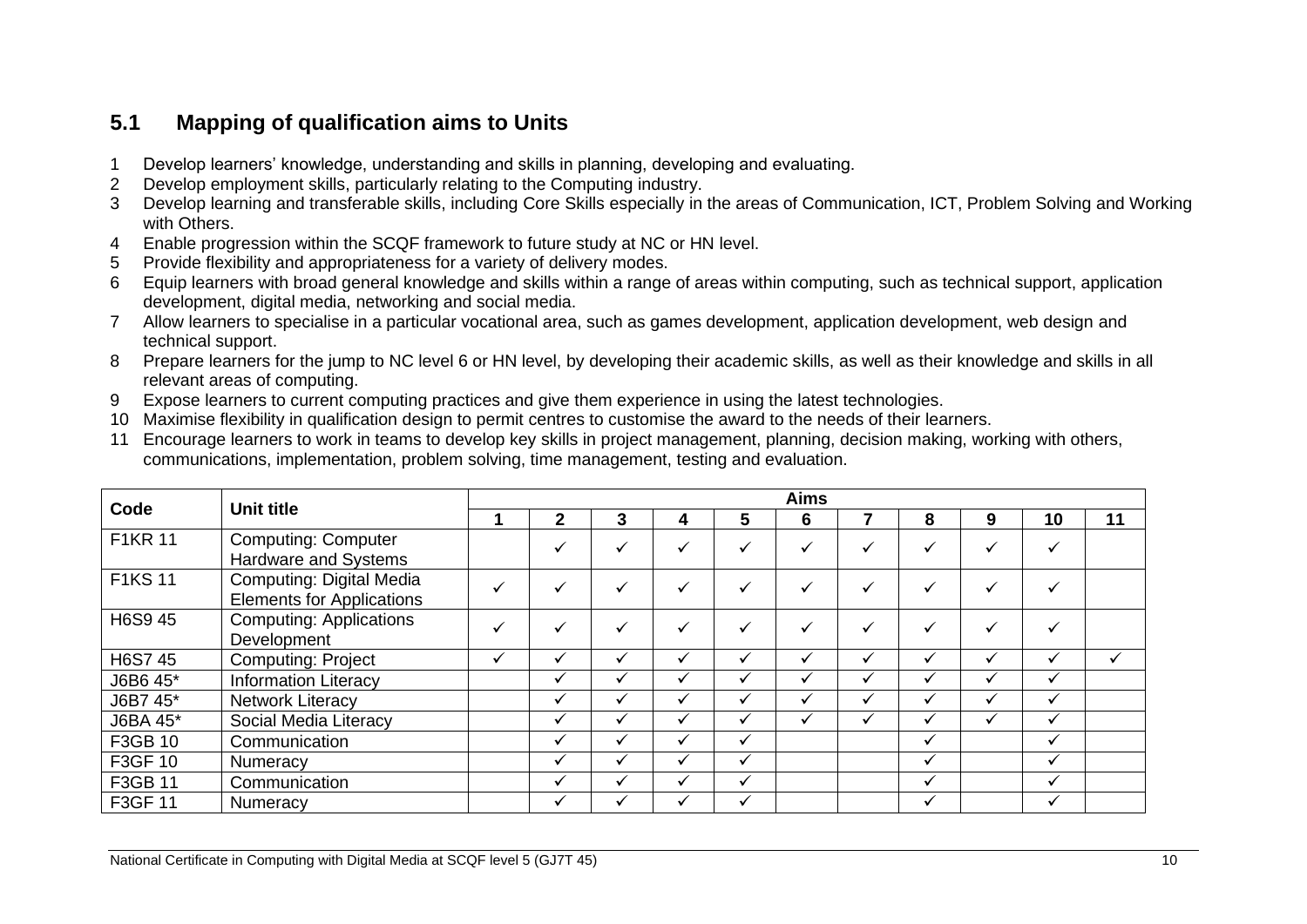|                                  |                                                                   |                         |                |                         |                         |                         | <b>Aims</b>             |                |                         |              |                         |    |
|----------------------------------|-------------------------------------------------------------------|-------------------------|----------------|-------------------------|-------------------------|-------------------------|-------------------------|----------------|-------------------------|--------------|-------------------------|----|
| Code                             | <b>Unit title</b>                                                 | $\mathbf{1}$            | $\overline{2}$ | $\overline{3}$          | 4                       | 5                       | 6                       | $\overline{7}$ | 8                       | 9            | 10                      | 11 |
| FN84 11                          | Mathematics for Interactive<br>Computing                          |                         | ✓              | ✓                       | ✓                       | ✓                       | ✓                       | ✓              | ✓                       |              | ✓                       |    |
| <b>H60C 45</b>                   | <b>Computing: Academic Skills</b>                                 | $\overline{\checkmark}$ | $\sqrt{}$      | $\checkmark$            | $\checkmark$            | $\overline{\checkmark}$ | $\checkmark$            | $\sqrt{}$      | $\checkmark$            | $\checkmark$ | $\checkmark$            |    |
| <b>H60C 46</b>                   | <b>Computing: Academic Skills</b>                                 | $\checkmark$            | $\checkmark$   | $\checkmark$            | $\checkmark$            | $\overline{\checkmark}$ | $\checkmark$            | $\checkmark$   | ✓                       | ✓            | $\checkmark$            |    |
| F57F 11                          | Preparing to Work                                                 | $\checkmark$            | ✓              | $\checkmark$            | ✓                       | ✓                       |                         |                | ✓                       |              | $\checkmark$            |    |
| <b>HX9V 45</b>                   | <b>Computer Games: Design</b>                                     | $\checkmark$            | $\checkmark$   | $\checkmark$            | ✓                       | $\checkmark$            | $\checkmark$            | $\checkmark$   | ✓                       | $\checkmark$ | $\overline{\checkmark}$ |    |
| <b>HX9W 45</b>                   | <b>Computer Games: Media</b><br>Assets                            | $\checkmark$            | ✓              | $\checkmark$            | ✓                       | $\checkmark$            | ✓                       | ✓              | ✓                       | $\checkmark$ | $\checkmark$            |    |
| <b>HX9X45</b>                    | <b>Computer Games:</b><br>Development                             | $\checkmark$            | $\checkmark$   | ✓                       | ✓                       | $\checkmark$            | ✓                       | $\checkmark$   | ✓                       | $\checkmark$ | $\checkmark$            |    |
| HW51 45                          | Computing: Interactive<br>Multimedia                              |                         | ✓              | $\checkmark$            | ✓                       | $\checkmark$            | ✓                       | $\checkmark$   | ✓                       | $\checkmark$ | $\checkmark$            |    |
| H614 45                          | <b>Computing: Website Graphics</b>                                |                         | $\checkmark$   | $\overline{\checkmark}$ | $\overline{\checkmark}$ | $\sqrt{}$               | $\overline{\checkmark}$ | $\checkmark$   | $\overline{\checkmark}$ | $\checkmark$ | $\sqrt{}$               |    |
| HW52 45                          | <b>Computing: Website Design</b><br>and Development               | $\checkmark$            | ✓              | ✓                       | ✓                       | $\checkmark$            | ✓                       | $\checkmark$   | ✓                       | $\checkmark$ | $\checkmark$            |    |
| <b>HW4X45</b>                    | Digital Media: Still Images                                       |                         | $\checkmark$   | $\overline{\checkmark}$ | $\checkmark$            | $\sqrt{}$               | $\overline{\checkmark}$ | $\checkmark$   | $\sqrt{}$               | $\checkmark$ | $\sqrt{}$               |    |
| <b>HW4Y 45</b>                   | Digital Media: Moving Images                                      |                         | ✓              | $\checkmark$            | ✓                       | $\checkmark$            | $\checkmark$            | $\checkmark$   | $\checkmark$            | $\checkmark$ | $\checkmark$            |    |
| <b>HW4W 45</b>                   | Digital Media: Audio                                              |                         | ✓              | $\overline{\checkmark}$ | $\checkmark$            | $\checkmark$            | $\checkmark$            | $\checkmark$   | $\checkmark$            | $\checkmark$ | $\overline{\checkmark}$ |    |
| H1T1 11                          | Mobile Technology Systems                                         |                         | $\checkmark$   | $\checkmark$            | ✓                       | $\overline{\checkmark}$ | $\checkmark$            | $\checkmark$   | ✓                       | $\checkmark$ | $\overline{\checkmark}$ |    |
| H <sub>2</sub> P7 11             | Mobile Technology: Device<br>Connectivity                         |                         | $\checkmark$   | $\checkmark$            | $\checkmark$            | $\checkmark$            | ✓                       | $\checkmark$   | ✓                       | $\checkmark$ | $\checkmark$            |    |
| H <sub>2</sub> P <sub>2</sub> 11 | Mobile Technology and<br><b>Personal Computer</b><br>Applications |                         | ✓              | ✓                       | ✓                       | ✓                       | ✓                       | ✓              | ✓                       | $\checkmark$ | ✓                       |    |
| H1T2 11                          | Mobile Technology: Web<br>Page Creation                           | $\checkmark$            | $\checkmark$   | ✓                       | $\checkmark$            | $\checkmark$            | ✓                       | ✓              | ✓                       | $\checkmark$ | ✓                       |    |
| H <sub>2</sub> P <sub>5</sub> 11 | <b>Programming for Mobile</b><br><b>Devices</b>                   | $\checkmark$            | $\checkmark$   | $\checkmark$            | ✓                       | $\checkmark$            | ✓                       | $\checkmark$   | ✓                       | $\checkmark$ | $\checkmark$            |    |
| <b>F1KF11</b>                    | Computing: Install and<br>Maintain Computer Hardware              |                         | ✓              | ✓                       | ✓                       | ✓                       | ✓                       |                | ✓                       | ✓            | ✓                       |    |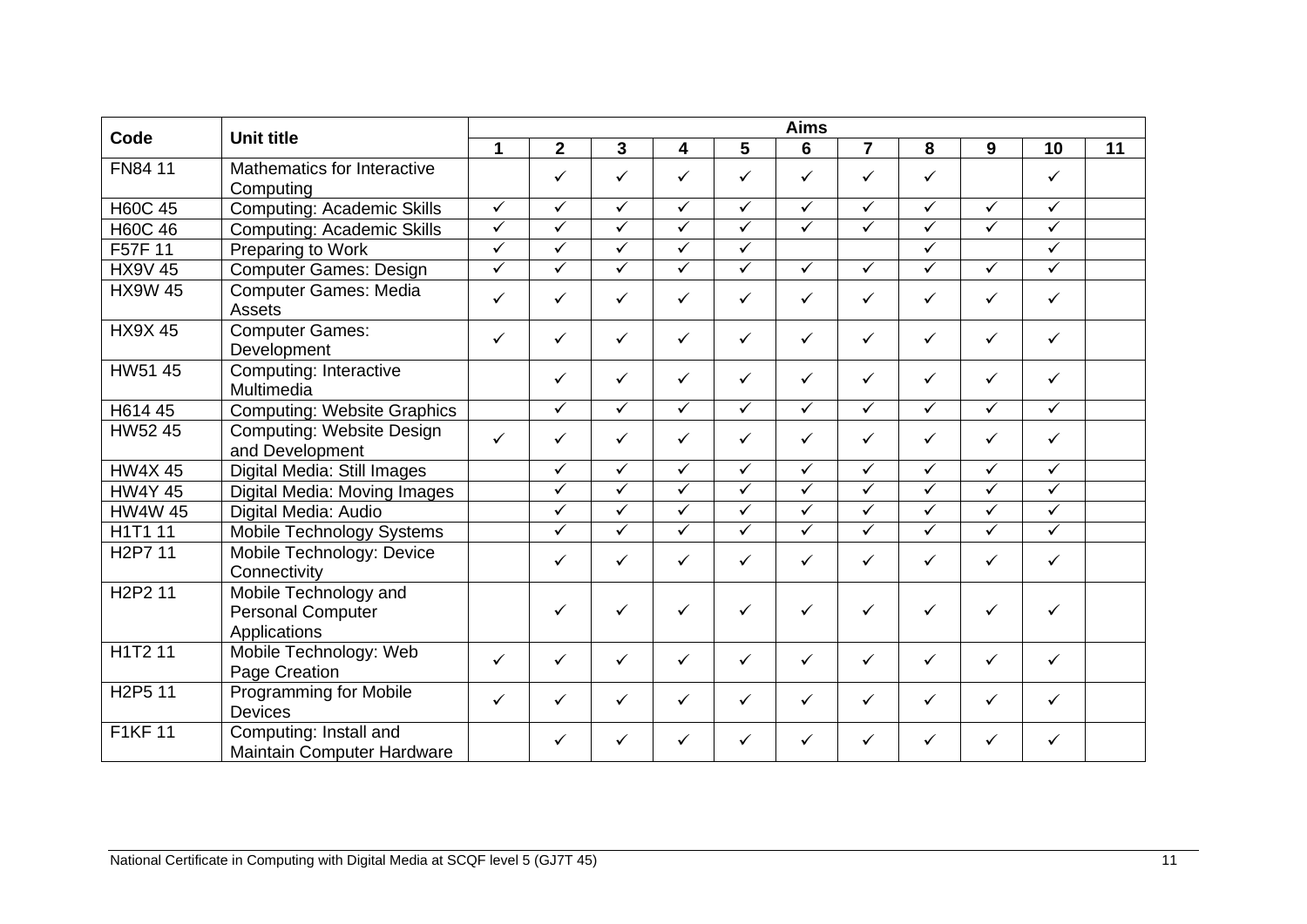| Code                | <b>Unit title</b>                                            |   |  |   |   | <b>Aims</b> |   |   |    |    |
|---------------------|--------------------------------------------------------------|---|--|---|---|-------------|---|---|----|----|
|                     |                                                              |   |  | 4 | 5 | 6           | 8 | 9 | 10 | 11 |
| F1KP 11             | Computing: Install and<br><b>Maintain Computer Software</b>  |   |  |   |   |             |   |   |    |    |
| <b>F1KH 11</b>      | <b>Computing: Computer</b><br><b>Networking Fundamentals</b> | ✓ |  |   |   |             |   |   |    |    |
| J614 45*            | <b>Enterprise Skills</b>                                     |   |  |   |   |             |   |   |    |    |
| H613 45             | <b>Computing: Website Design</b><br><b>Fundamentals</b>      |   |  |   |   |             |   |   |    |    |
| H60D 45             | <b>Computing: Weblogs</b>                                    | ✓ |  |   |   |             |   | ✓ |    |    |
| *J27A 75            | Software Design and<br>Development                           |   |  |   |   |             |   |   |    |    |
| H <sub>226</sub> 75 | Information System Design<br>and Development                 | √ |  |   |   |             |   |   |    |    |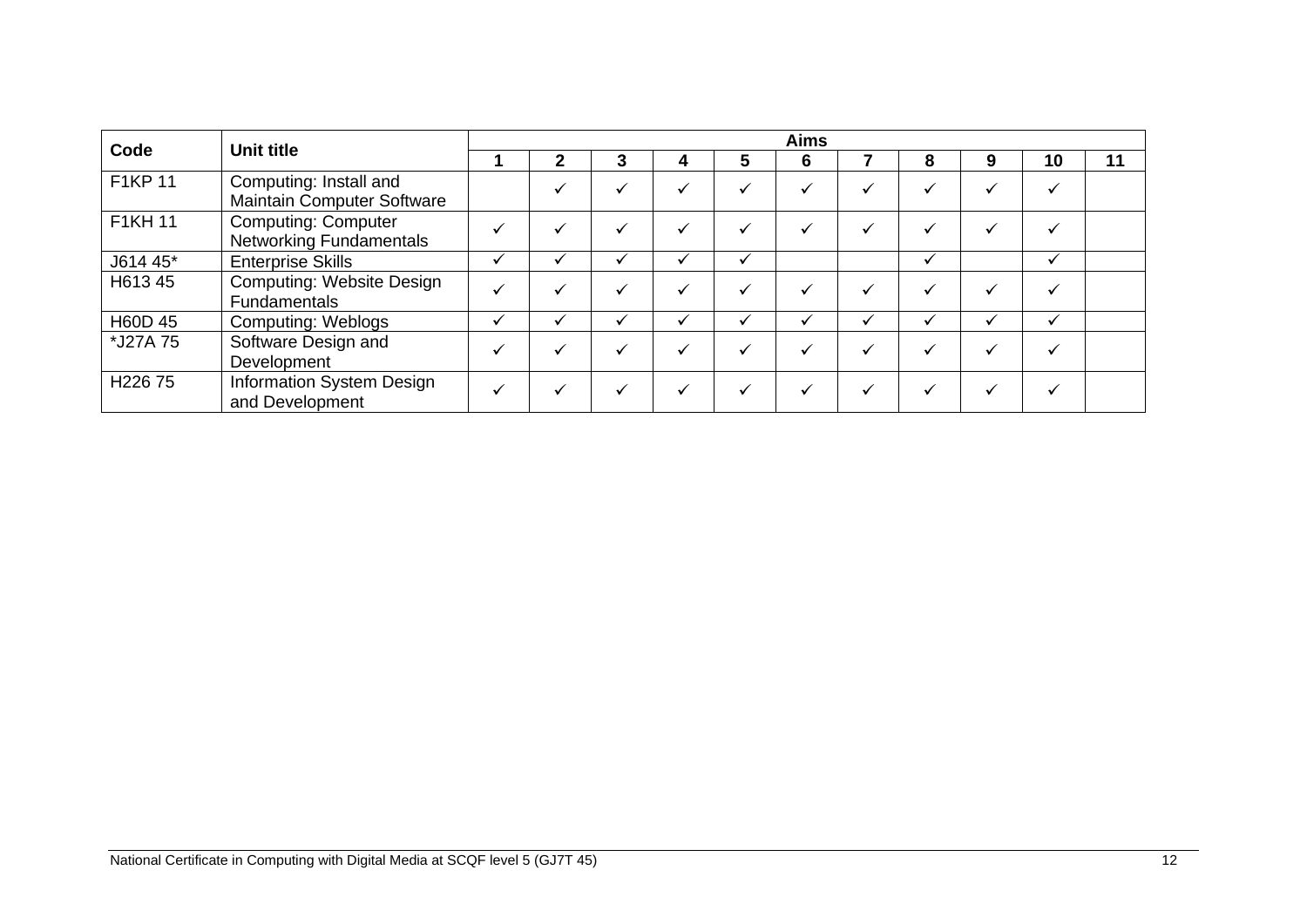## **5.2 Mapping of National Occupational Standards (NOS) and/or trade body standards**

National Occupational Standards (NOS) for IT Users v3 (e-skills UK March 2009) set out what an individual is expected to achieve at work in a given occupation. Developed by employers across the UK, NOS set out measurable skills and knowledge required to perform competently in the workplace.

The areas of competence covered are:

<span id="page-14-0"></span>

| <b>Core</b>                          |                                           |                                                  |  |  |  |  |  |  |  |  |  |  |  |
|--------------------------------------|-------------------------------------------|--------------------------------------------------|--|--|--|--|--|--|--|--|--|--|--|
| IPU: Improving productivity using IT |                                           |                                                  |  |  |  |  |  |  |  |  |  |  |  |
|                                      |                                           |                                                  |  |  |  |  |  |  |  |  |  |  |  |
| <b>Using IT Systems</b>              | Using IT to Find and Exchange Information | <b>Using Productivity Tools and Applications</b> |  |  |  |  |  |  |  |  |  |  |  |
| <b>IUF: FS IT user fundamentals</b>  | ICF: FS IT communication fundamentals     | <b>ISF:FS IT software fundamentals</b>           |  |  |  |  |  |  |  |  |  |  |  |
| SIS: Set up an IT system             | <b>INT: Using the Internet</b>            | AV: Audio and Video Software                     |  |  |  |  |  |  |  |  |  |  |  |
| OSP: Optimise IT system performance  | <b>UMD: Using mobile IT devices</b>       | <b>BS: Bespoke or specialist software</b>        |  |  |  |  |  |  |  |  |  |  |  |
| ITS: IT security for users           | EML: Using e-mail                         | <b>CAS: Computerised accounting software</b>     |  |  |  |  |  |  |  |  |  |  |  |
|                                      | PIM: Personal information management      | DB: Database software                            |  |  |  |  |  |  |  |  |  |  |  |
|                                      | software                                  | <b>DMS: Data management software</b>             |  |  |  |  |  |  |  |  |  |  |  |
|                                      | UCT: Using collaborative technologies     | DIS: Design and imaging software                 |  |  |  |  |  |  |  |  |  |  |  |
|                                      |                                           | DPS: 2D Drawing and planning software            |  |  |  |  |  |  |  |  |  |  |  |
|                                      |                                           | <b>DTP: Desktop Publishing Software</b>          |  |  |  |  |  |  |  |  |  |  |  |
|                                      |                                           | MM: Multimedia software                          |  |  |  |  |  |  |  |  |  |  |  |
|                                      |                                           | PS: Presentation software                        |  |  |  |  |  |  |  |  |  |  |  |
|                                      |                                           | PM: Project management software                  |  |  |  |  |  |  |  |  |  |  |  |
|                                      |                                           | <b>SS: Spreadsheet software</b>                  |  |  |  |  |  |  |  |  |  |  |  |
|                                      |                                           | <b>WS: Website software</b>                      |  |  |  |  |  |  |  |  |  |  |  |
|                                      |                                           | WP: Word processing software                     |  |  |  |  |  |  |  |  |  |  |  |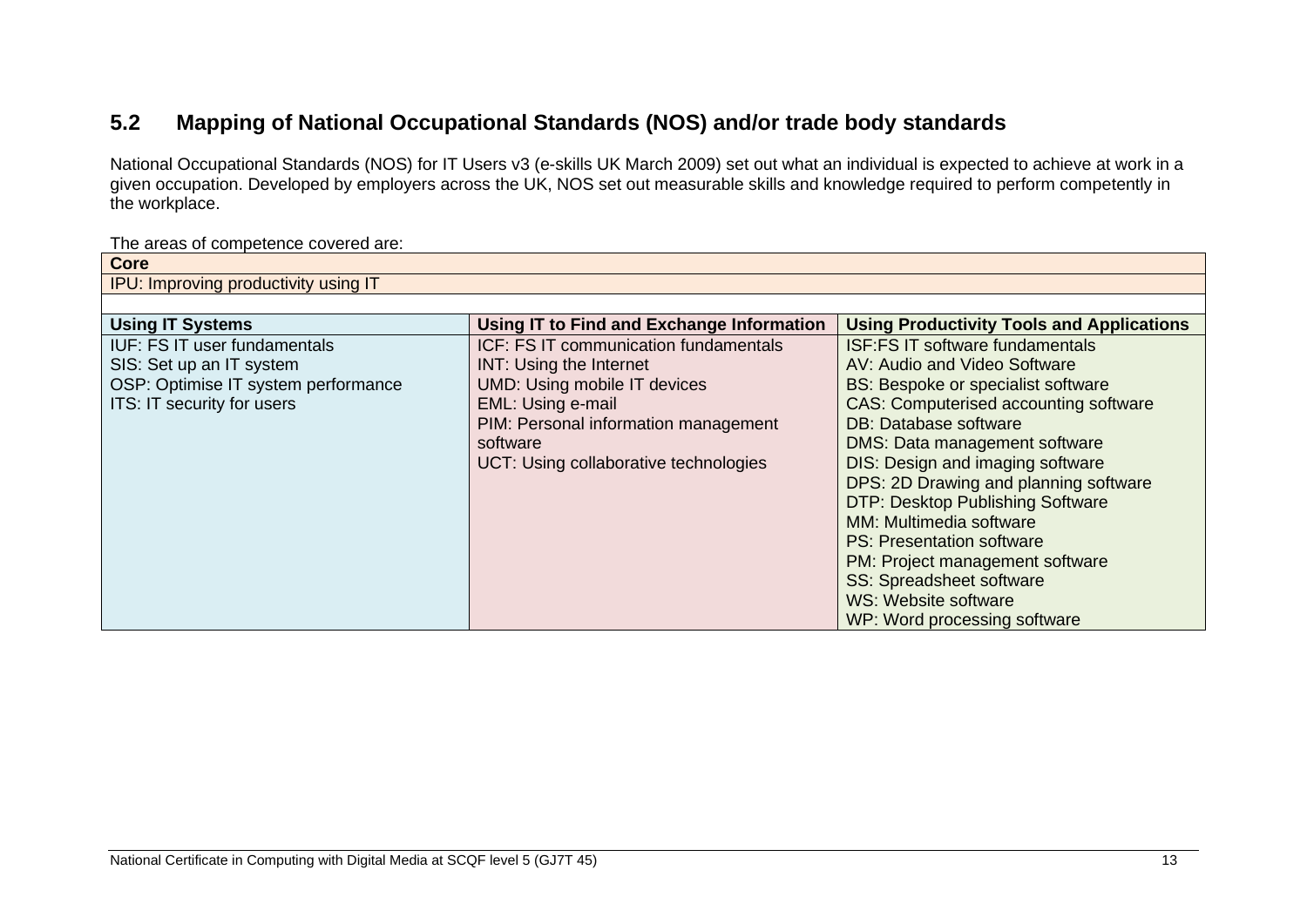| <b>National Occupational Standard</b> |                                                          |                |               |              |                                   |              |                                                               |                  |     |     |     |              |                                                  |              |              |     |              |            |              |              |     |              |    |                              |              |    |              |
|---------------------------------------|----------------------------------------------------------|----------------|---------------|--------------|-----------------------------------|--------------|---------------------------------------------------------------|------------------|-----|-----|-----|--------------|--------------------------------------------------|--------------|--------------|-----|--------------|------------|--------------|--------------|-----|--------------|----|------------------------------|--------------|----|--------------|
|                                       |                                                          | Core           |               |              | <b>Using IT</b><br><b>Systems</b> |              | <b>Using IT to Find</b><br>and Exchange<br><b>Information</b> |                  |     |     |     |              | <b>Using Productivity Tools and Applications</b> |              |              |     |              |            |              |              |     |              |    |                              |              |    |              |
| <b>Unit</b><br>Code                   | <b>Unit title</b>                                        | $\overline{P}$ | $\frac{1}{2}$ | SIS          | OSP<br>ITS<br>ICF                 |              |                                                               | $\overline{\Xi}$ | UMD | EML | PIM | JCT          | $\overline{\mathbf{S}}$                          | $\gtrsim$    | BS           | CAS | $\mathsf{B}$ | <b>DMS</b> | DIS          | <b>DPS</b>   | DTP | MM           | ΡS | $\mathop{\bf \Sigma}\limits$ | $\infty$     | ws | $\geq$       |
| <b>F1KR 11</b>                        | Computing:<br>Computer<br>Hardware and<br>Systems        |                | $\checkmark$  | $\checkmark$ |                                   |              |                                                               |                  |     |     |     |              |                                                  |              |              |     |              |            |              |              |     |              |    |                              |              |    |              |
| <b>F1KS 11</b>                        | Computing: Digital<br>Media Elements for<br>Applications | $\checkmark$   |               |              |                                   |              |                                                               |                  |     |     |     |              |                                                  | $\checkmark$ | $\checkmark$ |     |              |            | $\checkmark$ |              |     | $\checkmark$ |    |                              |              |    |              |
| <b>H6S9 45</b>                        | Computing:<br>Applications<br>Development                | $\checkmark$   |               |              |                                   |              |                                                               |                  |     |     |     |              |                                                  |              |              |     |              |            |              |              |     |              |    |                              |              |    |              |
| <b>H6S7 45</b>                        | Computing: Project                                       | $\sqrt{}$      |               |              |                                   |              |                                                               |                  |     |     |     |              | $\checkmark$                                     |              | $\checkmark$ |     |              |            |              | $\checkmark$ |     |              |    | $\checkmark$                 |              |    |              |
| J6B6 45*                              | Information<br>Literacy                                  | $\checkmark$   | $\checkmark$  | $\checkmark$ | $\checkmark$                      | $\checkmark$ | $\checkmark$                                                  |                  |     |     |     |              | ✓                                                | $\checkmark$ | ✓            |     |              |            | $\checkmark$ |              |     |              | ✓  |                              | $\checkmark$ |    | $\checkmark$ |
| J6B7 45*                              | Network Literacy                                         | $\checkmark$   |               | ✓            |                                   | ✓            |                                                               | $\checkmark$     |     |     |     | $\checkmark$ |                                                  |              |              |     |              |            |              |              |     |              |    |                              |              |    |              |
| J6BA 45*                              | Social Media<br>Literacy                                 | $\checkmark$   |               |              | ✓                                 | ✓            |                                                               | $\checkmark$     |     |     |     |              |                                                  |              |              |     |              |            |              |              |     |              |    |                              |              |    |              |
| F3GB 10                               | Communication                                            |                |               |              |                                   |              |                                                               |                  |     |     |     |              |                                                  |              |              |     |              |            |              |              |     |              |    |                              |              |    |              |
| F3GF 10                               | Numeracy                                                 |                |               |              |                                   |              |                                                               |                  |     |     |     |              |                                                  |              |              |     |              |            |              |              |     |              |    |                              |              |    |              |
| F3GB 11                               | Communication                                            |                |               |              |                                   |              |                                                               |                  |     |     |     |              |                                                  |              |              |     |              |            |              |              |     |              |    |                              |              |    |              |
| F3GF 11                               | Numeracy                                                 |                |               |              |                                   |              |                                                               |                  |     |     |     |              |                                                  |              |              |     |              |            |              |              |     |              |    |                              |              |    |              |
| FN84 11                               | Mathematics for<br>Interactive<br>Computing              |                |               |              |                                   |              |                                                               |                  |     |     |     |              |                                                  |              |              |     |              |            |              |              |     |              |    |                              |              |    |              |
| <b>H60C 45</b>                        | Computing:<br><b>Academic Skills</b>                     |                |               |              |                                   |              | $\checkmark$                                                  | $\checkmark$     |     |     |     |              | $\checkmark$                                     |              |              |     |              |            |              |              |     |              | ✓  |                              |              |    |              |
| H60C 46                               | Computing:<br><b>Academic Skills</b>                     |                |               |              |                                   |              | $\checkmark$                                                  | $\checkmark$     |     |     |     |              | $\checkmark$                                     |              |              |     |              |            |              |              |     |              | ✓  |                              |              |    | ✓            |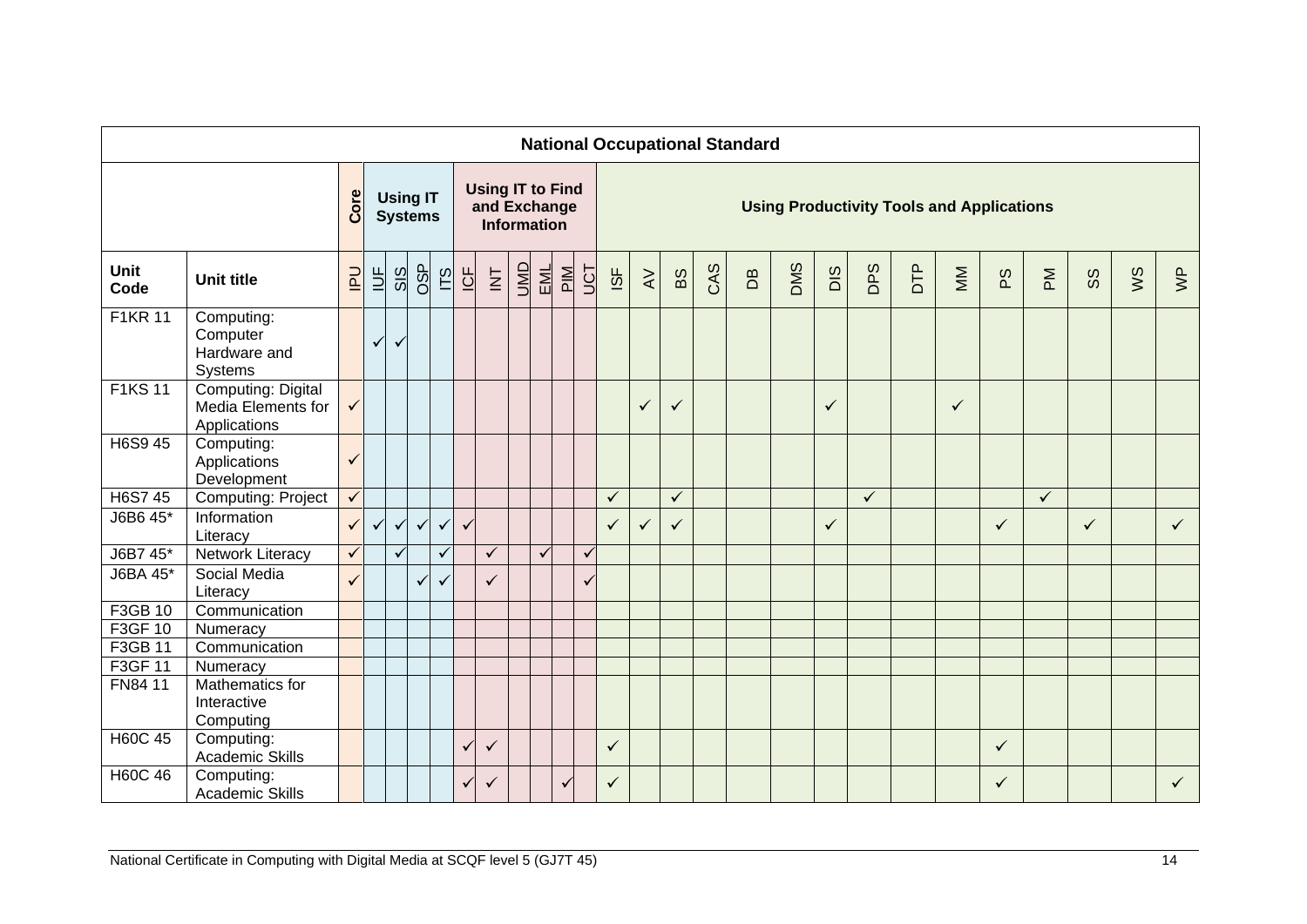|                      |                                                        |                 |                |                                   |     |    |              |                                                               |              |                 |              |                        |              |              |     | <b>National Occupational Standard</b> |            |              |              |                                                  |              |    |              |    |              |                           |
|----------------------|--------------------------------------------------------|-----------------|----------------|-----------------------------------|-----|----|--------------|---------------------------------------------------------------|--------------|-----------------|--------------|------------------------|--------------|--------------|-----|---------------------------------------|------------|--------------|--------------|--------------------------------------------------|--------------|----|--------------|----|--------------|---------------------------|
|                      |                                                        | Core            |                | <b>Using IT</b><br><b>Systems</b> |     |    |              | <b>Using IT to Find</b><br>and Exchange<br><b>Information</b> |              |                 |              |                        |              |              |     |                                       |            |              |              | <b>Using Productivity Tools and Applications</b> |              |    |              |    |              |                           |
| Unit<br>Code         | <b>Unit title</b>                                      | $\overline{P}U$ | $\overline{a}$ | SIS                               | OSP | 15 | <b>UF</b>    | $\overline{\mathsf{K}}$                                       | <b>UMU</b>   | $\frac{EM}{EM}$ | UCT          | $\overline{\text{SO}}$ | $\gtrsim$    | BS           | CAS | B <sub>0</sub>                        | <b>DMS</b> | DIS          | DPS          | DTP                                              | MM           | PS | $\mathbb N$  | SS | ws           | $\mathsf{S}^{\mathsf{p}}$ |
| F57F 11              | Preparing to Work                                      |                 |                |                                   |     |    | $\checkmark$ | $\checkmark$                                                  |              |                 |              | $\checkmark$           |              |              |     |                                       |            |              |              |                                                  |              |    |              |    |              | $\checkmark$              |
| <b>HX9V 45</b>       | <b>Computer Games:</b><br>Design                       | $\checkmark$    |                |                                   |     |    |              |                                                               |              |                 |              |                        |              |              |     |                                       |            |              | $\checkmark$ |                                                  |              |    |              |    |              |                           |
| <b>HX9W 45</b>       | <b>Computer Games:</b><br>Media Assets                 | $\checkmark$    |                |                                   |     |    |              |                                                               |              |                 |              |                        | $\checkmark$ | $\checkmark$ |     |                                       |            | $\checkmark$ |              |                                                  | $\checkmark$ |    |              |    |              |                           |
| <b>HX9X45</b>        | <b>Computer Games:</b><br>Development                  |                 |                |                                   |     |    |              |                                                               |              |                 |              |                        |              |              |     |                                       |            |              |              |                                                  |              |    |              |    |              |                           |
| HW51 45              | Computing:<br>Interactive                              | $\checkmark$    |                |                                   |     |    | $\checkmark$ | $\checkmark$                                                  |              |                 | $\checkmark$ | $\checkmark$           | $\checkmark$ | $\checkmark$ |     |                                       |            | $\checkmark$ | $\checkmark$ |                                                  | $\checkmark$ |    |              |    | $\checkmark$ | $\checkmark$              |
| H614 45              | Computing:<br><b>Website Graphics</b>                  | $\checkmark$    | ✓              |                                   |     |    |              |                                                               |              |                 |              | $\checkmark$           |              |              |     |                                       |            | $\checkmark$ |              |                                                  | $\checkmark$ |    |              |    | $\checkmark$ |                           |
| HW52 45              | Computing:<br><b>Website Design</b><br>and Development | $\checkmark$    | $\checkmark$   |                                   |     |    | $\checkmark$ | $\checkmark$                                                  |              |                 |              | $\checkmark$           |              |              |     |                                       |            | $\checkmark$ | $\checkmark$ |                                                  | $\checkmark$ |    | $\checkmark$ |    | $\checkmark$ | $\checkmark$              |
| <b>HW4X45</b>        | Digital Media: Still<br>Images                         | $\checkmark$    |                |                                   |     |    |              |                                                               |              |                 |              |                        |              | ✓            |     |                                       |            | $\checkmark$ |              |                                                  | $\checkmark$ |    |              |    |              |                           |
| <b>HW4Y 45</b>       | Digital Media:<br>Moving Images                        | $\checkmark$    |                |                                   |     |    |              |                                                               |              |                 |              |                        | $\checkmark$ | $\checkmark$ |     |                                       |            |              |              |                                                  | $\checkmark$ |    |              |    |              |                           |
| HW4W                 | Digital Media:                                         | $\checkmark$    |                |                                   |     |    |              |                                                               |              |                 |              |                        | $\checkmark$ | $\checkmark$ |     |                                       |            |              |              |                                                  | $\checkmark$ |    |              |    |              |                           |
| 45<br><b>H1T111</b>  | Audio<br>Mobile Technology<br>Systems                  |                 | $\checkmark$   | $\checkmark$                      |     |    |              |                                                               | $\checkmark$ |                 |              |                        |              |              |     |                                       |            |              |              |                                                  |              |    |              |    |              |                           |
| H <sub>2</sub> P7 11 | Mobile Technology:<br>Device<br>Connectivity           |                 | $\checkmark$   | $\checkmark$                      |     |    |              | $\checkmark$                                                  | $\checkmark$ |                 |              |                        |              |              |     |                                       |            |              |              |                                                  |              |    |              |    |              |                           |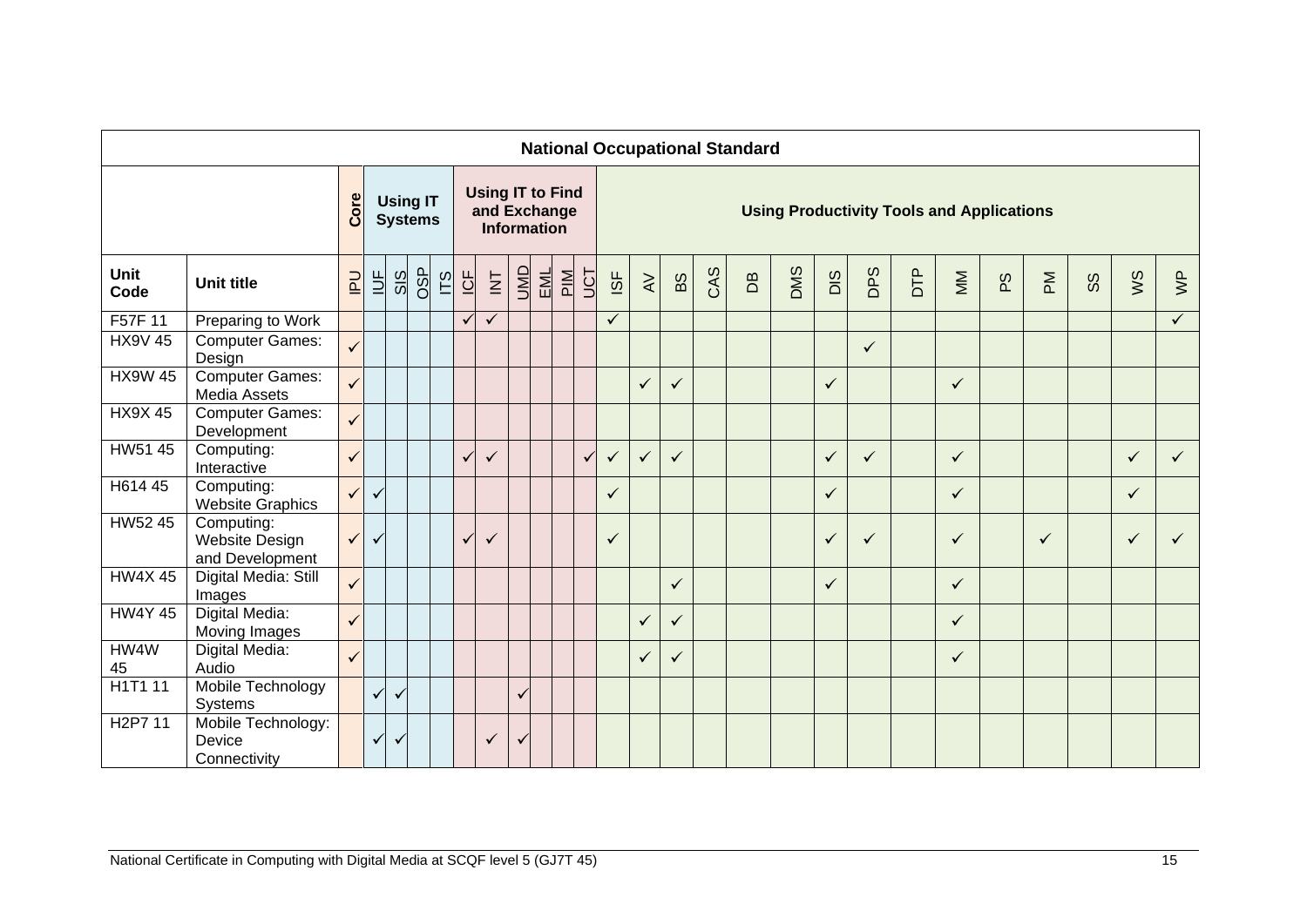|                                  |                                                                |                |                         |              |                                   |     |            |                                                               |              |     |         |              |              |         |              |     | <b>National Occupational Standard</b> |     |              |     |     |                                                  |              |                  |              |              |                |
|----------------------------------|----------------------------------------------------------------|----------------|-------------------------|--------------|-----------------------------------|-----|------------|---------------------------------------------------------------|--------------|-----|---------|--------------|--------------|---------|--------------|-----|---------------------------------------|-----|--------------|-----|-----|--------------------------------------------------|--------------|------------------|--------------|--------------|----------------|
|                                  |                                                                | Core           |                         |              | <b>Using IT</b><br><b>Systems</b> |     |            | <b>Using IT to Find</b><br>and Exchange<br><b>Information</b> |              |     |         |              |              |         |              |     |                                       |     |              |     |     | <b>Using Productivity Tools and Applications</b> |              |                  |              |              |                |
| <b>Unit</b><br>Code              | <b>Unit title</b>                                              | P <sub>U</sub> | $\overline{\mathsf{L}}$ | SIS          | OSP                               | 115 | <b>LCF</b> | $\overleftarrow{\underline{\Xi}}$                             | <u>Jivi</u>  | EML | $M_{P}$ | JCT          | 18F          | $\prec$ | BS           | CAS | $\mathsf{B}$                          | DMS | DIS          | DPS | DTP | MM                                               | PS           | $\sum_{i=1}^{n}$ | SS           | ws           | $\mathbb{R}^N$ |
| H <sub>2</sub> P <sub>2</sub> 11 | Mobile Technology<br>and Personal<br>Computer<br>Applications  |                | ✓                       |              |                                   | ✓   |            |                                                               | $\checkmark$ |     |         | $\checkmark$ | $\checkmark$ |         | $\checkmark$ |     |                                       |     | $\checkmark$ |     |     | $\checkmark$                                     | $\checkmark$ |                  | $\checkmark$ |              | $\checkmark$   |
| H1T2 11                          | Mobile Technology:<br>Web Page<br>Creation                     | $\checkmark$   |                         |              |                                   |     |            |                                                               |              |     |         |              |              |         |              |     |                                       |     |              | ✓   |     | $\checkmark$                                     |              |                  |              | $\checkmark$ |                |
| H <sub>2</sub> P <sub>5</sub> 11 | Programming for<br><b>Mobile Devices</b>                       | $\checkmark$   |                         |              |                                   |     |            |                                                               |              |     |         |              |              |         |              |     |                                       |     |              |     |     |                                                  |              |                  |              |              |                |
| <b>F1KF11</b>                    | Computing: Install<br>and Maintain<br>Computer<br>Hardware     |                | $\checkmark$            | $\checkmark$ | $\checkmark$                      |     |            |                                                               |              |     |         |              |              |         |              |     |                                       |     |              |     |     |                                                  |              |                  |              |              |                |
| F1KP 11                          | Computing: Install<br>and Maintain<br><b>Computer Software</b> |                | ✓                       |              | $\checkmark$                      | ✓   |            |                                                               |              |     |         |              |              |         |              |     |                                       |     |              |     |     |                                                  |              |                  |              |              |                |
| <b>F1KH11</b>                    | Computing:<br>Computer<br>Networking<br>Fundamentals           |                |                         | ✓            |                                   |     |            |                                                               |              |     |         |              |              |         |              |     |                                       |     |              |     |     |                                                  |              |                  |              |              |                |
| J614 45                          | <b>Enterprise Skills</b>                                       |                |                         |              |                                   |     |            |                                                               |              |     |         |              |              |         |              |     |                                       |     |              |     |     |                                                  |              |                  |              |              |                |
| H613 45                          | Computing:<br>Website Design<br>Fundamentals                   | $\checkmark$   | v                       |              |                                   |     |            | ✓                                                             |              |     |         |              | $\checkmark$ |         |              |     |                                       |     |              |     |     |                                                  |              |                  |              | $\checkmark$ |                |
| H60D 45                          | Computing:<br>Weblogs                                          | $\checkmark$   | $\checkmark$            |              |                                   |     |            | $\checkmark$                                                  |              |     |         |              | $\checkmark$ |         |              |     |                                       |     |              |     |     |                                                  |              |                  |              | $\checkmark$ |                |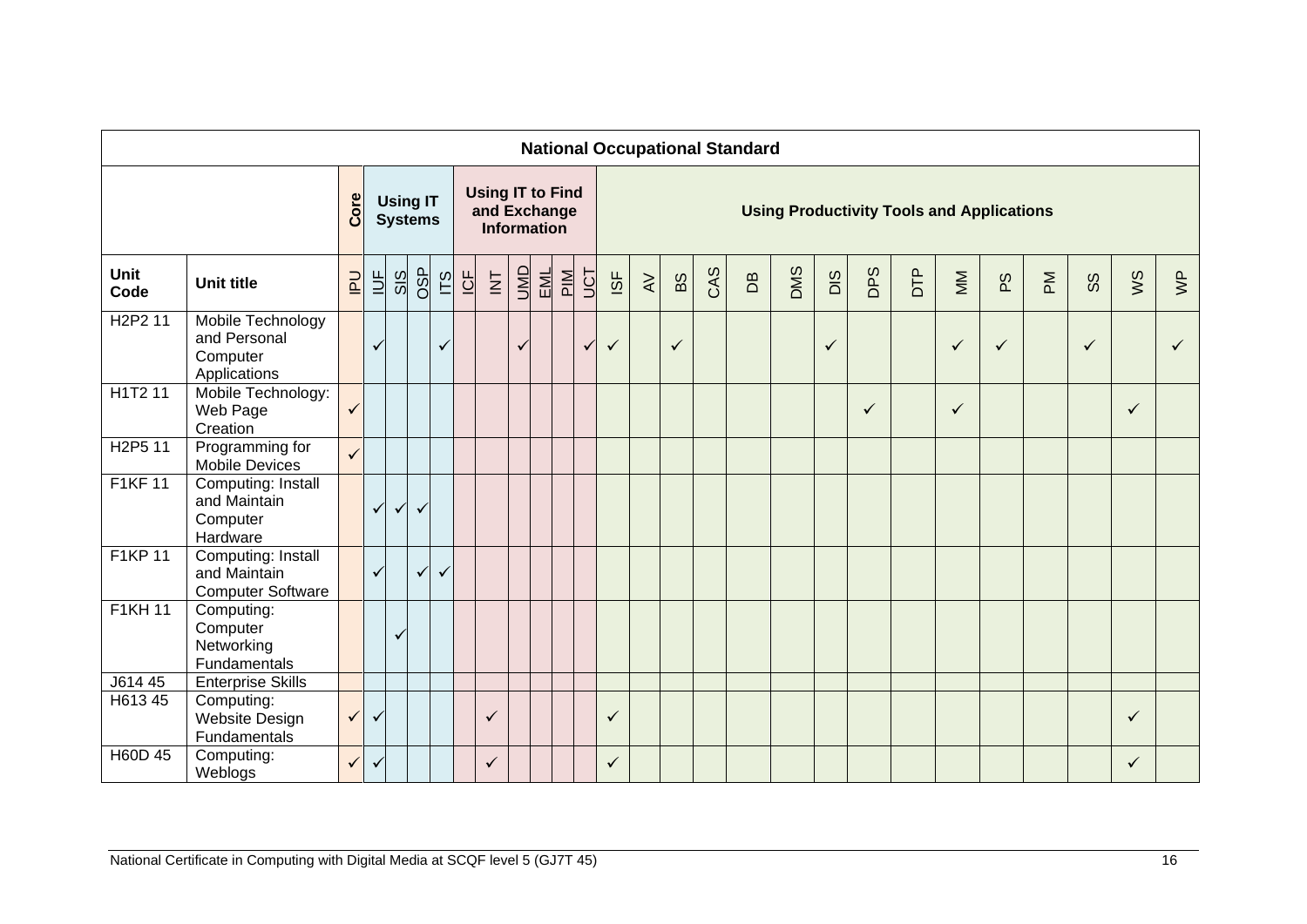|              |                                                 |                |               |                                   |              |                                         |                    |            |     |               |                                   |               |     | <b>National Occupational Standard</b> |     |     |     |            |                                |                                                  |                          |               |    |                         |
|--------------|-------------------------------------------------|----------------|---------------|-----------------------------------|--------------|-----------------------------------------|--------------------|------------|-----|---------------|-----------------------------------|---------------|-----|---------------------------------------|-----|-----|-----|------------|--------------------------------|--------------------------------------------------|--------------------------|---------------|----|-------------------------|
|              |                                                 | Core           |               | <b>Using IT</b><br><b>Systems</b> |              | <b>Using IT to Find</b><br>and Exchange | <b>Information</b> |            |     |               |                                   |               |     |                                       |     |     |     |            |                                | <b>Using Productivity Tools and Applications</b> |                          |               |    |                         |
| Unit<br>Code | <b>Unit title</b>                               | $\overline{P}$ | $\frac{1}{2}$ | $\frac{1}{5}$                     | <u>이 지 어</u> | Z                                       | 业                  | PIM<br>EML | JCT | $\frac{1}{2}$ | $\overline{\mathsf{A}\mathsf{V}}$ | $\frac{8}{9}$ | CAS | Вq                                    | DMS | DIS | DPS | <b>BTD</b> | $\mathop{\mathsf{M}}\nolimits$ | ΡS                                               | $\mathbb{\underline{M}}$ | $\frac{8}{3}$ | ws | $\overline{\mathsf{S}}$ |
| *J27A 75     | Software Design<br>and Development              | $\checkmark$   |               |                                   |              |                                         |                    |            |     | $\checkmark$  |                                   | $\checkmark$  |     |                                       |     |     |     |            |                                |                                                  |                          |               |    |                         |
| H22675       | Information System<br>Design and<br>Development | ✓              |               |                                   |              |                                         |                    |            |     | $\checkmark$  |                                   |               |     | $\checkmark$                          |     |     |     |            | $\checkmark$                   |                                                  |                          |               | ✓  |                         |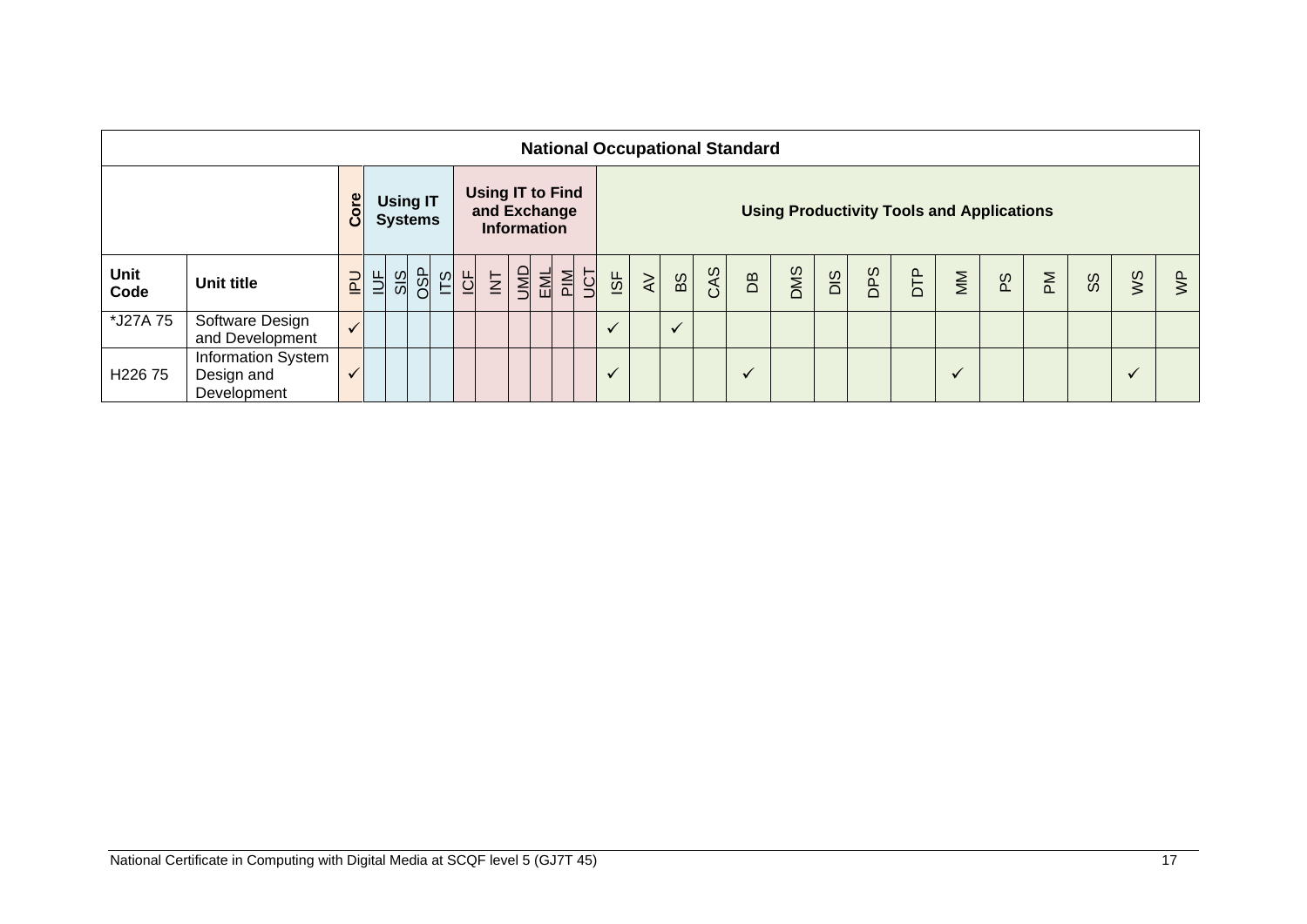#### **Interactive Media and Computer Games National Occupational Standards**

**Key Purpose**: To research, design and produce interactive media and computer games products for release through multi-channel outlets

| IM <sub>1</sub> | Work Effectively In Interactive Media and Computer Games       |                                                                          |  |
|-----------------|----------------------------------------------------------------|--------------------------------------------------------------------------|--|
|                 |                                                                |                                                                          |  |
|                 | <b>Project Initiation</b>                                      | <b>Project Support and Exploitation</b>                                  |  |
| IM <sub>2</sub> | Initiate Interactive Media Projects                            | Manage Online Engagement<br><b>IM29</b>                                  |  |
| IM <sub>3</sub> | Provide Creative and Strategic Direction For Interactive Media |                                                                          |  |
|                 | <b>Projects</b>                                                | <b>Rights Management</b>                                                 |  |
| <b>IM27</b>     | Analyse Data in Interactive Media and Computer Games           |                                                                          |  |
|                 |                                                                | <b>IM28</b><br>Manage Intellectual Property Rights                       |  |
|                 |                                                                |                                                                          |  |
| <b>Design</b>   |                                                                | <b>Testing</b>                                                           |  |
| IM4             | <b>Create Narrative Scripts for Interactive Media Products</b> | Devise and Evaluate User Testing of Interactive Media<br>IM24            |  |
| IM <sub>5</sub> | Design Interactive Media Products                              | <b>Products</b>                                                          |  |
| IM <sub>6</sub> | <b>Design Electronic Games</b>                                 | <b>Conduct User Testing of Interactive Media Products</b><br><b>IM25</b> |  |
| IM7             | Design User Interfaces for Interactive Media Products          | <b>IM26</b><br><b>Test Electronic Games</b>                              |  |
| IM <sub>8</sub> | Determine the Implementation of Designs for Interactive Media  |                                                                          |  |
|                 | <b>Products</b>                                                | <b>Development</b>                                                       |  |
|                 |                                                                | Use Authoring Tools to Create Interactive Media Products<br><b>IM18</b>  |  |
|                 |                                                                | <b>IM19</b><br>Use Mark-Up in Interactive Media Products                 |  |
| <b>Content</b>  |                                                                | <b>Optimise Web Pages for Search Engines</b><br>IM20                     |  |
| IM <sub>9</sub> | <b>Plan Content for Interactive Media Products</b>             | Use Style Sheets in Interactive Media Products<br><b>IM21</b>            |  |
| <b>IM10</b>     | Write and Edit Copy for Interactive Media Products             | Use Scripting Languages in Interactive Media Products<br>IM22            |  |
|                 |                                                                | Use Programming Languages in Interactive Media Products<br>IM23          |  |
|                 |                                                                |                                                                          |  |
|                 | <b>Asset Management</b>                                        | <b>Asset Creation</b>                                                    |  |
| <b>IM11</b>     | <b>Obtain Assets for Use In Interactive Media Products</b>     | Create Animated Assets for Interactive Media Products<br>IM14            |  |
| <b>IM12</b>     | Prepare Assets for Use in Interactive Media Products           | <b>IM15</b><br><b>Create Art for Electronic Games</b>                    |  |
| <b>IM13</b>     | <b>Direct Asset Production for Interactive Media Products</b>  | <b>IM16</b><br>Create Sound Effects for Interactive Media Products       |  |
|                 |                                                                | IM17<br>Create Music for Interactive Media Products                      |  |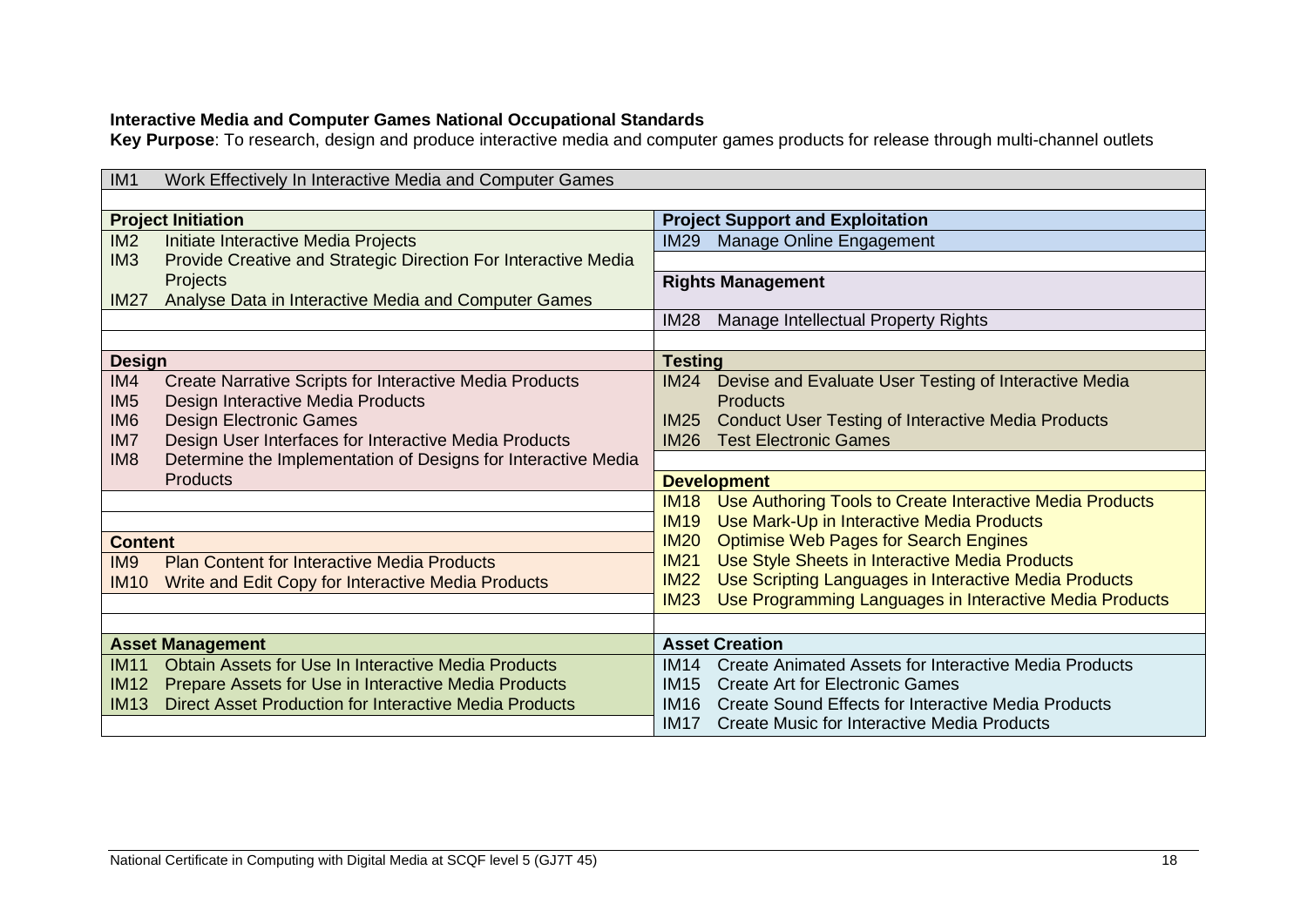|                     |                                                                    |                         |                          |                |     |                 | <b>Interactive Media and Computer Games National Occupational Standards</b> |              |                         |                |       |      |     |      |      |      |      |                  |      |      |             |      |      |      |              |              |      |             |             |      |
|---------------------|--------------------------------------------------------------------|-------------------------|--------------------------|----------------|-----|-----------------|-----------------------------------------------------------------------------|--------------|-------------------------|----------------|-------|------|-----|------|------|------|------|------------------|------|------|-------------|------|------|------|--------------|--------------|------|-------------|-------------|------|
| <b>Unit</b><br>Code | <b>Unit title</b>                                                  | $\overline{\mathbb{M}}$ | $\underline{\mathbb{N}}$ | M <sup>3</sup> | IM4 | IM <sub>5</sub> | IM6                                                                         | IM7          | $\overline{\mathbb{M}}$ | $\mathbb{R}^2$ | IM 10 | IM11 | M12 | IM13 | IM14 | IM15 | IM16 | IM <sub>17</sub> | IM18 | IM19 | <b>IM20</b> | IM21 | IM22 | IM23 | <b>IM24</b>  | IM25         | IM26 | <b>IM27</b> | <b>IM28</b> | IM29 |
| <b>F1KR 11</b>      | Computing:<br>Computer<br>Hardware and<br>Systems                  |                         |                          |                |     |                 |                                                                             |              |                         |                |       |      |     |      |      |      |      |                  |      |      |             |      |      |      |              |              |      |             |             |      |
| <b>F1KS11</b>       | Computing:<br><b>Digital Media</b><br>Elements for<br>Applications | $\checkmark$            |                          |                |     |                 |                                                                             |              |                         |                |       |      |     |      |      |      |      |                  |      |      |             |      |      |      |              |              |      |             |             |      |
| H6S9 45             | Computing:<br>Applications<br>Development                          | $\checkmark$            | $\checkmark$             | ✓              |     | $\checkmark$    |                                                                             | $\checkmark$ | $\checkmark$            | $\checkmark$   |       |      |     |      |      |      |      |                  |      |      |             |      |      | ✓    | $\checkmark$ | $\checkmark$ |      |             |             |      |
| H6S7 45             | Computing:<br>Project                                              |                         |                          |                |     |                 |                                                                             |              |                         |                |       |      |     |      |      |      |      |                  |      |      |             |      |      |      |              |              |      |             |             |      |
| J6B6 45*            | Information<br>Literacy                                            |                         |                          |                |     |                 |                                                                             |              |                         |                |       |      |     |      |      |      |      |                  |      |      |             |      |      |      |              |              |      |             |             |      |
| J6B7 45*            | <b>Network</b><br>Literacy                                         |                         |                          |                |     |                 |                                                                             |              |                         |                |       |      |     |      |      |      |      |                  |      |      |             |      |      |      |              |              |      |             |             |      |
| J6BA 45*            | Social Media<br>Literacy                                           |                         |                          |                |     |                 |                                                                             |              |                         |                |       |      |     |      |      |      |      |                  |      |      |             |      |      |      |              |              |      |             |             |      |
| F3GB 10             | Communication                                                      |                         |                          |                |     |                 |                                                                             |              |                         |                |       |      |     |      |      |      |      |                  |      |      |             |      |      |      |              |              |      |             |             |      |
| F3GF 10             | Numeracy                                                           |                         |                          |                |     |                 |                                                                             |              |                         |                |       |      |     |      |      |      |      |                  |      |      |             |      |      |      |              |              |      |             |             |      |
| F3GB 11             | Communication                                                      |                         |                          |                |     |                 |                                                                             |              |                         |                |       |      |     |      |      |      |      |                  |      |      |             |      |      |      |              |              |      |             |             |      |
| F3GF 11             | Numeracy                                                           |                         |                          |                |     |                 |                                                                             |              |                         |                |       |      |     |      |      |      |      |                  |      |      |             |      |      |      |              |              |      |             |             |      |
| FN84 11             | Mathematics for<br>Interactive<br>Computing                        |                         |                          |                |     |                 |                                                                             |              |                         |                |       |      |     |      |      |      |      |                  |      |      |             |      |      |      |              |              |      |             |             |      |
| <b>H60C 45</b>      | Computing:<br><b>Academic Skills</b>                               |                         |                          |                |     |                 |                                                                             |              |                         |                |       |      |     |      |      |      |      |                  |      |      |             |      |      |      |              |              |      |             |             |      |
| <b>H60C 46</b>      | Computing:<br>Academic Skills                                      |                         |                          |                |     |                 |                                                                             |              |                         |                |       |      |     |      |      |      |      |                  |      |      |             |      |      |      |              |              |      |             |             |      |
| F57F 11             | Preparing to<br>Work                                               |                         |                          |                |     |                 |                                                                             |              |                         |                |       |      |     |      |      |      |      |                  |      |      |             |      |      |      |              |              |      |             |             |      |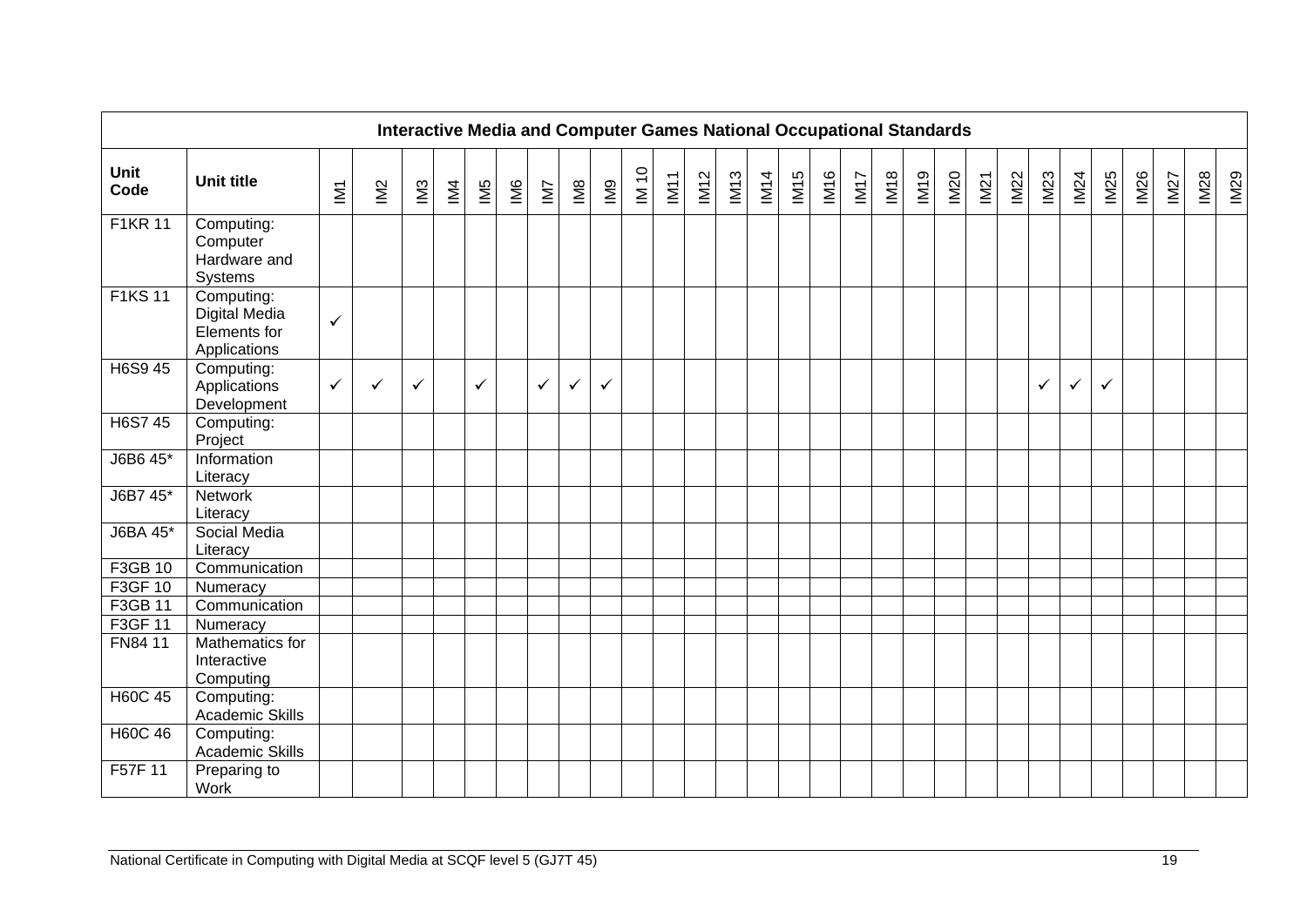|                                  |                                                               |                 |                           |                 | <b>Interactive Media and Computer Games National Occupational Standards</b> |              |              |              |              |                |              |              |              |              |              |                  |              |              |              |      |      |              |      |      |              |              |              |      |             |      |
|----------------------------------|---------------------------------------------------------------|-----------------|---------------------------|-----------------|-----------------------------------------------------------------------------|--------------|--------------|--------------|--------------|----------------|--------------|--------------|--------------|--------------|--------------|------------------|--------------|--------------|--------------|------|------|--------------|------|------|--------------|--------------|--------------|------|-------------|------|
| <b>Unit</b><br>Code              | <b>Unit title</b>                                             | IM <sub>1</sub> | $\underline{\mathsf{IM}}$ | IM <sub>3</sub> | M <sub>4</sub>                                                              | IM5          | IM6          | IM7          | IM8          | M <sub>9</sub> | IM 10        | <b>IM11</b>  | <b>IM12</b>  | IM13         | <b>IM14</b>  | IM <sub>15</sub> | IM16         | IM17         | <b>IM18</b>  | IM19 | IM20 | IM21         | IM22 | IM23 | IM24         | IM25         | M26          | IM27 | <b>IM28</b> | IM29 |
| <b>HX9V 45</b>                   | Computer Games:<br>Design                                     | $\checkmark$    | $\checkmark$              | ✓               |                                                                             | $\checkmark$ | $\checkmark$ | $\checkmark$ |              | $\checkmark$   |              |              |              |              |              |                  |              |              |              |      |      |              |      |      |              |              |              |      |             |      |
| <b>HX9W 45</b>                   | <b>Computer Games:</b><br>Media Assets                        | $\checkmark$    | $\checkmark$              | ✓               |                                                                             |              | $\checkmark$ |              |              | $\checkmark$   | ✓            | ✓            | $\checkmark$ | $\checkmark$ | $\checkmark$ | $\checkmark$     | $\checkmark$ | $\checkmark$ |              |      |      |              |      |      |              |              |              |      | ✓           |      |
| <b>HX9X45</b>                    | <b>Computer Games:</b><br>Development                         | $\checkmark$    |                           |                 |                                                                             |              |              |              | $\checkmark$ |                |              |              |              |              |              |                  |              |              |              |      |      |              |      | ✓    | $\checkmark$ | $\checkmark$ | $\checkmark$ |      |             |      |
| HW51 45                          | Computing:<br>Interactive<br>Multimedia                       | $\checkmark$    | $\checkmark$              | $\checkmark$    | $\checkmark$                                                                | $\checkmark$ |              | $\checkmark$ | $\checkmark$ | $\checkmark$   | $\checkmark$ | $\checkmark$ | $\checkmark$ | $\checkmark$ | $\checkmark$ |                  |              |              | $\checkmark$ | ✓    |      |              |      |      | $\checkmark$ | $\checkmark$ |              |      |             |      |
| H614 45                          | Computing:<br><b>Website Graphics</b>                         | $\checkmark$    |                           |                 |                                                                             |              |              |              |              |                | ✓            | ✓            | ✓            |              |              |                  |              |              | ✓            |      |      | $\checkmark$ |      |      |              |              |              |      |             |      |
| HW52 45                          | Computing:<br>Website Design<br>and Development               | $\checkmark$    | $\checkmark$              | ✓               |                                                                             | $\checkmark$ |              | $\checkmark$ | $\checkmark$ | ✓              | ✓            | $\checkmark$ | $\checkmark$ |              |              |                  |              |              | $\checkmark$ | ✓    |      | $\checkmark$ |      |      | ✓            | $\checkmark$ |              |      |             |      |
| <b>HW4X45</b>                    | Digital Media: Still<br>Images Editing                        | $\checkmark$    | $\checkmark$              | ✓               |                                                                             |              |              |              |              |                | $\checkmark$ | ✓            | ✓            |              |              | $\checkmark$     |              |              |              |      |      |              |      |      |              |              |              |      |             |      |
| <b>HW4Y 45</b>                   | Digital Media:<br>Video Editing                               | $\checkmark$    | $\checkmark$              | ✓               |                                                                             |              |              |              |              |                | ✓            | ✓            | ✓            |              |              |                  |              |              |              |      |      |              |      |      |              |              |              |      |             |      |
| HW4W<br>45                       | Digital Media:<br><b>Audio Editing</b>                        | $\checkmark$    | $\checkmark$              | ✓               |                                                                             |              |              |              |              |                | ✓            | ✓            | ✓            |              |              |                  | $\checkmark$ | ✓            |              |      |      |              |      |      |              |              |              |      |             |      |
| H1T1 11                          | Mobile Technology<br>Systems                                  |                 |                           |                 |                                                                             |              |              |              |              |                |              |              |              |              |              |                  |              |              |              |      |      |              |      |      |              |              |              |      |             |      |
| H <sub>2</sub> P7 11             | Mobile Technology:<br>Device<br>Connectivity                  |                 |                           |                 |                                                                             |              |              |              |              |                |              |              |              |              |              |                  |              |              |              |      |      |              |      |      |              |              |              |      |             |      |
| H <sub>2</sub> P <sub>2</sub> 11 | Mobile Technology<br>and Personal<br>Computer<br>Applications |                 |                           |                 |                                                                             |              |              |              |              |                |              |              |              |              |              |                  |              |              |              |      |      |              |      |      |              |              |              |      |             |      |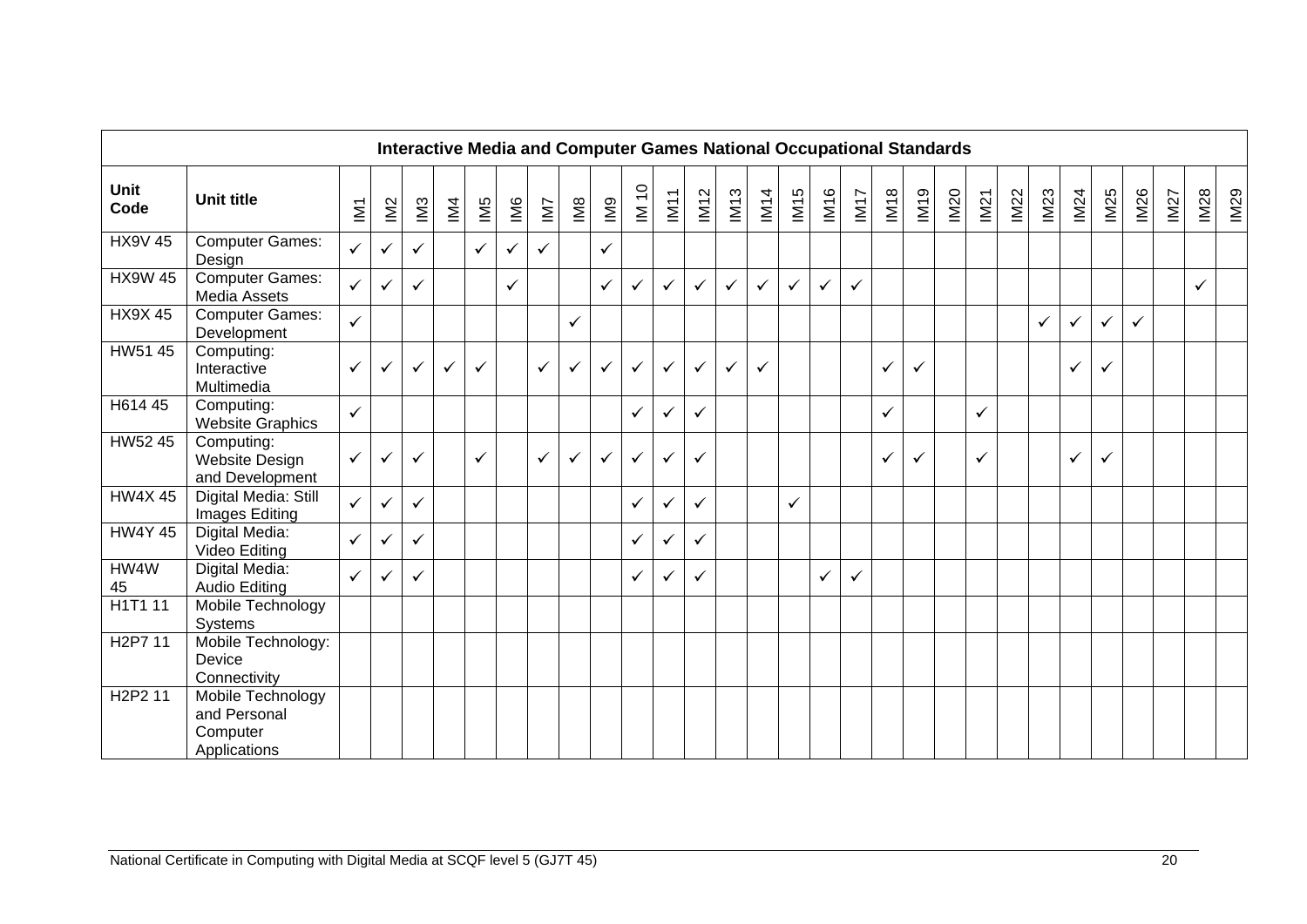|                                  |                                                                |                 |              |     |                         |              |     |     |              |              |                   |      |             |      |              |              | <b>Interactive Media and Computer Games National Occupational Standards</b> |              |             |      |             |      |      |              |              |              |      |      |             |      |
|----------------------------------|----------------------------------------------------------------|-----------------|--------------|-----|-------------------------|--------------|-----|-----|--------------|--------------|-------------------|------|-------------|------|--------------|--------------|-----------------------------------------------------------------------------|--------------|-------------|------|-------------|------|------|--------------|--------------|--------------|------|------|-------------|------|
| Unit<br>Code                     | <b>Unit title</b>                                              | IM <sub>1</sub> | IM2          | IN3 | $\overline{\mathbb{M}}$ | M5           | IM6 | IM7 | IMB          | IM9          | $\overline{M}$ 10 | IM11 | <b>IM12</b> | IM13 | <b>IM14</b>  | IM15         | <b>IM16</b>                                                                 | IM17         | <b>IM18</b> | IM19 | <b>IM20</b> | IM21 | IM22 | IM23         | IM24         | IM25         | IM26 | IM27 | <b>IM28</b> | IM29 |
| H1T2 11                          | Mobile Technology:<br>Web Page Creation                        | $\checkmark$    |              |     |                         |              |     |     |              |              |                   |      |             |      | $\checkmark$ | $\checkmark$ | $\checkmark$                                                                | $\checkmark$ | ✓           | ✓    |             | ✓    |      |              |              |              |      |      | ✓           |      |
| H <sub>2</sub> P <sub>5</sub> 11 | Programming for<br><b>Mobile Devices</b>                       | $\checkmark$    | $\checkmark$ |     |                         |              |     |     |              |              |                   |      |             |      |              |              |                                                                             |              |             |      |             |      |      | $\checkmark$ | $\checkmark$ | $\checkmark$ |      |      |             |      |
| <b>F1KF11</b>                    | Computing: Install<br>and Maintain<br>Computer<br>Hardware     |                 |              |     |                         |              |     |     |              |              |                   |      |             |      |              |              |                                                                             |              |             |      |             |      |      |              |              |              |      |      |             |      |
| F1KP 11                          | Computing: Install<br>and Maintain<br><b>Computer Software</b> |                 |              |     |                         |              |     |     |              |              |                   |      |             |      |              |              |                                                                             |              |             |      |             |      |      |              |              |              |      |      |             |      |
| <b>F1KH11</b>                    | Computing:<br>Computer<br>Networking<br><b>Fundamentals</b>    |                 |              |     |                         |              |     |     |              |              |                   |      |             |      |              |              |                                                                             |              |             |      |             |      |      |              |              |              |      |      |             |      |
| J614 45                          | <b>Enterprise Skills</b>                                       |                 |              |     |                         |              |     |     |              |              |                   |      |             |      |              |              |                                                                             |              |             |      |             |      |      |              |              |              |      |      |             |      |
| H613 45                          | Computing:<br>Website Design<br>Fundamentals                   | $\checkmark$    | $\checkmark$ | ✓   |                         | $\checkmark$ |     | ✓   | $\checkmark$ | $\checkmark$ |                   |      |             |      |              |              |                                                                             |              | ✓           |      |             | ✓    |      |              |              |              |      |      |             |      |
| H60D 45                          | Computing:<br>Weblogs                                          |                 |              |     |                         |              |     |     |              |              |                   |      |             |      |              |              |                                                                             |              |             |      |             |      |      |              |              |              |      |      |             |      |
| *J27A 75                         | Software Design<br>and Development                             |                 |              |     |                         |              |     |     |              |              |                   |      |             |      |              |              |                                                                             |              |             |      |             |      |      |              |              |              |      |      |             |      |
| H22675                           | Information System<br>Design and<br>Development                |                 |              |     |                         |              |     |     |              |              |                   |      |             |      |              |              |                                                                             |              |             |      |             |      |      |              |              |              |      |      |             |      |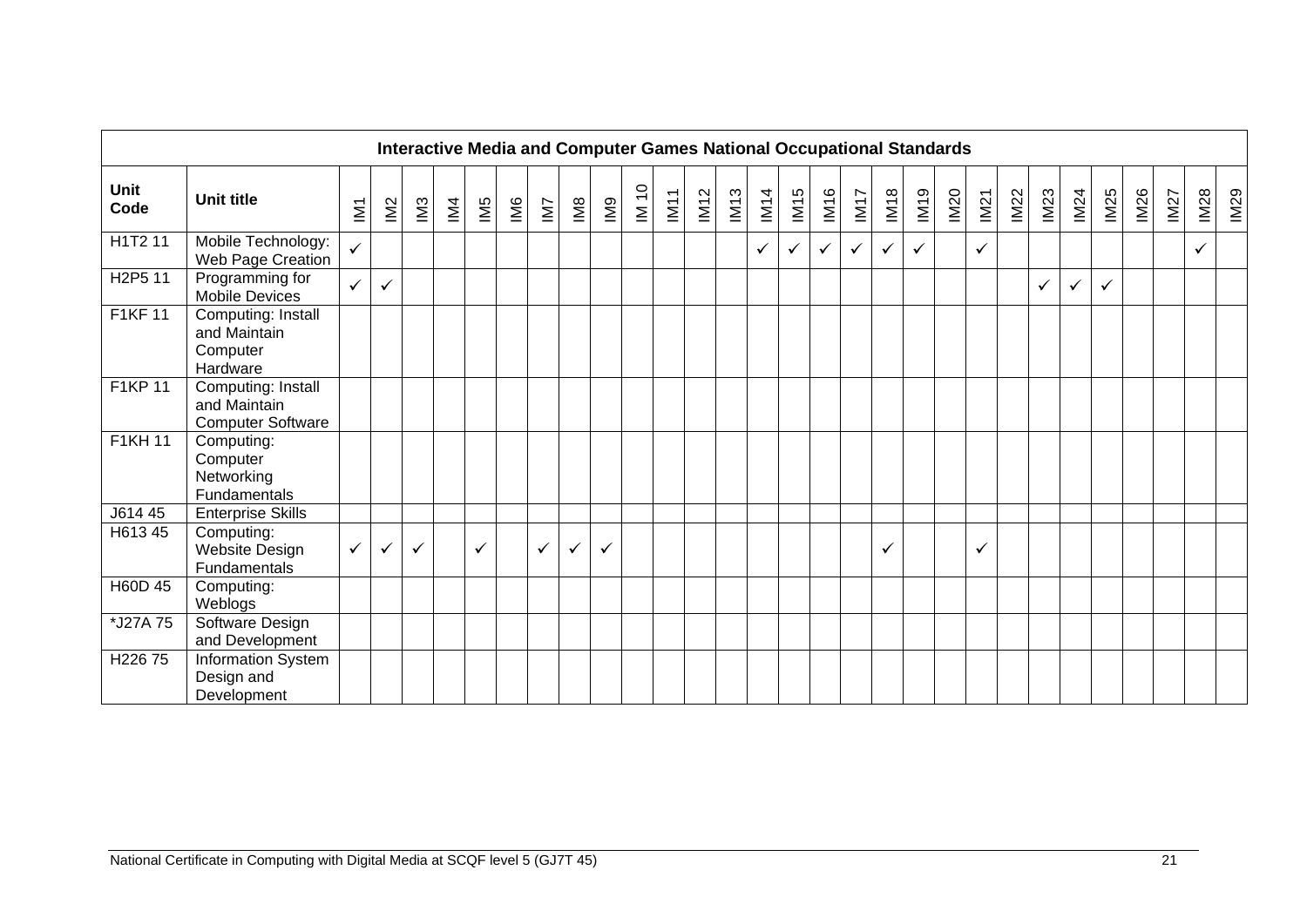<span id="page-23-0"></span>

|                |                                                              |                | <b>Communication</b> |              | Numeracy                       |                          | <b>ICT</b>                        |                   | <b>Problem Solving</b>           |                             |                                          | <b>Working with Others</b>                |
|----------------|--------------------------------------------------------------|----------------|----------------------|--------------|--------------------------------|--------------------------|-----------------------------------|-------------------|----------------------------------|-----------------------------|------------------------------------------|-------------------------------------------|
| Unit<br>code   | <b>Unit title</b>                                            | Written        | <b>Oral</b>          | Using Number | Using Graphical<br>Information | Accessing<br>Information | Providing/Creating<br>Information | Critical Thinking | and<br>Planning an<br>Organising | Reviewing and<br>Evaluating | Working<br>Co-operatively<br>with Others | Reviewing<br>Co-operative<br>Contribution |
| <b>F1KR 11</b> | <b>Computing: Computer</b><br>Hardware and Systems           |                |                      |              |                                |                          |                                   | S                 | S                                | S                           | $\mathsf S$                              | S                                         |
| <b>F1KS11</b>  | Computing: Digital Media<br><b>Elements for Applications</b> | S              | S                    |              |                                | S                        | S                                 | S                 | S                                | S                           |                                          |                                           |
| H6S9 45        | <b>Computing: Applications</b><br>Development                |                |                      |              |                                | $\mathsf S$              | S                                 | E(5)              | E(5)                             | E(5)                        |                                          |                                           |
| H6S7 45        | <b>Computing: Project</b>                                    | $\mathsf S$    | $\mathsf S$          |              |                                | $\mathsf S$              | S                                 | E(5)              | E(5)                             | E(5)                        | E(4)                                     | E(4)                                      |
| J6B6 45*       | <b>Information Literacy</b>                                  |                |                      | S            | $\mathsf S$                    | E(5)                     | E(5)                              | E(5)              | E(5)                             | E(5)                        |                                          |                                           |
| J6B7 45*       | Network Literacy                                             |                |                      |              |                                | E(5)                     |                                   |                   |                                  |                             |                                          |                                           |
| J6BA 45*       | Social Media Literacy                                        | $\mathsf S$    |                      |              |                                | S                        | S                                 |                   |                                  |                             | S                                        | S                                         |
| F3GB 10        | Communication                                                | E(4)           | E(4)                 |              |                                |                          |                                   |                   |                                  |                             |                                          |                                           |
| F3GF 10        | Numeracy                                                     |                |                      | E(4)         | E(4)                           |                          |                                   |                   |                                  |                             |                                          |                                           |
| F3GB 11        | Communication                                                | E(5)           | E(5)                 |              |                                |                          |                                   |                   |                                  |                             |                                          |                                           |
| F3GF 11        | Numeracy                                                     |                |                      | E(5)         | E(5)                           |                          |                                   |                   |                                  |                             |                                          |                                           |
| FN84 11        | Mathematics for Interactive<br>Computing                     |                |                      | E(5)         | E(4)                           | S(5)                     | S(5)                              | S(5)              | S(5)                             | S(5)                        |                                          |                                           |
| H60C 45        | <b>Computing: Academic Skills</b>                            | S(4)           | S(4)                 |              |                                | S(4)                     | S(4)                              |                   |                                  |                             |                                          |                                           |
| H60C 46        | <b>Computing: Academic Skills</b>                            | S(5)           | S(5)                 |              |                                | S(5)                     | S(5)                              |                   |                                  |                             |                                          |                                           |
| F57F 11        | Preparing to Work                                            | $\mathbb S$    | $\overline{s}$       |              |                                | $\mathbb S$              | $\mathbb S$                       | S                 | S                                | $\mathbb S$                 |                                          |                                           |
| <b>HX9V 45</b> | <b>Computer Games: Design</b>                                | $\overline{s}$ | $\overline{s}$       |              |                                | $\overline{s}$           | $\overline{\mathsf{s}}$           | E(5)              | $\overline{\mathsf{s}}$          | $\overline{s}$              | S                                        | S                                         |
| <b>HX9W 45</b> | <b>Computer Games: Media</b><br>Assets                       |                |                      |              |                                | $\mathsf S$              | E(5)                              | E(5)              | $\mathsf{S}$                     | $\mathsf S$                 | S                                        | S                                         |
| <b>HX9X45</b>  | Computer Games:<br>Development                               |                |                      |              |                                | $\mathsf S$              | E(5)                              | E(5)              | S                                | S                           | S                                        | S                                         |
| HW51 45        | Computing: Interactive<br>Multimedia                         |                |                      |              |                                | S                        | S                                 | E(5)              | S(5)                             | S(5)                        |                                          |                                           |

## **5.3 Mapping of Core Skills development opportunities across the qualification(s)**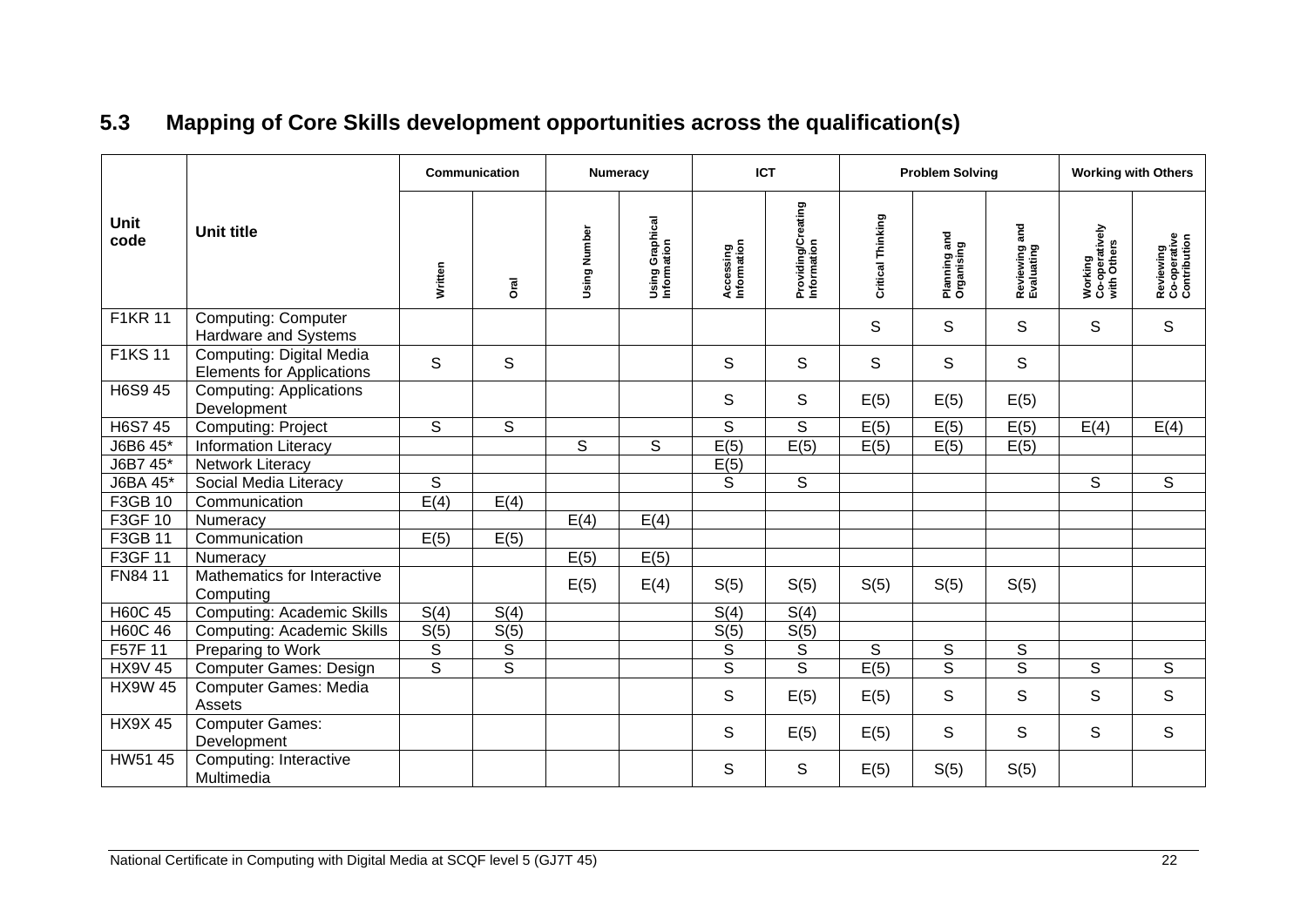|                                  |                                                                |                | Communication  |              | Numeracy                       |                          | <b>ICT</b>                        |                   | <b>Problem Solving</b>     |                             |                                          | <b>Working with Others</b>                |
|----------------------------------|----------------------------------------------------------------|----------------|----------------|--------------|--------------------------------|--------------------------|-----------------------------------|-------------------|----------------------------|-----------------------------|------------------------------------------|-------------------------------------------|
| Unit<br>code                     | <b>Unit title</b>                                              | Written        | <b>Dral</b>    | Using Number | Using Graphical<br>Information | Accessing<br>Information | Providing/Creating<br>Information | Critical Thinking | Planning and<br>Organising | Reviewing and<br>Evaluating | Working<br>Co-operatively<br>with Others | Reviewing<br>Co-operative<br>Contribution |
| H614 45                          | <b>Computing: Website</b><br>Graphics                          |                |                |              |                                | S                        | S                                 |                   |                            |                             |                                          |                                           |
| HW52 45                          | <b>Computing: Website Design</b><br>and Development            |                |                |              |                                | E(5)                     | E(5)                              | E(5)              | E(5)                       | E(5)                        |                                          |                                           |
| <b>HW4X45</b>                    | Digital Media: Still Images                                    | $\mathsf{S}$   | $\overline{s}$ |              |                                | E(5)                     | E(5)                              | E(5)              | E(5)                       | E(5)                        |                                          |                                           |
| <b>HW4Y 45</b>                   | Digital Media: Moving<br>Images                                | $\mathbb S$    | $\mathsf S$    |              |                                | E(5)                     | E(5)                              | E(5)              | E(5)                       | E(5)                        |                                          |                                           |
| HW4W<br>45                       | Digital Media: Audio                                           | S              | S              |              |                                | E(5)                     | E(5)                              | E(5)              | E(5)                       | E(5)                        |                                          |                                           |
| H1T1 11                          | Mobile Technology Systems                                      | $\overline{s}$ | $\overline{s}$ |              |                                | $\mathsf S$              | S                                 | S                 | S                          | $\overline{s}$              |                                          |                                           |
| H <sub>2</sub> P7 11             | Mobile Technology: Device<br>Connectivity                      | $\mathsf S$    | $\mathsf S$    |              |                                | S                        | S                                 | $\mathsf S$       | S                          | $\mathsf S$                 |                                          |                                           |
| H <sub>2</sub> P <sub>2</sub> 11 | Mobile Technology and<br>Personal Computer<br>Applications     | $\mathbb S$    | S              | $\mathsf S$  | S                              | E(5)                     | E(5)                              | S                 | $\mathbb S$                | $\mathbb S$                 |                                          |                                           |
| H1T2 11                          | Mobile Technology: Web<br>Page Creation                        |                |                |              |                                | S                        | S                                 |                   |                            |                             |                                          |                                           |
| H <sub>2</sub> P <sub>5</sub> 11 | <b>Programming for Mobile</b><br><b>Devices</b>                | S              | S              |              |                                | S                        | S                                 | S                 | S                          | S                           |                                          |                                           |
| *J51A 45                         | Computing: Install and<br>Maintain Computer<br>Hardware        |                |                |              |                                | E(5)                     |                                   | E(5)              | $\mathbb S$                | S                           | S                                        | S                                         |
| *J51B 45                         | Computing: Install and<br><b>Maintain Computer</b><br>Software |                |                |              |                                | E(5)                     | S                                 | E(5)              | S                          | S                           |                                          |                                           |
| $\sqrt{\frac{1}{5}}$ 19 45       | <b>Computing: Computer</b><br><b>Networking Fundamentals</b>   |                |                |              |                                | E(5)                     |                                   | E(5)              | S                          | S                           | S                                        | S                                         |
| J614 45*                         | <b>Enterprise Skills</b>                                       |                |                |              |                                |                          |                                   | S                 | $\overline{s}$             | $\overline{s}$              | $\overline{s}$                           | $\overline{s}$                            |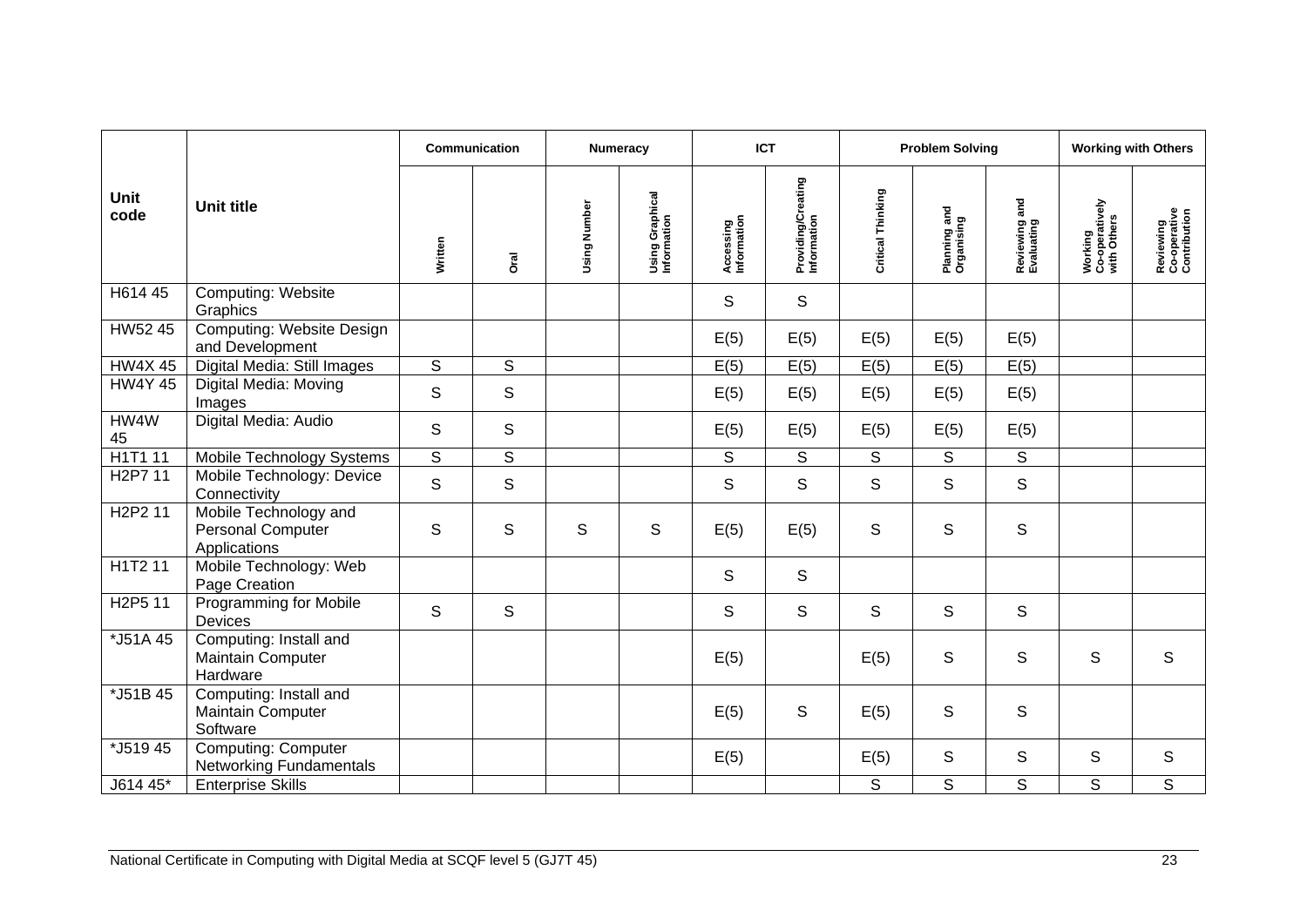| $\overline{ }$<br>— H61ა<br>. ⊿⊷<br>77 | . .<br>Website<br>Jomn<br>Design<br>butina: |  |  |  |  |  |  |
|----------------------------------------|---------------------------------------------|--|--|--|--|--|--|
|                                        | uanier<br>u<br>нак                          |  |  |  |  |  |  |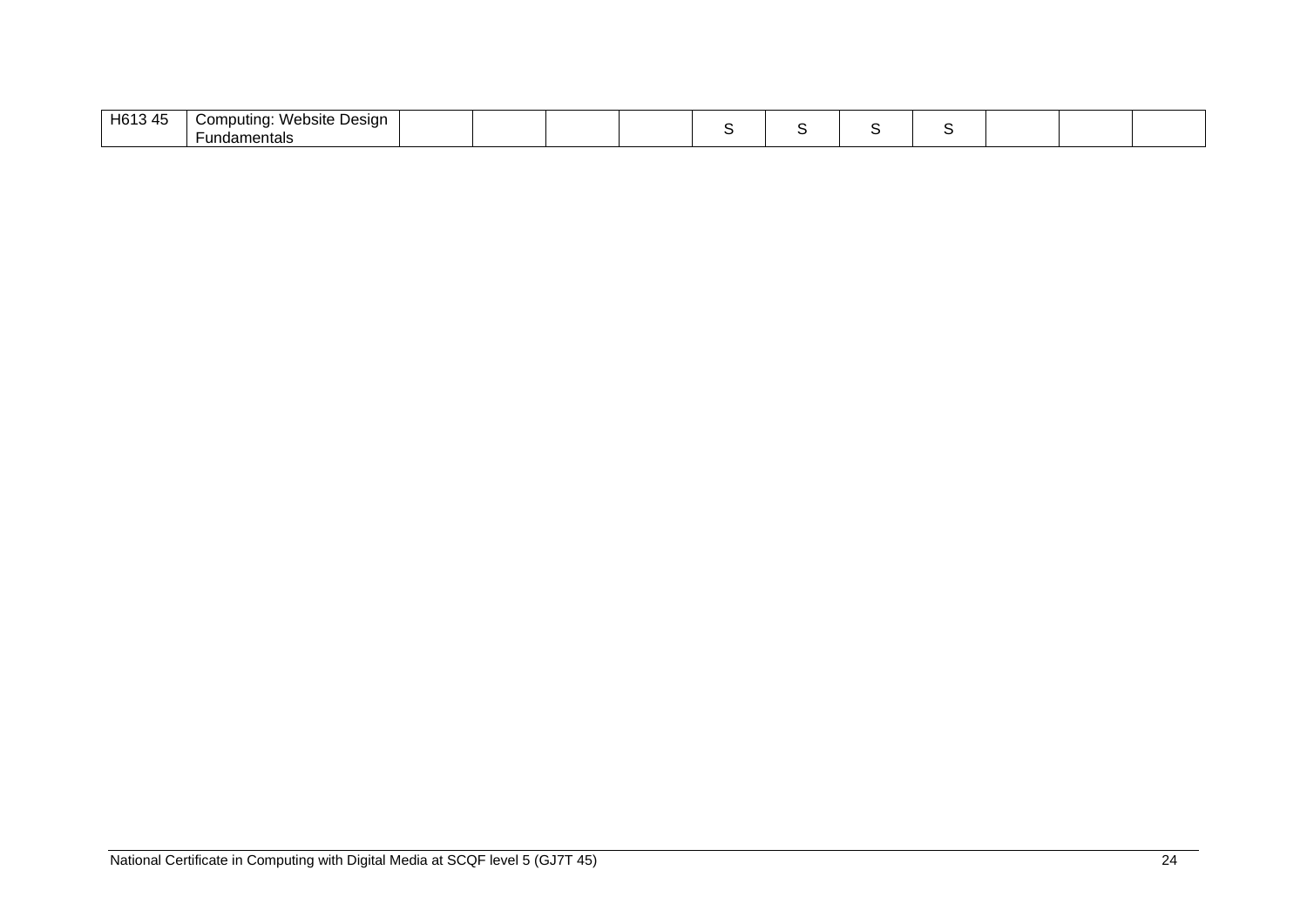|              |                                              |   | <b>Communication</b> |                                               | <b>Numeracy</b>                            |                                    | <b>ICT</b>                                  |                              | <b>Problem Solving</b>       |                         | <b>Working with Others</b>               |                                               |
|--------------|----------------------------------------------|---|----------------------|-----------------------------------------------|--------------------------------------------|------------------------------------|---------------------------------------------|------------------------------|------------------------------|-------------------------|------------------------------------------|-----------------------------------------------|
| Unit<br>code | Unit title                                   | è | Oral                 | ھ<br>$\overline{\phantom{a}}$<br>ත<br>一読<br>Ξ | ಹ<br>l Graphi<br>nation<br>Using<br>Inform | ssing<br>mation<br>Acces<br>Inform | ටා<br>iding/Ci<br>mation<br>Provi<br>Infori | <b>king</b><br>Ē<br>Critical | စ္စ<br>Planning<br>Organisin | Reviewing<br>Evaluating | Working<br>Co-operatively<br>with Others | ៖ ទ<br>혼흉<br>Reviewin<br>Co-opera<br>Contribu |
| H60D 45      | <b>Computing: Weblogs</b>                    | S | S                    |                                               |                                            |                                    |                                             |                              |                              |                         | S                                        | S                                             |
| *J27A 75     | Software Design and<br>Development           |   |                      |                                               |                                            |                                    | E(5)                                        |                              |                              |                         |                                          |                                               |
| H22675       | Information System Design<br>and Development |   |                      |                                               |                                            |                                    | E(5)                                        |                              |                              |                         |                                          |                                               |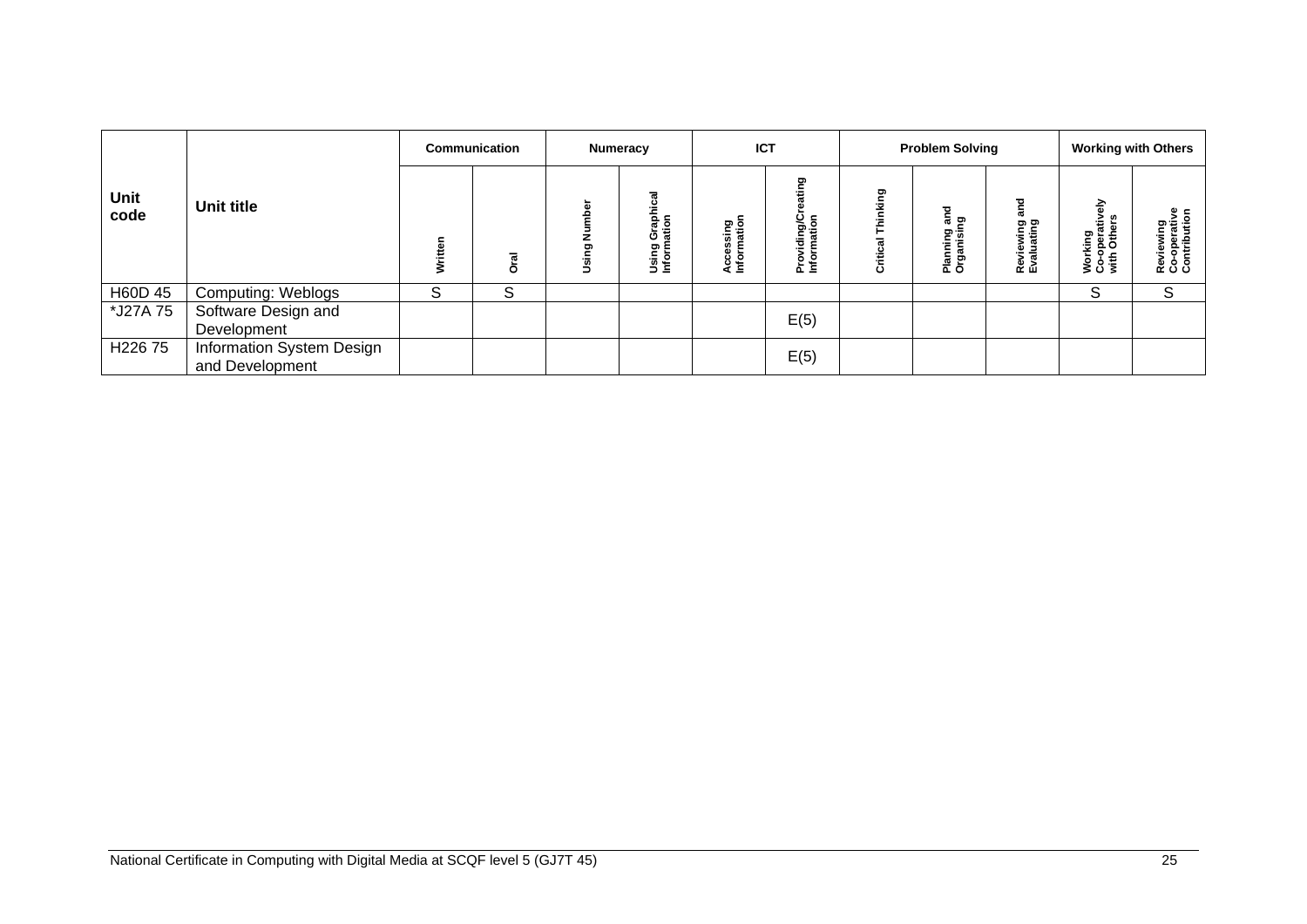## **5.4 Assessment Strategy for the qualification(s)**

<span id="page-27-0"></span>

| <b>Unit code</b> | <b>Unit title</b>                                            | <b>Assessment</b>                                                            |                                                                        |                                                                                                                                                                                                       |           |
|------------------|--------------------------------------------------------------|------------------------------------------------------------------------------|------------------------------------------------------------------------|-------------------------------------------------------------------------------------------------------------------------------------------------------------------------------------------------------|-----------|
|                  |                                                              | Outcome 1                                                                    | Outcome 2                                                              | Outcome 3                                                                                                                                                                                             | Outcome 4 |
| <b>F1KR 11</b>   | <b>Computing: Computer</b><br><b>Hardware and Systems</b>    | Short answer questions<br>under closed-book,<br>supervised conditions.       | Short answer questions<br>under closed-book,<br>supervised conditions. | Practical task under<br>open-book supervised<br>conditions. Completion<br>of log books or an<br>assessor checklist.                                                                                   |           |
| <b>F1KS 11</b>   | Computing: Digital Media<br><b>Elements for Applications</b> | Multiple-choice<br>questions under<br>closed-book,<br>supervised conditions. |                                                                        | Open-book. Production of multiple media elements and integration of them<br>into a multimedia application. Completion of an activity log sheet.                                                       |           |
| H6S9 45          | <b>Computing: Applications</b><br>Development                |                                                                              |                                                                        | Open-book project to create an application with planning, development, testing and evaluation stages.                                                                                                 |           |
| H6S7 45          | <b>Computing: Project</b>                                    |                                                                              |                                                                        | Open-book project with planning, design, implementation and evaluation stages.                                                                                                                        |           |
| J6B6 45          | <b>Information Literacy</b>                                  | conditions.                                                                  |                                                                        | Production of an e-portfolio containing a robust sample of evidence under closely controlled                                                                                                          |           |
| J6B7 45*         | <b>Network Literacy</b>                                      | conditions.                                                                  |                                                                        | Production of an e-portfolio containing a robust sample of evidence under closely controlled                                                                                                          |           |
| J6BA 45*         | Social Media Literacy                                        | conditions.                                                                  |                                                                        | Production of an e-portfolio containing a robust sample of evidence under closely controlled                                                                                                          |           |
| F3GB 10          | Communication                                                |                                                                              |                                                                        | Observation of reading, writing, speaking and listening recorded on a checklist.                                                                                                                      |           |
| F3GF 10          | Numeracy                                                     | recorded on a checklist.                                                     |                                                                        | Numeracy skills demonstrated by a combination of written tasks, oral questioning & observation,                                                                                                       |           |
| F3GB 11          | Communication                                                |                                                                              |                                                                        | Observation of reading, writing, speaking and listening recorded on a checklist.                                                                                                                      |           |
| F3GF 11          | Numeracy                                                     | recorded on a checklist.                                                     |                                                                        | Numeracy skills demonstrated by a combination of written tasks, oral questioning & observation,                                                                                                       |           |
| FN84 11          | Mathematics for<br><b>Interactive Computing</b>              |                                                                              |                                                                        | Each Outcome should consist of a practical test under closed-book, supervised conditions lasting no<br>more than 1 hour or a larger single test covering all 4 Outcomes lasting no more than 2 hours. |           |
| <b>H60C 45</b>   | Computing: Academic<br><b>Skills</b>                         |                                                                              |                                                                        | Production of a portfolio/e-portfolio of evidence covering a range of practical open-book tasks                                                                                                       |           |
| H60C 46          | Computing: Academic<br><b>Skills</b>                         |                                                                              |                                                                        | Production of a portfolio/e-portfolio of evidence covering a range of practical open-book tasks                                                                                                       |           |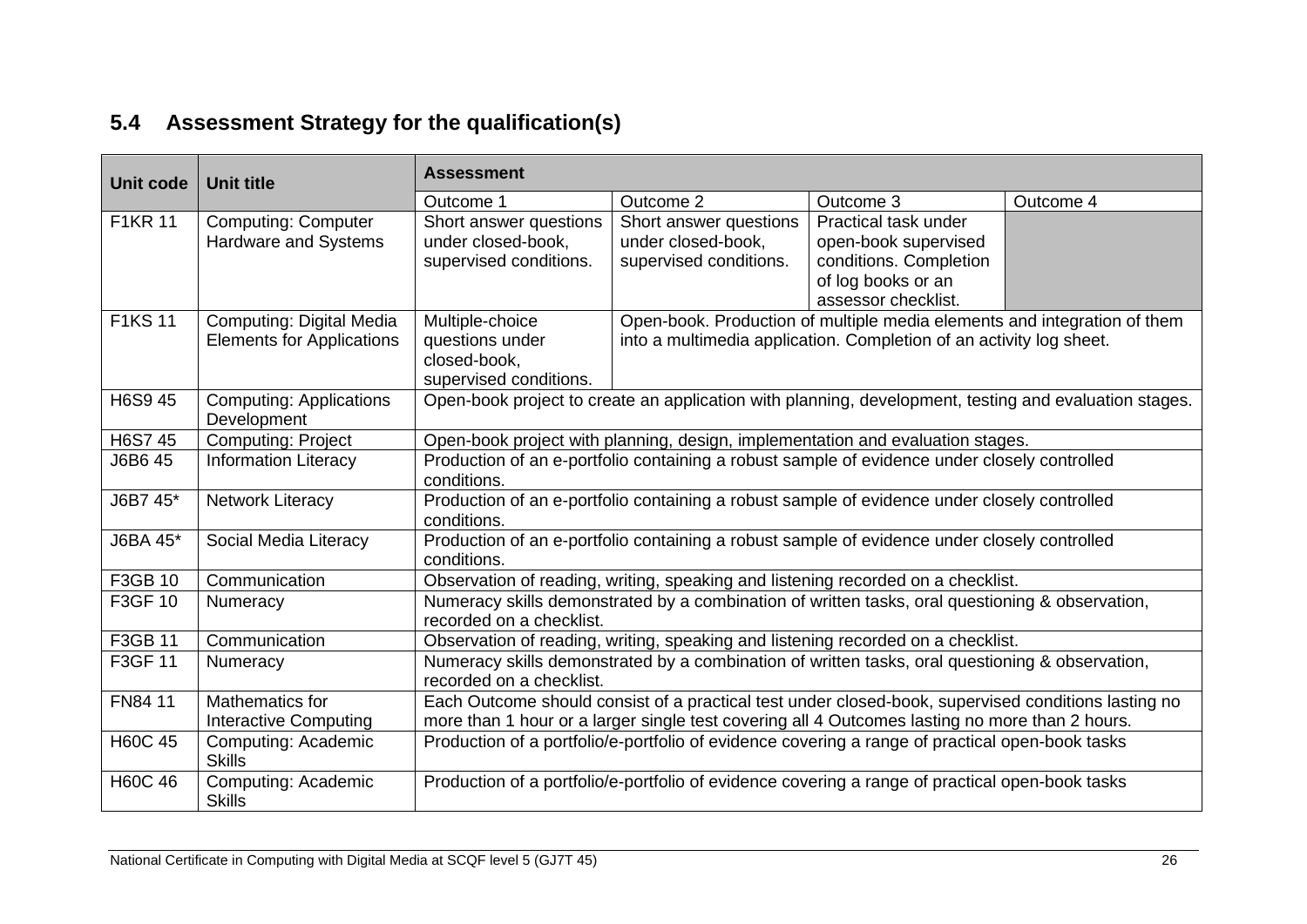| <b>Unit code</b> | <b>Unit title</b>             | <b>Assessment</b>                                                                                 |                                                                         |                                                                                                    |                        |
|------------------|-------------------------------|---------------------------------------------------------------------------------------------------|-------------------------------------------------------------------------|----------------------------------------------------------------------------------------------------|------------------------|
|                  |                               | Outcome 1                                                                                         | Outcome 2                                                               | Outcome 3                                                                                          | Outcome 4              |
| F57F 11          | Preparing to Work             |                                                                                                   | Production of an e-portfolio under open-book, supervised conditions.    |                                                                                                    |                        |
| <b>HX9V 45</b>   | <b>Computer Games: Design</b> |                                                                                                   | Production of an e-portfolio under open-book, controlled, supervised    |                                                                                                    |                        |
|                  |                               | conditions. Consisting of two complete computer game proposals for two                            |                                                                         |                                                                                                    |                        |
|                  |                               |                                                                                                   | different platforms; and one complete computer game design document.    |                                                                                                    |                        |
| <b>HX9W 45</b>   | <b>Computer Games: Media</b>  |                                                                                                   | Production of an e-portfolio under open-book, controlled, supervised    |                                                                                                    |                        |
|                  | Assets                        |                                                                                                   | conditions. Consisting of a short report comparing media in an existing |                                                                                                    |                        |
|                  |                               |                                                                                                   | game, a plan for production of media assets and then a log of media     |                                                                                                    |                        |
| <b>HX9X45</b>    | <b>Computer Games:</b>        | produced.<br>Open-book practical                                                                  | A test document of the                                                  | Short report evaluating                                                                            |                        |
|                  | Development                   | task to create a                                                                                  | computer game                                                           | the game created,                                                                                  |                        |
|                  |                               | computer game.                                                                                    | created                                                                 | under open-book                                                                                    |                        |
|                  |                               |                                                                                                   |                                                                         | conditions.                                                                                        |                        |
| HW51 45          | Computing: Interactive        | Outcomes 1 and 2 are open-book, consisting of                                                     |                                                                         | N/A                                                                                                |                        |
|                  | Multimedia                    | one website incorporating client-side                                                             |                                                                         |                                                                                                    |                        |
|                  |                               | programming code to add interactivity.                                                            |                                                                         |                                                                                                    |                        |
| H614 45          | <b>Computing: Website</b>     | Multiple-choice                                                                                   | Practical task involving                                                | Practical task involving                                                                           |                        |
|                  | Graphics                      | questions under                                                                                   | production of graphics                                                  | creation of a webpage                                                                              |                        |
|                  |                               | closed-book,                                                                                      | for a webpage under                                                     | under open-book                                                                                    |                        |
|                  |                               | supervised conditions,                                                                            | open-book conditions.                                                   | conditions.                                                                                        |                        |
|                  |                               | lasting no more than                                                                              |                                                                         |                                                                                                    |                        |
| HW52 45          | <b>Computing: Website</b>     | 45mins.<br>Plan for a website to                                                                  | Produce a design                                                        | Outcomes 3 and 4:                                                                                  | Produce an evaluation  |
|                  | Design and Development        | meet the requirements                                                                             | document for a                                                          | Practical task construct                                                                           | report of the finished |
|                  |                               | of a given briefunder                                                                             | website. Open-book                                                      | web pages to meet the                                                                              | websiteOpen-book and   |
|                  |                               | open-book, supervised                                                                             | and supervised.                                                         | requirements of a                                                                                  | supervised.            |
|                  |                               | conditions.                                                                                       |                                                                         | design and test the                                                                                |                        |
|                  |                               |                                                                                                   |                                                                         | operation of the                                                                                   |                        |
|                  |                               |                                                                                                   |                                                                         | finished website.Open-                                                                             |                        |
|                  |                               |                                                                                                   |                                                                         | book and supervised.                                                                               |                        |
| <b>HW4X45</b>    | Digital Media: Still Images   | An integrated approach to assessment is recommended for all three units. Project-based task under |                                                                         |                                                                                                    |                        |
|                  |                               |                                                                                                   |                                                                         | open-book conditions consisting of planning, acquiring media assets and producing a media product. |                        |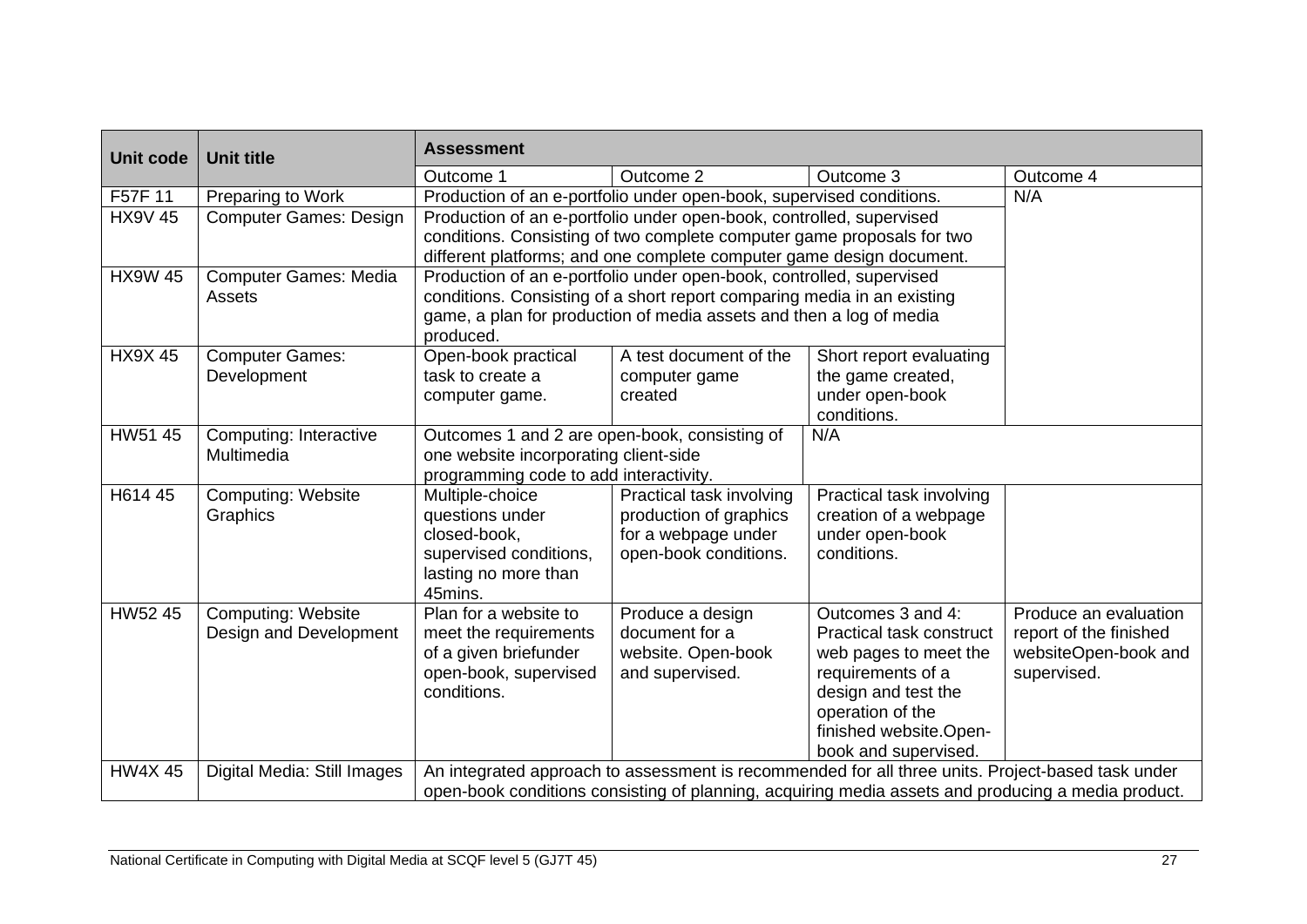| Unit code                        | <b>Unit title</b>                                                 | <b>Assessment</b>                                                                                               |                                                                                                  |                                                                                     |           |
|----------------------------------|-------------------------------------------------------------------|-----------------------------------------------------------------------------------------------------------------|--------------------------------------------------------------------------------------------------|-------------------------------------------------------------------------------------|-----------|
|                                  |                                                                   | Outcome 1                                                                                                       | Outcome 2                                                                                        | Outcome 3                                                                           | Outcome 4 |
| <b>HW4Y 45</b>                   | Digital Media: Moving<br>Images                                   |                                                                                                                 |                                                                                                  |                                                                                     |           |
| <b>HW4W 45</b>                   | Digital Media: Audio                                              |                                                                                                                 |                                                                                                  |                                                                                     |           |
| H1T1 11                          | Mobile Technology<br><b>Systems</b>                               | Short answer questions<br>under closed-book,<br>supervised conditions.                                          | <b>Practical tasks</b><br>recorded on an activity<br>log. Closed-book,<br>supervised conditions. | Short report under<br>closed-book,<br>supervised conditions.                        |           |
| H <sub>2</sub> P7 11             | Mobile Technology:<br><b>Device Connectivity</b>                  | Short answer questions<br>under closed-book,<br>supervised conditions.                                          | Outcomes 2 & 3: Practical project-based activity<br>under open-book, supervised conditions.      |                                                                                     |           |
| H <sub>2</sub> P <sub>2</sub> 11 | Mobile Technology and<br><b>Personal Computer</b><br>Applications | Multiple-choice<br>questions under<br>closed-book,<br>supervised conditions,<br>lasting no more than<br>45mins. | <b>Practical tasks</b><br>recorded on an activity<br>log. Open-book,<br>supervised conditions.   | Production of a digital<br>portfolio under open-<br>book, supervised<br>conditions. |           |
| H1T2 11                          | Mobile Technology: Web<br>Page Creation                           | Multiple-choice<br>questions under<br>closed-book,<br>supervised conditions.                                    | Practical task involving<br>production of media for<br>a webpage under<br>open-book conditions.  | Practical task involving<br>creation of a webpage<br>under open-book<br>conditions. |           |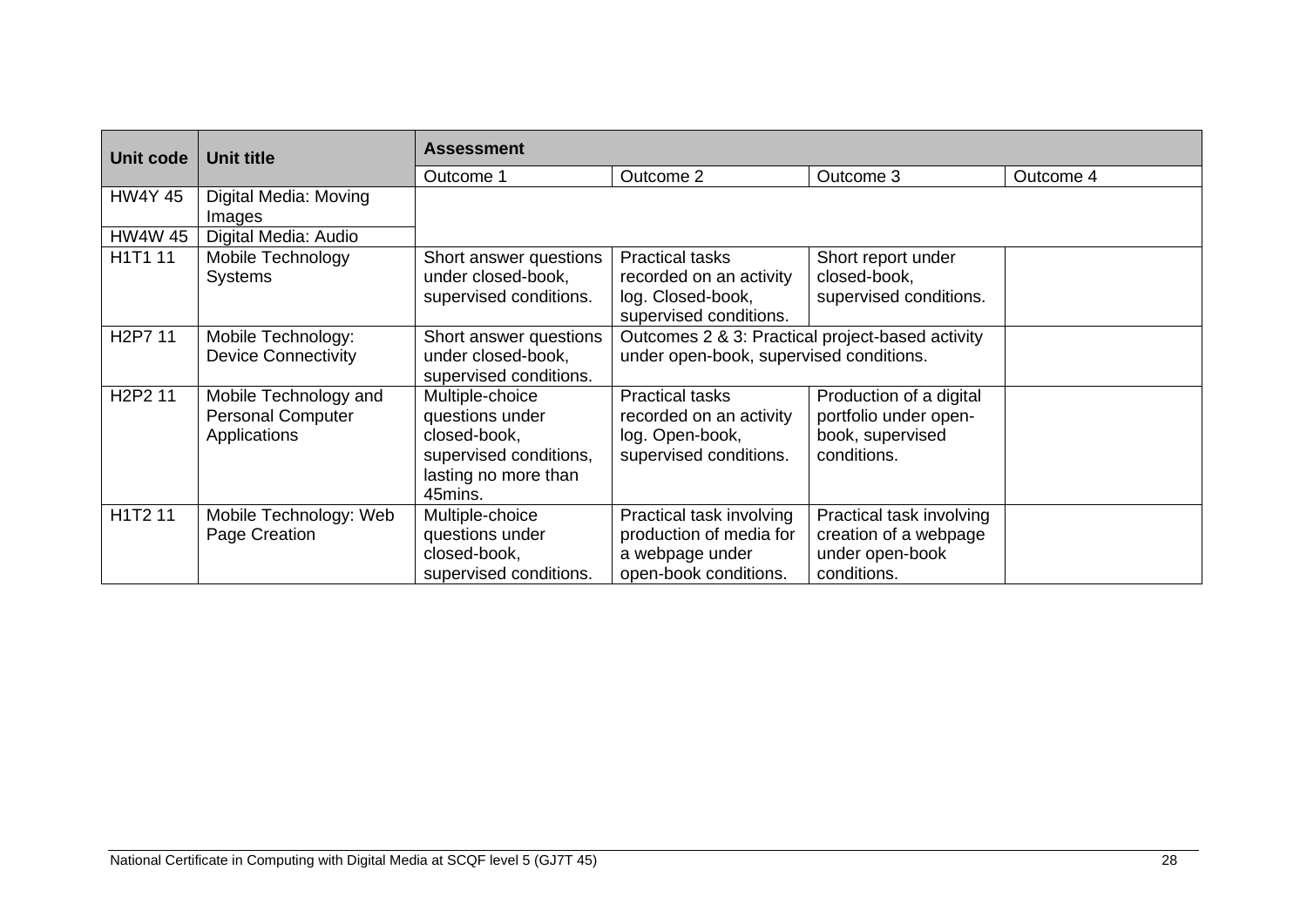| Unit code                        | <b>Unit title</b>                                              | <b>Assessment</b>                                                                                                                                                                                                                                                                                                  |                                                                                                                                                  |                                                                             |           |
|----------------------------------|----------------------------------------------------------------|--------------------------------------------------------------------------------------------------------------------------------------------------------------------------------------------------------------------------------------------------------------------------------------------------------------------|--------------------------------------------------------------------------------------------------------------------------------------------------|-----------------------------------------------------------------------------|-----------|
|                                  |                                                                | Outcome 1                                                                                                                                                                                                                                                                                                          | Outcome 2                                                                                                                                        | Outcome 3                                                                   | Outcome 4 |
| H <sub>2</sub> P <sub>5</sub> 11 | Programming for Mobile<br><b>Devices</b>                       | Produce a design<br>document for an<br>application. Open-book<br>conditions.                                                                                                                                                                                                                                       | Practical task to create<br>an application. Open-<br>book conditions.                                                                            | Test the application,<br>recording the results on<br>a test log. Open-book. |           |
| *J51A 45                         | Computing: Install and<br><b>Maintain Computer</b><br>Hardware | Multiple-choice<br>questions under<br>closed-book,<br>supervised conditions,<br>lasting no more than<br>45mins.                                                                                                                                                                                                    | Outcomes 2 & 3: Practical tasks under open-<br>book, supervised conditions. Recorded on<br>assessor checklists.                                  |                                                                             |           |
| *J51B 45                         | Computing: Install and<br><b>Maintain Computer</b><br>Software | Multiple-choice<br>questions under<br>closed-book,<br>supervised conditions,<br>lasting no more than<br>45mins                                                                                                                                                                                                     | Outcomes 2 & 3: Practical tasks under open-<br>book, supervised conditions. Recorded on activity<br>logs and assessor checklists.                |                                                                             |           |
| *J51945                          | <b>Computing: Computer</b><br><b>Networking Fundamentals</b>   | Multiple-choice<br>questions under<br>closed-book,<br>supervised conditions,<br>lasting no more than<br>45mins                                                                                                                                                                                                     | Outcomes 2 & 3: Practical tasks under open-<br>book, controlled, supervised conditions.<br>Recorded on activity logs and assessor<br>checklists. |                                                                             |           |
| J614 45*                         | <b>Enterprise Skills</b>                                       | Plan and undertake an enterprise activity. Evidence can be in the form of personal interviews for all 4<br>Outcomes.<br>Outcome 1: Devise enterprise activity. Outcome 2 & 3: Take a leading role in analysis, planning and<br>implementation of activity. Outcome 4: Self-evaluation of contribution to activity. |                                                                                                                                                  |                                                                             |           |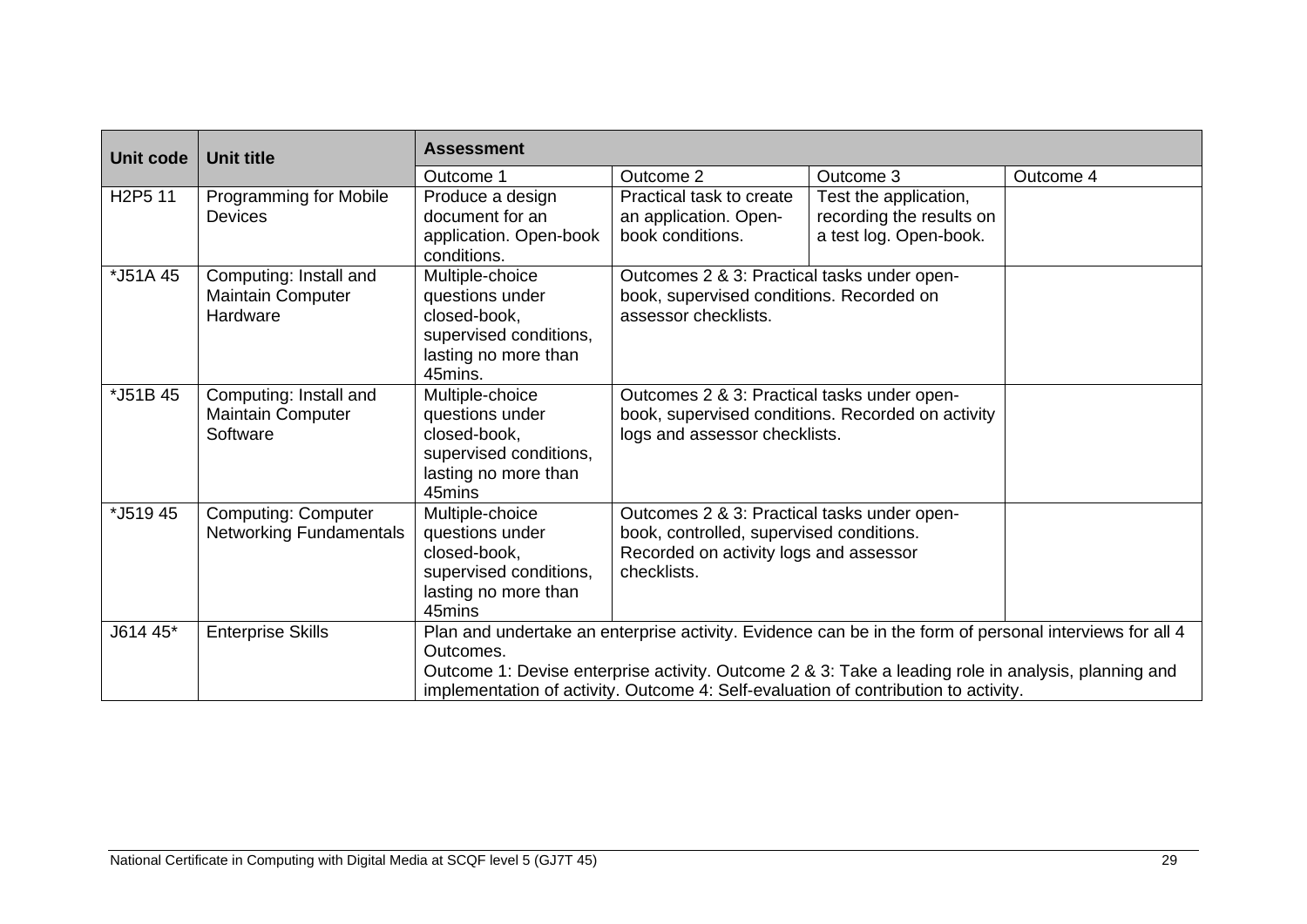| Unit code           | Unit title                                          | <b>Assessment</b>                                                                                                                         |                                                                                     |                                                                                                                                |                                             |
|---------------------|-----------------------------------------------------|-------------------------------------------------------------------------------------------------------------------------------------------|-------------------------------------------------------------------------------------|--------------------------------------------------------------------------------------------------------------------------------|---------------------------------------------|
|                     |                                                     | Outcome 1                                                                                                                                 | Outcome 2                                                                           | Outcome 3                                                                                                                      | Outcome 4                                   |
| H613 45             | <b>Computing: Website</b><br>Design Fundamentals    | Evaluation of web page<br>design, recorded on<br>pro-forma. Supervised<br>conditions.                                                     | Practical task involving<br>creation of webpages<br>under supervised<br>conditions. | Test and evaluate<br>created web pages.<br>Recorded on assessor<br>checklist and<br>evaluation form.<br>Supervised conditions. |                                             |
| H60D 45             | <b>Computing: Weblogs</b>                           | Knowledge &<br>understanding for<br>Outcomes 1 to 3<br>assessed by means of<br>a single test with 18<br>restricted response<br>questions. | Outcome 1 - Practical<br>task: Locate and review<br>blogs.                          | Outcome 2 - Practical<br>task: Create a blog and<br>update it.                                                                 | Outcome 3 - Practical<br>task: Track blogs. |
| *J27A 75            | Software Design and<br>Development                  | Assessment will consist of a practical assignment under open-book, supervised conditions and a<br>closed-book, supervised question paper. |                                                                                     |                                                                                                                                |                                             |
| H <sub>226</sub> 75 | <b>Information System</b><br>Design and Development | Assessment will consist of a practical assignment under open-book, supervised conditions and a<br>closed-book, supervised question paper. |                                                                                     |                                                                                                                                |                                             |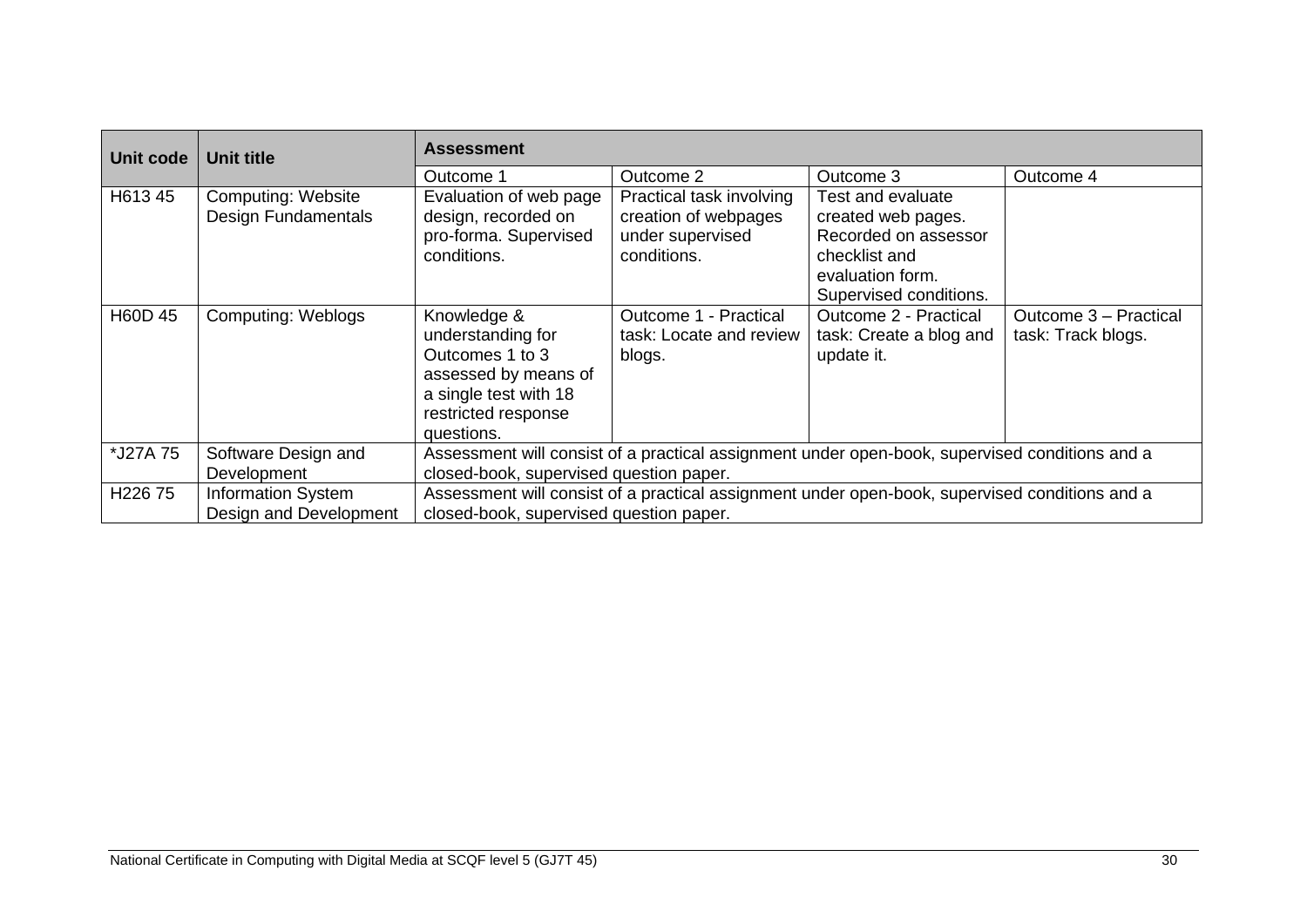## <span id="page-32-0"></span>**6 Guidance on approaches to delivery and assessment**

The award may be delivered full-time or part-time.

To allow centres as much freedom of choice in choosing from many optional Units there is no defined sequence of delivery, although Section 6.1 will illustrate an example of how the Units could be sequenced.

Assessment in the NC in Computing with Digital Media at SCQF level 5 will cover a variety of knowledge and practical skills as well as more academic skills of planning and evaluating. These together with the Core Skills mean that a large number of different methods are employed to ensure that learners 'can do what they are supposed to do' and 'know what they are supposed to know'.

A large proportion of Units take a 'project' approach using the product of a previous assessment as the foundation of the next and the purpose is to give learners a true reflection of how items being studied integrate and relate to industrial practice. Where this is practical, a holistic approach is encouraged to be taken by centres in assessing across a number of Outcomes within Units or across a number of Units.

The benefit of 'cross-assessment' is the achievement of several Outcomes with just one assessment instrument.

It may be possible to combine the delivery of Units in such a way as to create a thematic delivery of the component Units. The ways in which Units may be integrated is left to centres but thematic delivery, as opposed to discrete Unit delivery, may reduce assessment and improve coherence of content. The normal rules of re-assessment apply to this award. Candidates are normally permitted one re-assessment, or, in exceptional circumstances, two re-assessments at the discretion of the centre.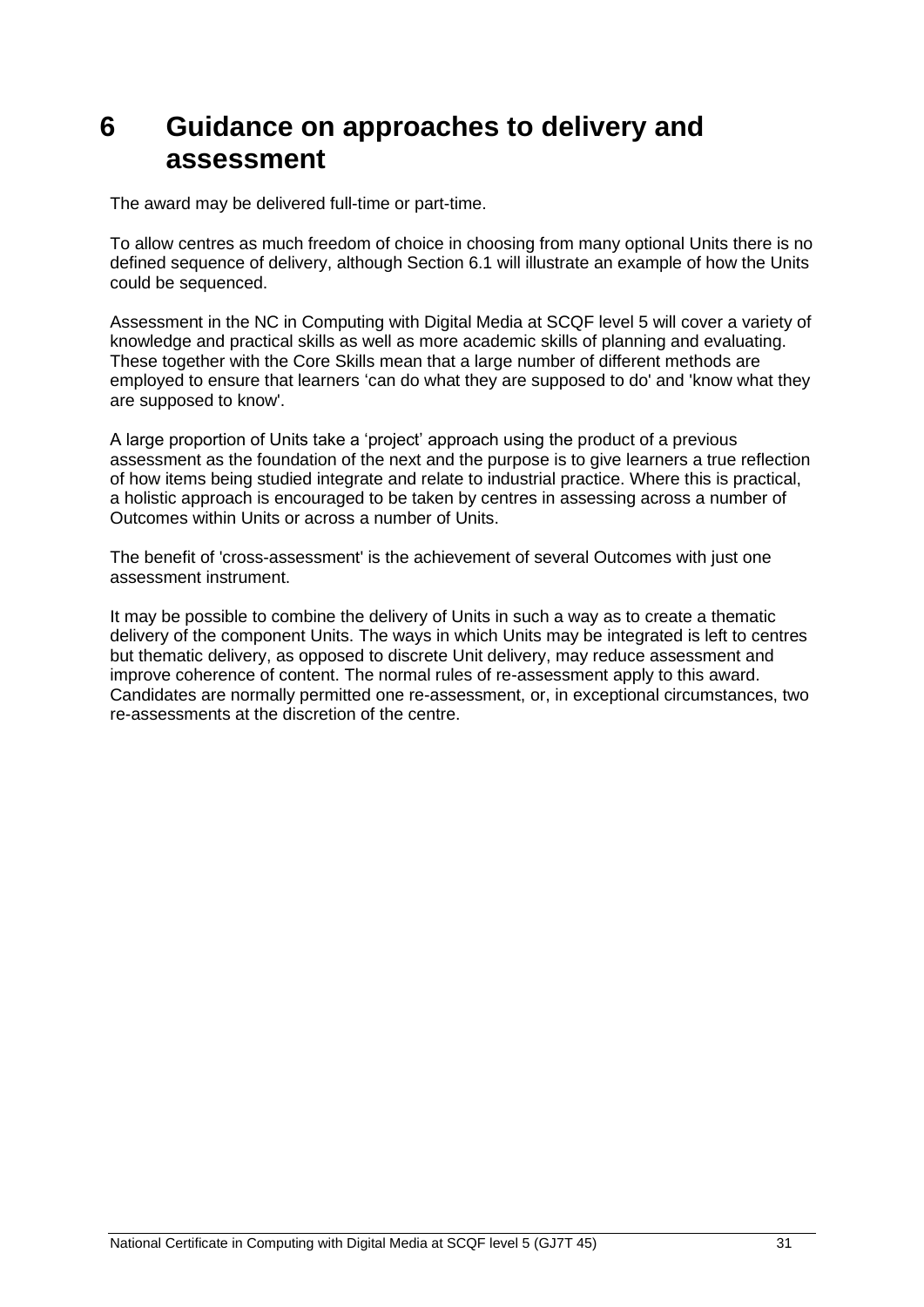## <span id="page-33-0"></span>**6.1 Sequencing/integration of Units**

The structure of this award provides centres with a high degree of flexibility in its delivery, while retaining a basic core which will ensure that all successful learners develop knowledge and competences relevant to the various progression routes available to them.

This Group Award provides a progression from basic skills in computing and IT, such as might be possessed by a school leaver or an adult returner, towards a level of knowledge and understanding and skills that would prepare the learner for further study in computing and related subjects. The availability of a range of optional Units at SCQF levels 4, 5 and 6 provides learners with the opportunity to specialise in selected subjects such as computer networking, software development, web design, application development, mobile technology, interactive media or computer games. The optional section includes the Units which make up a number of National Progression Awards in various computing subjects, such as the NPA in Computer Games Development at SCQF level 5 or the NPA in Computer Networks and Systems at SCQF level 5.

Almost all Units in the award are largely practical in nature. Within the structure of each Unit, the underpinning knowledge and understanding is drawn together in a single Outcome, while the other two or more Outcomes in the Unit require performance or product evidence, putting the focus on learner activity.

This Group Award can be offered in the following modes:

- Full-time; full-time fast-track; part-time (day or evening); distance or open learning
- A combination of modes such as part-time study with some open-learning provision

Centres can manage the order of delivery as appropriate to suit local requirements of staffing and timetabling but below is an exemplar delivery schedule. It is based on 2-semester delivery ( $2 \times 18$  weeks).

#### **Semester 1**

#### **Mandatory Units:**

- ◆ Computing: Computer Hardware and Systems
- Computing: Digital Media Elements for Applications
- Computing: Applications Development
- Information Literacy

#### **Optional Units:**

- Computing: Academic Skills (SCQF level 5)
- Communications (SCQF level 5)

#### **Semester 2**

#### **Mandatory Units:**

- ◆ Network Literacy
- Social Media Literacy
- Computing: Project

#### **Optional Units:**

- Numeracy (SCQF level 5)
- Preparing to Work (SCQF level 5)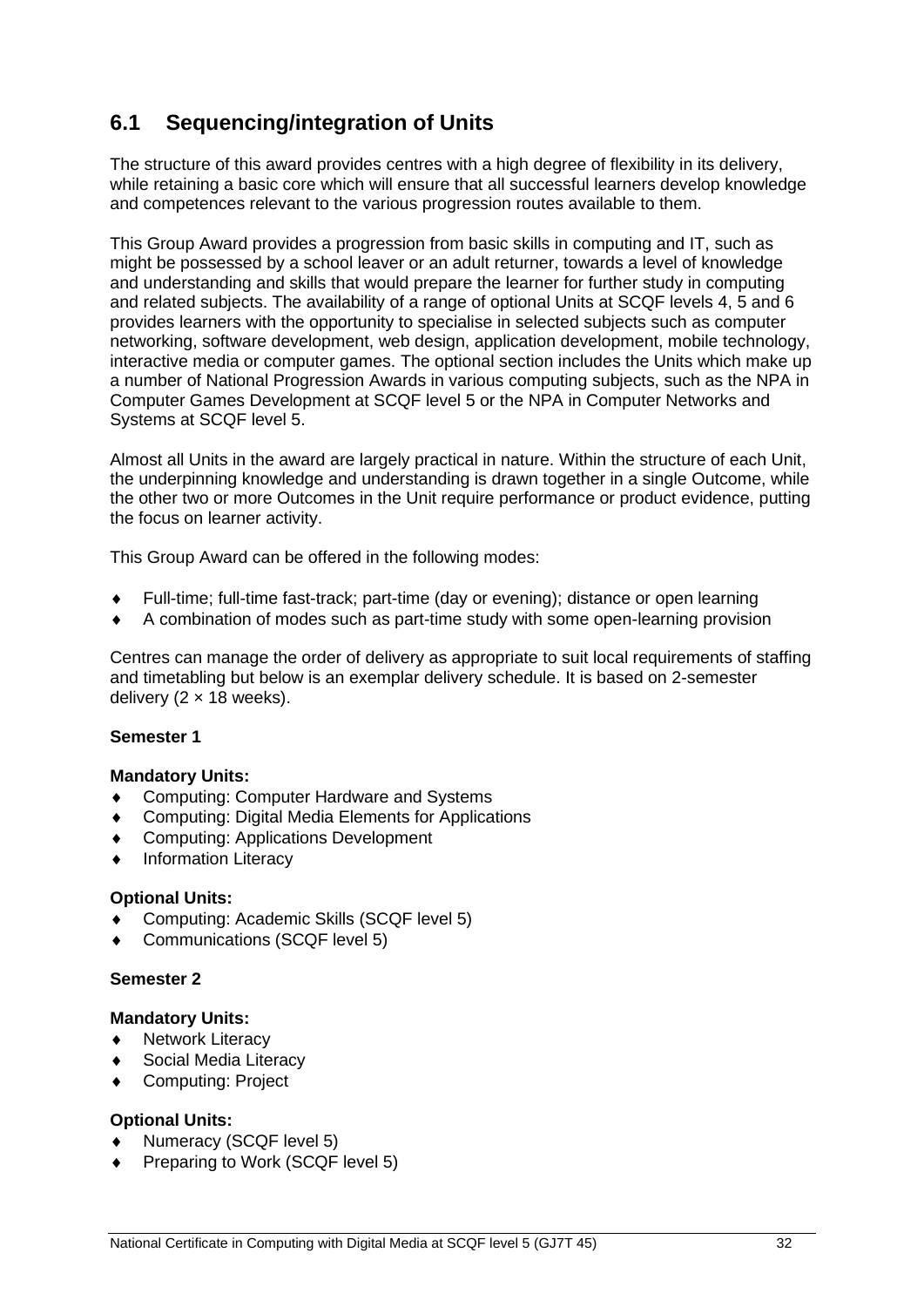Example delivery schedule with a technology support/networking focus, which includes the NPA in Networks and Systems at SCQF level 5.

#### **Semester 1**

#### **Mandatory Units:**

- ◆ Computing: Computer Hardware and Systems
- Computing: Digital Media Elements for Applications
- Computing: Applications Development
- $\bullet$  Information Literacy

#### **Optional Units:**

- Computing: Install and Maintain Computer Hardware
- Computing: Install and Maintain Computer Software

#### **Semester 2**

#### **Mandatory Units:**

- ◆ Network Literacy
- Social Media Literacy
- ◆ Computing: Project

#### **Optional Units:**

- Computing: Computer Networking Fundamentals
- Computing: Academic Skills (SCQF level 5)

Example delivery schedule with web design/interactive media focus, which includes the NPA in Web Design Fundamentals at SCQF level 5.

#### **Semester 1**

#### **Mandatory Units:**

- ◆ Computing: Computer Hardware and Systems
- Computing: Digital Media Elements for Applications
- Computing: Applications Development
- Information Literacy

#### **Optional Units:**

- Computing: Website Graphics
- Computing: Website Design and Development

#### **Semester 2**

#### **Mandatory Units:**

- ◆ Network Literacy
- Social Media Literacy
- ◆ Computing: Project

#### **Optional Units:**

- Computing: Interactive Multimedia for Website Development
- Mobile Technology: Web Page Creation

Opportunities may exist for the integration of assessment for some Units.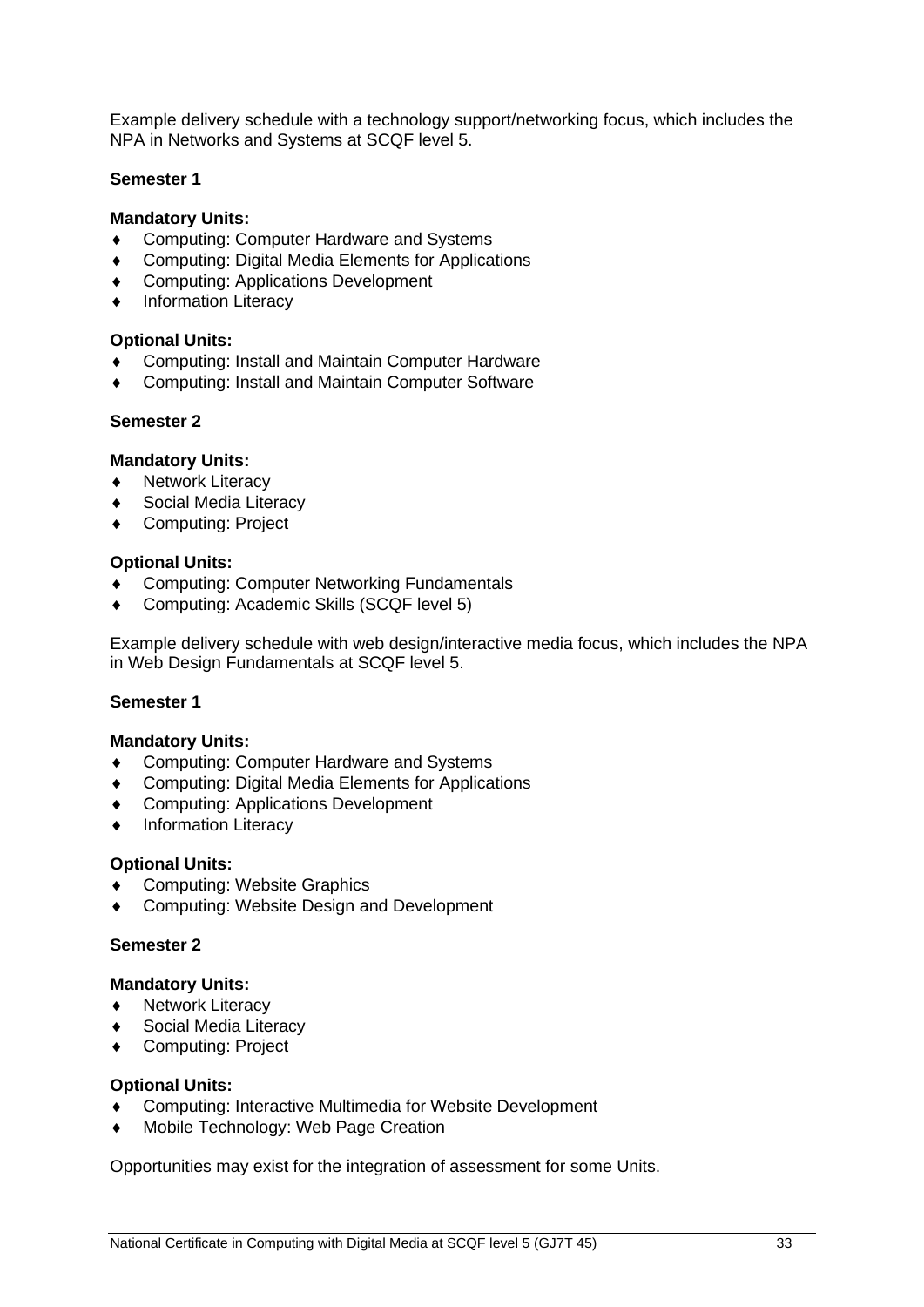## <span id="page-35-0"></span>**6.2 Recognition of Prior Learning**

SQA recognises that learners gain knowledge and skills acquired through formal, non-formal and informal learning contexts.

In some instances, a full Group Award may be achieved through the recognition of prior learning. However, it is unlikely that a learner would have the appropriate prior learning and experience to meet all the requirements of a full Group Award.

The recognition of prior learning may **not** be used as a method of assessing in the following types of Units and assessments:

- ◆ HN Graded Units
- Course and/or external assessments
- Other integrative assessment Units (which may or not be graded)
- Certain types of assessment instruments where the standard may be compromised by not using the same assessment method outlined in the Unit
- Where there is an existing requirement for a licence to practice
- Where there are specific health and safety requirements
- Where there are regulatory, professional or other statutory requirements
- Where otherwise specified in an Assessment Strategy

More information and guidance on the *Recognition of Prior Learning* (RPL) may be found on our website **[www.sqa.org.uk](http://www.sqa.org.uk/)**.

The following sub-sections outline how existing SQA Unit(s) may contribute to this Group Award. Additionally, they also outline how this Group Award may be recognised for professional and articulation purposes.

## **6.2.1 Articulation and/or progression**

On successful completion of this SCQF Level 5 Group Award, learners may be able to progress onto the following NC programmes:

- ◆ NC in Computing with Digital Media at SCQF level 6
- NC in Computing: Technical Support at SCQF Level 6
- NC in Computer Games: Creative Development at SCQF level 6
- NC in Computer Games: Software Development at SCQF level 6

Learners may also progress directly onto the following HN programmes; however this would be at the discretion of the centre.

- ◆ HNC Computing
- HNC/HND Computer Games Development
- HND Computing: Networking
- HND Computing: Technical Support
- HND Computing: Software Development
- HNC/HND Information Technology
- HNC/HND Interactive Media
- HNC/HND 3D Computer Animation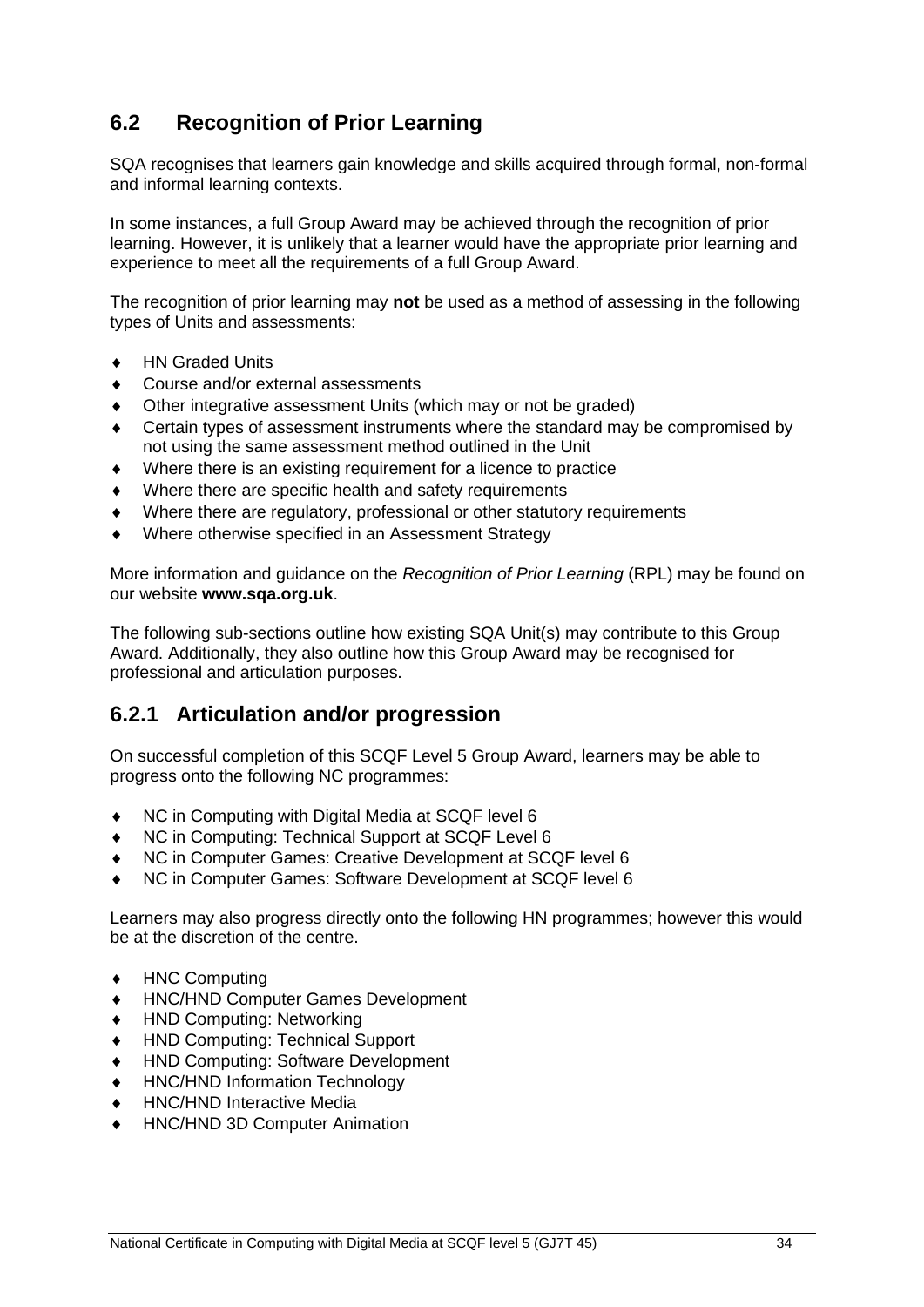## **6.2.2 Professional Recognition**

Not applicable.

### **6.2.3 Transitional Arrangements**

The NC in Computing with Digital Media at SCQF level 5 is a revision of G8JK 45 NC in Digital Media Computing at SCQF level 5. To achieve the revised award, five new mandatory Units should be completed. Centres must ensure that the learner has at least four optional Units from the revised framework or have achieved Units from G8JK 45 that give full credit transfer to Units in the revised framework.

The following table compares the Units from the old and new frameworks.

| Shaded grey indicates the Unit is in both frameworks.            |
|------------------------------------------------------------------|
| Units marked in bold in the right hand column are revised Units. |
| Units shaded yellow are new Units created for the revised award. |

|                       | <b>Mandatory Units - G8JK 45</b>                        |                                  | <b>Mandatory Units - Revised Award</b>       |
|-----------------------|---------------------------------------------------------|----------------------------------|----------------------------------------------|
| <b>F1KR 11</b>        | Computing: Computer Hardware and                        | <b>F1KR 11</b>                   | <b>Computing: Computer Hardware and</b>      |
|                       | <b>Systems</b>                                          |                                  | <b>Systems</b>                               |
| <b>F1KS11</b>         | Computing: Digital Media Elements for                   | <b>F1KS11</b>                    | <b>Computing: Digital Media Elements for</b> |
|                       | Applications                                            |                                  | <b>Applications</b>                          |
| F1FD 11               | PC Passport: Internet and On-line                       | <b>H6S9 45</b>                   | <b>Computing: Applications Development</b>   |
|                       | Communications                                          |                                  |                                              |
| F1K8 11               | Computing: Office and Personal                          | <b>H6S7 45</b>                   | <b>Computing: Project</b>                    |
|                       | <b>Productivity Applications</b>                        |                                  |                                              |
| 45                    | Communication                                           | J6B6 45*                         | <b>Information Literacy</b>                  |
| F3GF 10               | Numeracy                                                | J6B7 45*                         | <b>Network Literacy</b>                      |
|                       |                                                         | <b>J6BA 45*</b>                  | <b>Social Media Literacy</b>                 |
|                       | <b>Optional Units - G8JK 45</b>                         |                                  | <b>Optional Units - Revised Award</b>        |
| E9XD 10               | Core Mathematics 2                                      | $\sqrt{\text{S3GB}}$ 10          | Communication                                |
| D11T 10               | Core Mathematics 3                                      | F3GF 10                          | Numeracy                                     |
| D11V 11               | Core Mathematics 4                                      | F3GB 11                          | Communication                                |
| D11W 11               | Mathematics: Analysis/Algebra 1                         | F3GF 11                          | Numeracy                                     |
| ED51 12               | Mathematics: Analysis/Algebra 2                         | FN84 11                          | Mathematics for Interactive Computing        |
| D321 11               | Mathematics 1                                           | <b>H60C 45</b>                   | <b>Computing: Academic Skills</b>            |
| D322 11               | Mathematics 2                                           | <b>H60C 46</b>                   | <b>Computing: Academic Skills</b>            |
| D323 11               | Mathematics 3                                           | F57F 11                          | Preparing to Work                            |
| F915 11               | <b>Computer Games: Design</b>                           | <b>HX9V 45</b>                   | <b>Computer Games: Design</b>                |
| F916 11               | <b>Computer Games: Media Assets</b>                     | <b>HX9W 45</b>                   | <b>Computer Games: Media Assets</b>          |
| F917 11               | <b>Computer Games: Development</b>                      | <b>HX9X 45</b>                   | <b>Computer Games: Development</b>           |
| F180 11               | Computing: Interactive Multimedia for<br>Website Design | HW51 45                          | <b>Computing: Interactive Multimedia</b>     |
| F181 11               | Computing: Web Design Fundamentals                      | $+$ 614 45                       | <b>Computing: Website Graphics</b>           |
| F182 11               | Computing: Website Design and                           | <b>HW52 45</b>                   | <b>Computing: Website Design and</b>         |
|                       | Development                                             |                                  | <b>Development</b>                           |
| <b>F1KW11</b>         | Digital Media: Still Images Editing                     | <b>HW4X45</b>                    | <b>Digital Media: Still Images</b>           |
| <b>F1KV11</b>         | Digital Media: Video Editing                            | <b>HW4Y 45</b>                   | <b>Digital Media: Moving Images</b>          |
| <b>F1KT11</b>         | Digital Media: Audio Editing                            | <b>HW4W 45</b>                   | <b>Digital Media: Audio</b>                  |
| $\overline{J6}$ 14 44 | <b>Enterprise Skills</b>                                | H1T1 11                          | Mobile Technology Systems                    |
| F1JY 10               | Digital Media: Still Images Acquisition                 | H <sub>2</sub> P7 11             | Mobile Technology: Device Connectivity       |
| F1JW 10               | Digital Media:                                          | H <sub>2</sub> P <sub>2</sub> 11 | Mobile Technology and Personal Computer      |
|                       | Video Acquisition                                       |                                  | Applications                                 |
| F1JT 10               | Digital Media: Audio Acquisition                        | H1T2 11                          | Mobile Technology: Web Page Creation         |
| F1K4 10               | <b>Computer Games: Digital Gaming</b>                   | H <sub>2</sub> P <sub>5</sub> 11 | Programming for Mobile Devices               |
|                       | Design                                                  |                                  |                                              |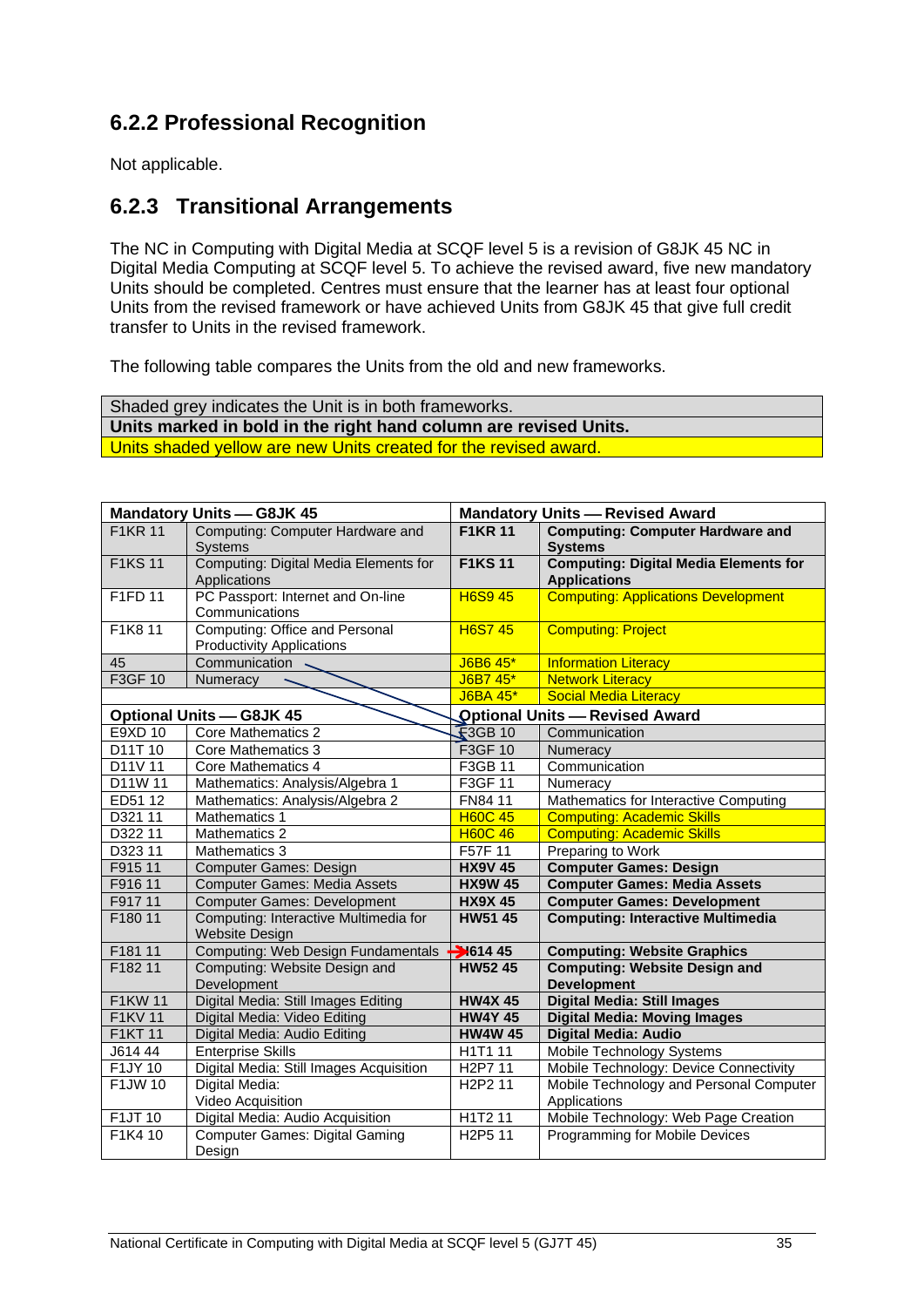| <b>Optional Units - G8JK 45</b>       |                                                                     | <b>Optional Units - Revised Award</b> |                                                              |  |
|---------------------------------------|---------------------------------------------------------------------|---------------------------------------|--------------------------------------------------------------|--|
| <b>F1KF11</b>                         | Computing: Install and Maintain                                     | <b>F1KF11</b>                         | Computing: Install and Maintain Computer                     |  |
|                                       | <b>Computer Hardware</b>                                            |                                       | Hardware                                                     |  |
| <b>F1KP 11</b>                        | Computing: Install and Maintain                                     | <b>F1KP 11</b>                        | Computing: Install and Maintain Computer                     |  |
|                                       | <b>Computer Software</b>                                            |                                       | Software                                                     |  |
| <b>F1KH11</b>                         | <b>Computing: Computer Networking</b>                               | <b>F1KH11</b>                         | <b>Computing: Computer Networking</b>                        |  |
|                                       | <b>Fundamentals</b>                                                 |                                       | Fundamentals                                                 |  |
| J614 45<br><b>F1KJ11</b>              | <b>Enterprise Skills</b><br>Computing: Web Page Creation            | J614 45<br>H613 45                    | <b>Enterprise Skills</b><br><b>Computing: Website Design</b> |  |
|                                       |                                                                     |                                       | <b>Fundamentals</b>                                          |  |
| DN81 11                               | Weblogs                                                             | <b>H60D 45</b>                        | <b>Computing: Weblogs</b>                                    |  |
| F1GP 10                               | PC Passport: Introduction to IT Systems                             | *J27A 75                              | Software Design and Development                              |  |
| <b>DW7J11</b>                         | Social Software                                                     | H <sub>226</sub> 75                   | Information System Design and                                |  |
|                                       |                                                                     |                                       | Development                                                  |  |
| F1P3 11                               | Information Literacy Skills                                         |                                       |                                                              |  |
| F915 10                               | Computer Games: Design                                              |                                       |                                                              |  |
| F916 10                               | <b>Computer Games: Media Assets</b>                                 |                                       |                                                              |  |
| F917 10                               | <b>Computer Games: Development</b>                                  |                                       |                                                              |  |
| F1R2 11                               | Computer Games: Digital Games Design                                |                                       |                                                              |  |
| F1KD 11                               | Computing: Troubleshoot and Secure IT<br>Systems                    |                                       |                                                              |  |
| F1K0 10                               | Computing: Programming in a High-level                              |                                       |                                                              |  |
|                                       | Language - Fundamentals                                             |                                       |                                                              |  |
| D970 10                               | <b>Computer Control Systems</b>                                     |                                       |                                                              |  |
| F1F8 10                               | PC Passport: Introduction to IT Software                            |                                       |                                                              |  |
|                                       | and Presenting Information                                          |                                       |                                                              |  |
| H1F6 10                               | <b>Internet Safety</b>                                              |                                       |                                                              |  |
| DW7H                                  | Basic Information and Communication                                 |                                       |                                                              |  |
| 10                                    | Technology (ICT) Skills                                             |                                       |                                                              |  |
| DV4J 10                               | Business Information and ICT                                        |                                       |                                                              |  |
| F1KB 11                               | <b>Computing: Animation Fundamentals</b>                            |                                       |                                                              |  |
| <b>DF2Y 11</b>                        | Software Development (Intermediate 2)                               |                                       |                                                              |  |
| F3GD 10                               | Problem Solving                                                     |                                       |                                                              |  |
| <b>D6RC 11</b><br>$\overline{F1FC}11$ | Introduction to Computer Animation<br>PC Passport: IT Software Word |                                       |                                                              |  |
|                                       | Processing and Presenting Information                               |                                       |                                                              |  |
| F1FB 11                               | PC Passport: IT Software Spreadsheet                                |                                       |                                                              |  |
|                                       | and Database                                                        |                                       |                                                              |  |
| F1FA 11                               | PC Passport: IT Systems                                             |                                       |                                                              |  |
| F3GD 11                               | Problem Solving                                                     |                                       |                                                              |  |
| F1KY 09                               | <b>Digital Communication Methods</b>                                |                                       |                                                              |  |
| F1L1 09                               | <b>Digital Numeracy</b>                                             |                                       |                                                              |  |
| F1L2 09                               | <b>Digital Computing</b>                                            |                                       |                                                              |  |
| DV91 11                               | <b>Creative Thinking and Goal Setting</b>                           |                                       |                                                              |  |
| D0F7 11                               | Multimedia Computing: Introduction to                               |                                       |                                                              |  |
|                                       | Digital Photography                                                 |                                       |                                                              |  |
| <b>DF2Y 12</b>                        | Software Development (Higher)                                       |                                       |                                                              |  |
| F1FE 12                               | PC Passport: Working with IT Software:                              |                                       |                                                              |  |
|                                       | Word Processing and Presenting<br>Information                       |                                       |                                                              |  |
| F1FJ12                                | PC Passport: Working with IT Software                               |                                       |                                                              |  |
|                                       | Spreadsheet and Database                                            |                                       |                                                              |  |
| F1FH 12                               | PC Passport: Working with IT Security for                           |                                       |                                                              |  |
|                                       | Users                                                               |                                       |                                                              |  |
| F1FG 12                               | PC Passport: Working with Artwork and                               |                                       |                                                              |  |
|                                       | Imaging                                                             |                                       |                                                              |  |
| F3T2 12                               | Computing: Authoring a Website                                      |                                       |                                                              |  |
| F3T5 12                               | Digital Media: Still Images                                         |                                       |                                                              |  |
| F1FF 12                               | PC Passport: Working with Internet and                              |                                       |                                                              |  |
|                                       | <b>On-line Communications</b>                                       |                                       |                                                              |  |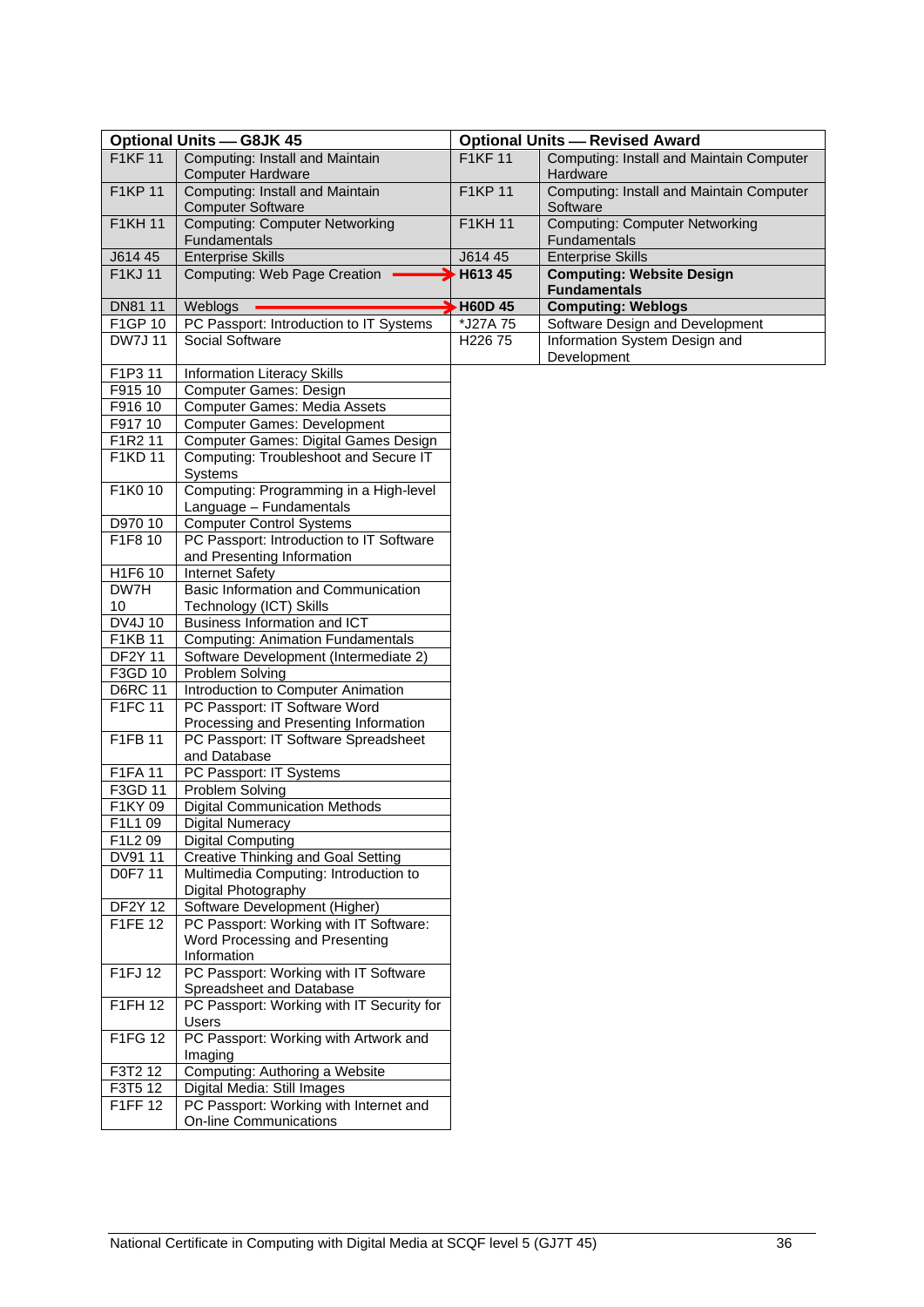## **6.2.4 Credit transfer**

Learners may receive credit for any of the Units listed in the Transitional Arrangements which have been revised, but have retained the same Unit Code. The following old Units may receive credit transfer to the new Units listed below.

| Old Unit<br>Code  | <b>Old Unit title</b>                               | <b>New Unit</b><br>Code | <b>New Unit title</b>                            |
|-------------------|-----------------------------------------------------|-------------------------|--------------------------------------------------|
| DN81 11           | Web Logs                                            | H60D 45                 | <b>Computing: Weblogs</b>                        |
| F1KJ 11           | Computing: Web Page Creation                        | H613 45                 | <b>Computing: Website Design</b><br>Fundamentals |
| F181 11           | <b>Computing: Web Design</b><br><b>Fundamentals</b> | H614 45                 | <b>Computing: Website Graphics</b>               |
| F915 11           | <b>Computer Games: Design</b>                       | <b>HX9V 45</b>          | <b>Computer Games: Design</b>                    |
| F916 11           | <b>Computer Games: Media Assets</b>                 | <b>HX9W 45</b>          | <b>Computer Games: Media Assets</b>              |
| F917 11           | <b>Computer Games: Development</b>                  | <b>HX9X45</b>           | <b>Computer Games: Development</b>               |
| F180 11           | Computing: Interactive                              | HW51 45                 | Computing: Interactive Multimedia                |
|                   | Multimedia for Website Design                       |                         |                                                  |
| F182 11           | Computing: Website Design and                       | HW5245                  | Computing: Website Design and                    |
|                   | Development                                         |                         | Development                                      |
| F <sub>1</sub> KW | Digital Media: Still Images                         | <b>HW4X45</b>           | Digital Media: Still Images                      |
| 11                | Editing                                             |                         |                                                  |
| F1KV 11           | Digital Media: Video Editing                        | HW4Y 45                 | Digital Media: Moving Images                     |
| F1KT 11           | Digital Media: Audio Editing                        | <b>HW4W 45</b>          | Digital Media: Audio                             |

## <span id="page-38-0"></span>**6.3 Opportunities for e-assessment**

The design for some Units in the award requires that evidence of knowledge and understanding of key concepts and processes is obtained through a written test. This assessment process is therefore amenable to online assessment (or e-assessment) and centres are encouraged to adopt this approach wherever possible. In cases where performance and product evidence is required, the usual checklists and pro forma could be substituted by electronic versions with a candidate's product(s) and progress reports stored in the form of an e-portfolio. As this technology develops centres are encouraged to adopt any such arrangements that SQA may put in place for securing and authenticating this evidence.

## <span id="page-38-1"></span>**6.4 Support materials**

A **[list of existing ASPs](http://www.sqa.org.uk/sqa/46233.2769.html)** is available to view on SQA's website.

## <span id="page-38-2"></span>**6.5 Resource requirements**

Centres offering this qualification will be required to provide access to a range of computing devices, computer hardware, computer software, the internet and relevant online resources.

Where network restrictions are in place preventing access to specific relevant online resources it is acceptable for learners to access those resources out with the centre. Any evidence that may be generated out with the centre must be authenticated as stated on the relevant Unit specifications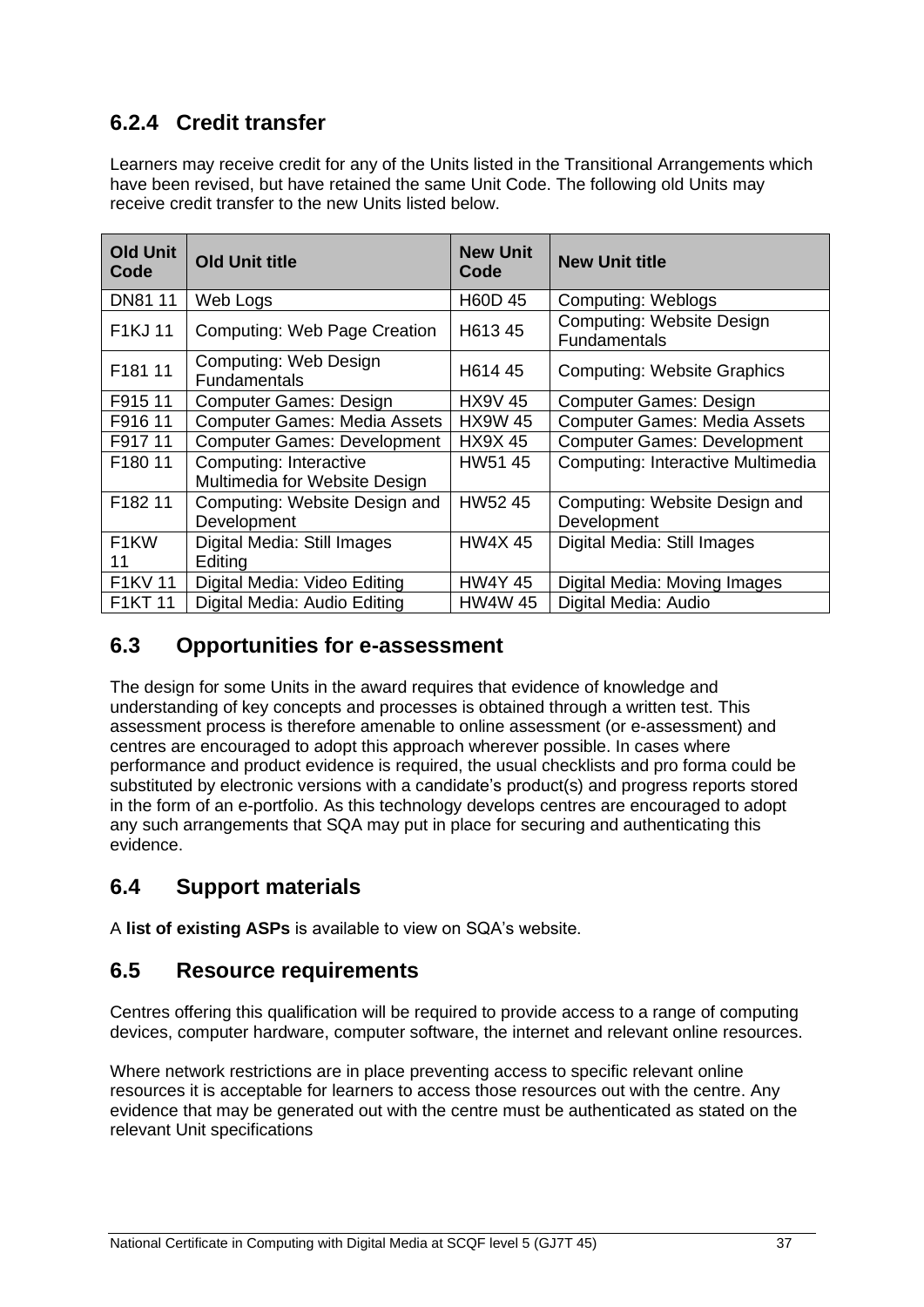# <span id="page-39-0"></span>**7 General information for centres**

### **Equality and inclusion**

The Unit specifications making up this Group Award have been designed to ensure that there are no unnecessary barriers to learning or assessment. The individual needs of learners will be taken into account when planning learning experiences, selecting assessment methods or considering alternative evidence. Further advice can be found on our website **[www.sqa.org.uk/assessmentarrangements](http://www.sqa.org.uk/sqa/14977.html)**.

#### **Internal and external verification**

All instruments of assessment used within this/these qualification(s) should be internally verified, using the appropriate policy within the centre and the guidelines set by SQA.

External verification will be carried out by SQA to ensure that internal assessment is within the national guidelines for these qualifications.

Further information on internal and external verification can be found in *SQA's Guide to Assessment* **[\(www.sqa.org.uk/GuideToAssessment\)](http://www.sqa.org.uk/sqa/files_ccc/GuideToAssessment.pdf)**.

## <span id="page-39-1"></span>**8 Glossary of terms**

#### **CfE: Curriculum for Excellence**

**Embedded Core Skills:** is where the assessment evidence for the Unit also includes full evidence for complete Core Skill or Core Skill components. A learner successfully completing the Unit will be automatically certificated for the Core Skill. (This depends on the Unit having been successfully audited and validated for Core Skills certification.)

**E-portfolio:** E-portfolios offer benefits for learners, centres and SQA. They provide an electronic environment where centres can introduce more creative approaches to assessment and where learners can store and organise their learning and assessment evidence, in a range of media formats. For centres, this also means no longer having to print, copy and store paper-based portfolios. For SQA, e-portfolios provide a secure and flexible way to access assessment evidence and internal verification materials.

**Fast track:** is where a qualification is delivered over a shorter than normal period of time, eg from January - June compared to August - June. The learner will likely be timetabled for more classes per week and may be offered more e-learning.

**Finish date:** The end of a Group Award's lapsing period is known as the finish date. After the finish date, the Group Award will no longer be live and the following applies:

- candidates may not be entered for the Group Award
- the Group Award will continue to exist only as an archive record on the Awards Processing System (APS)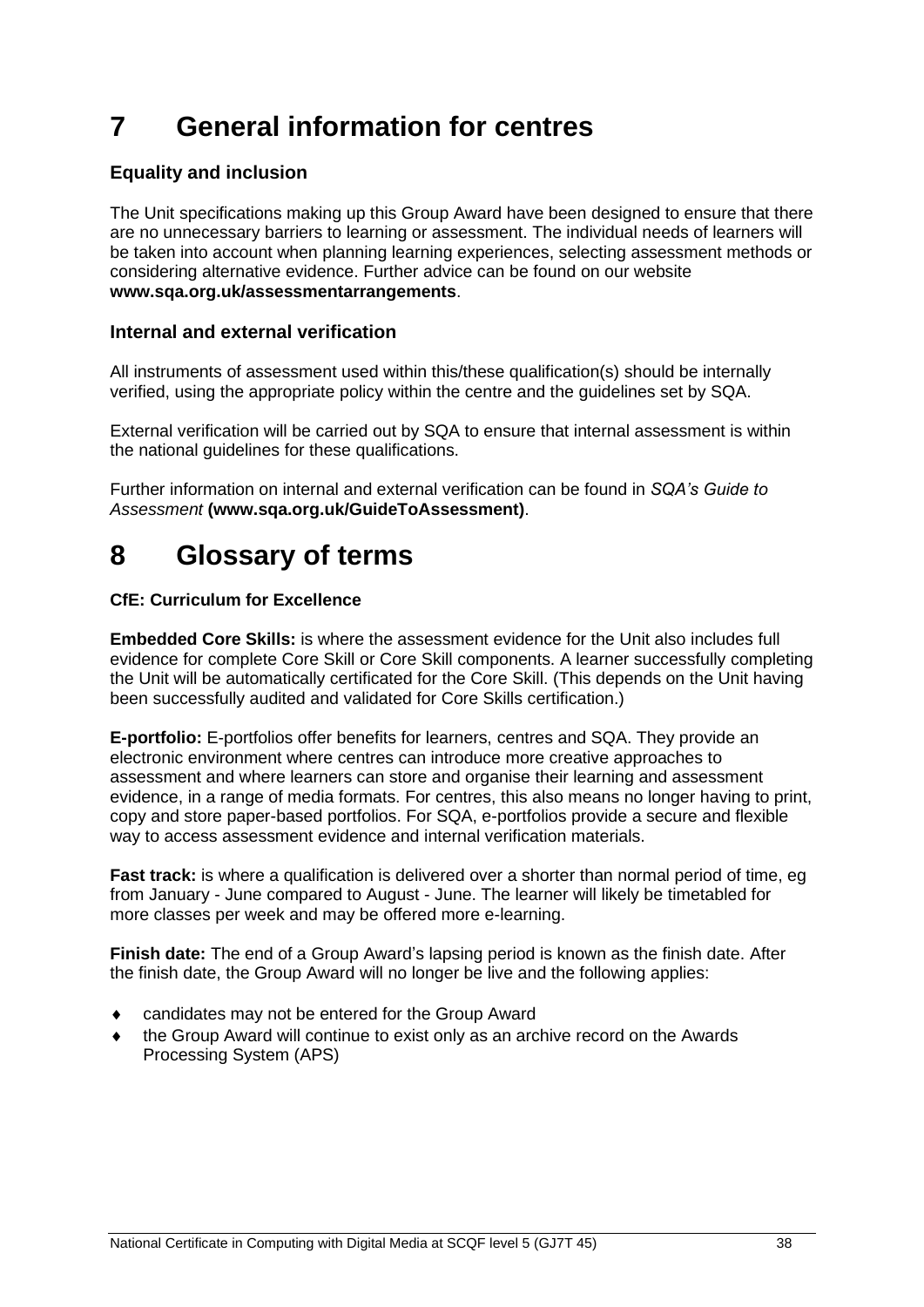**Lapsing date:** When a Group Award is entered into its lapsing period, the following will apply:

- the Group Award will be deleted from the relevant catalogue
- the Group Award specification will remain until the qualification reaches its finish date at which point it will be removed from SQA's website and archived
- no new centres may be approved to offer the Group Award
- centres should only enter candidates whom they expect to complete the Group Award during the defined lapsing period

#### **MA: Modern Apprenticeship**

**SQA credit value:** The credit value allocated to a Unit gives an indication of the contribution the Unit makes to an SQA Group Award. An SQA credit value of 1 given to an SQA Unit represents approximately 40 hours of programmed learning, teaching and assessment.

**SCQF:** The Scottish Credit and Qualification Framework (SCQF) provides the national common framework for describing all relevant programmes of learning and qualifications in Scotland. SCQF terminology is used throughout this guide to refer to credits and levels. For further information on the SCQF visit the SCQF website at **[www.scqf.org.uk](http://www.scqf.org.uk/)**.

**SCQF credit points:** SCQF credit points provide a means of describing and comparing the amount of learning that is required to complete a qualification at a given level of the Framework. One National Unit credit is equivalent to 6 SCQF credit points. One National Unit credit at Advanced Higher and one Higher National Unit credit (irrespective of level) is equivalent to 8 SCQF credit points.

**SCQF levels:** The level a qualification is assigned within the framework is an indication of how hard it is to achieve. The SCQF covers 12 levels of learning. HNCs and HNDs are available at SCQF levels 7 and 8 respectively. Higher National Units will normally be at levels 6–9 and Graded Units will be at level 7 and 8. National Qualification Group Awards are available at SCQF levels 2–6 and will normally be made up of National Units which are available from SCQF levels 2–7.

**Subject Unit:** Subject Units contain vocational/subject content and are designed to test a specific set of knowledge and skills.

**Signposted Core Skills:** refers to opportunities to develop Core Skills arise in learning and teaching but are not automatically certificated.

**Vendor qualifications:** certifications offered by commercial technology suppliers.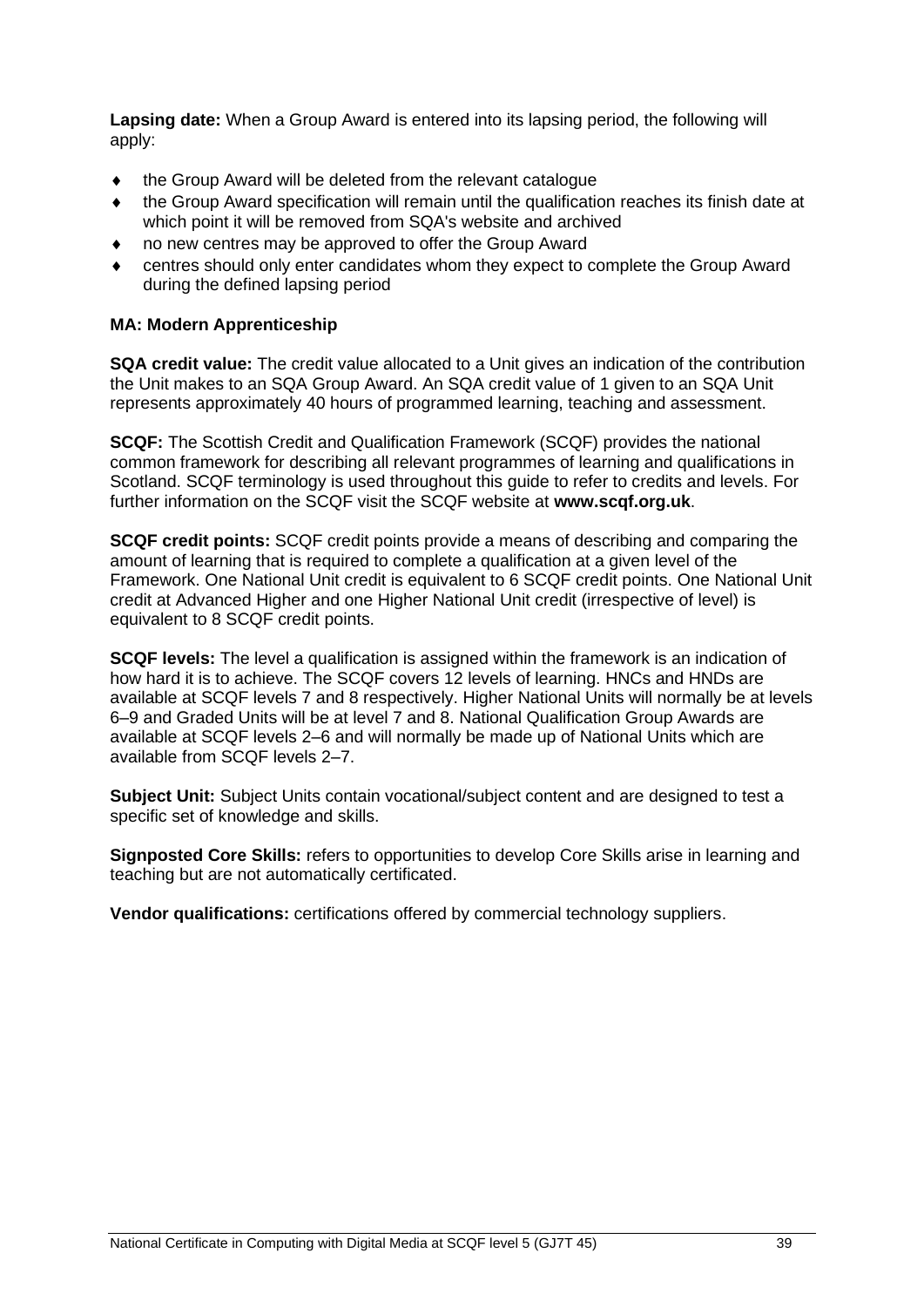## **History of changes**

It is anticipated that changes will take place during the life of the qualification and this section will record these changes. This document is the latest version and incorporates the changes summarised below. Centres are advised to check SQA's APS Navigator to confirm they are using the up to date qualification structure.

**NOTE:** Where a Unit is revised by another Unit:

- No new centres may be approved to offer the Unit which has been revised.
- Centres should only enter candidates for the Unit which has been revised where they are expected to complete the Unit before its finish date.

| <b>Version</b><br><b>Number</b> | <b>Description</b>                                                                                                                                                                                                                                                                                                                                                                                                                                                                                                                                                                                                                                                                       | <b>Date</b>      |
|---------------------------------|------------------------------------------------------------------------------------------------------------------------------------------------------------------------------------------------------------------------------------------------------------------------------------------------------------------------------------------------------------------------------------------------------------------------------------------------------------------------------------------------------------------------------------------------------------------------------------------------------------------------------------------------------------------------------------------|------------------|
| 12                              | <b>Revision of Units:</b><br>H7E9 45 Information Literacy has been revised by<br>J6B6 45 Information Literacy. H7E9 45 will finish on<br>31/07/2024.<br>H7EA 45 Network Literacy has been revised by J6B7<br>45 Network Literacy. H7EA 45 will finish on<br>31/07/2024.<br>H7EB 45 Social Media Literacy has been revised by<br>J6BA 45. H7EB will finish on 31/07/2024.                                                                                                                                                                                                                                                                                                                 | 23/05/22         |
| 11                              | Revision of Unit: J614 45 Enterprise Skills has<br>replaced D36N 11 Enterprise Activity. D36N 11<br>Enterprise Activity will finish on 31/07/2024.                                                                                                                                                                                                                                                                                                                                                                                                                                                                                                                                       | 03/02/22         |
| 10                              | Revision of Units: FIKH 11 Computing: Computer<br>Networking Fundamentals (finish date 31/07/2024)<br>has been replaced by J519 45<br><b>Computing: Computer Networking Fundamentals</b><br>(start date 01/08/2020). F1KF 11 Computing: Install<br>and Maintain Computer Hardware (finish date<br>31/07/2024) has been replaced by J51A 45<br>Computing: Install and Maintain Computer Hardware<br>(start date 01/08/2020).<br>F1KP 11 Computing: Install and Maintain Computer<br>Software (finish date 31/07/2024) has been replaced<br>by J51B 45 Computing: Install and Maintain<br>Computer Software (start date 01/08/2020) for the<br>Computing: Technical Support framework only | 30/10/20         |
| 9                               | Revision of Unit: Software Design and<br>Development (H223 75) Revised by Software Design<br>and Development J27A 75.                                                                                                                                                                                                                                                                                                                                                                                                                                                                                                                                                                    | <b>July 2019</b> |
| 8                               | Revision of Unit: Computer Games: Design (F915<br>11) has been revised by Computer Games: Design<br>(HX9V 45) and will finish on 31/07/2020<br>Revision of Unit: Computer Games: Media Assets<br>(F916 11) has been revised by Computer Games:<br>Media Assets (HX9W 45) and will finish on<br>31/07/2020<br>Revision of Unit: Computer Games: Development<br>(F917 11) has been revised by Computer Games:                                                                                                                                                                                                                                                                              | May 2018         |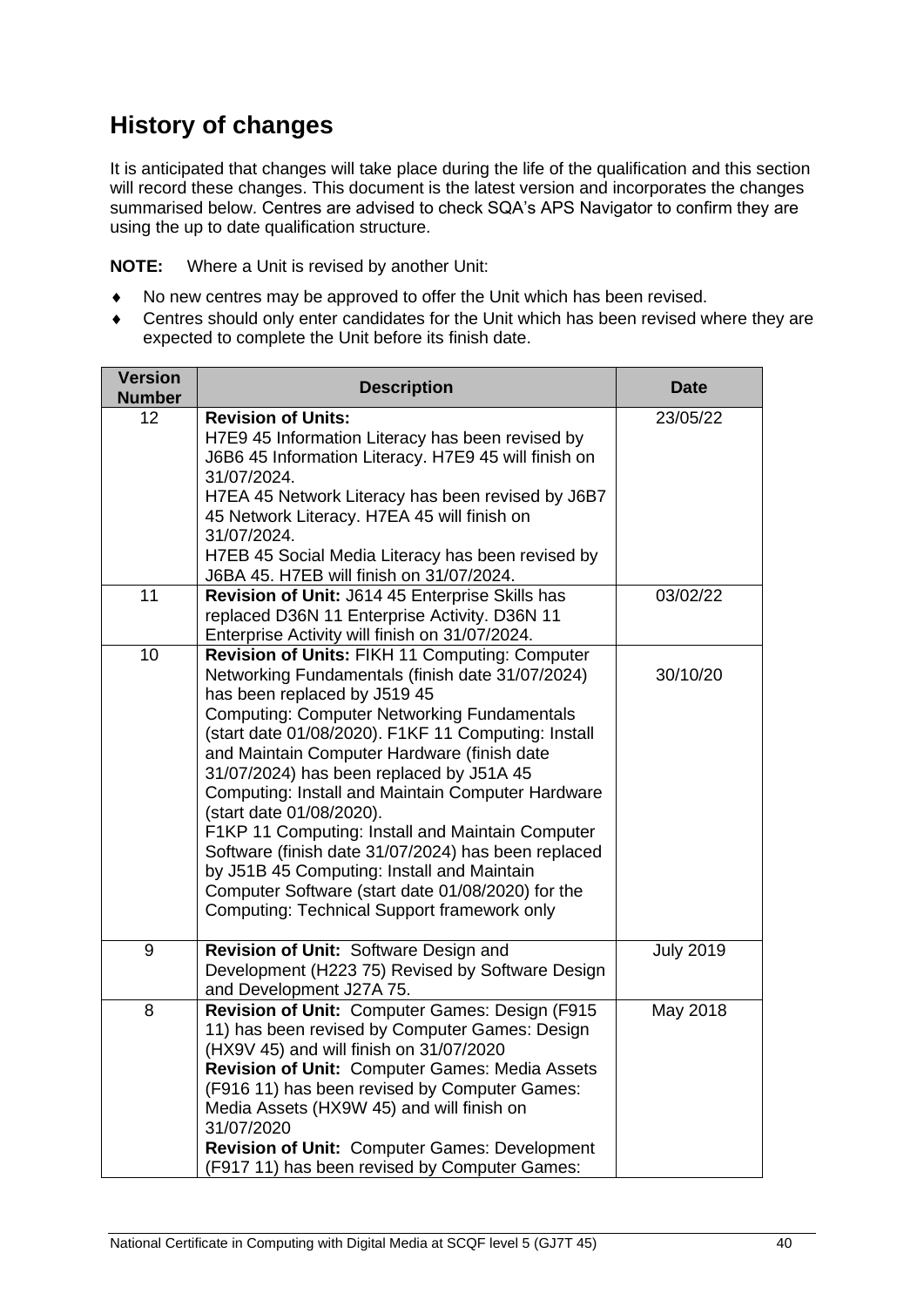| <b>Version</b><br><b>Number</b> | <b>Description</b>                                                                                                                                                                                                                                                                                                                                                                                                                                                                                                                                                                                                                                                                                                                                                                                                                                                       | <b>Date</b>    |
|---------------------------------|--------------------------------------------------------------------------------------------------------------------------------------------------------------------------------------------------------------------------------------------------------------------------------------------------------------------------------------------------------------------------------------------------------------------------------------------------------------------------------------------------------------------------------------------------------------------------------------------------------------------------------------------------------------------------------------------------------------------------------------------------------------------------------------------------------------------------------------------------------------------------|----------------|
|                                 | Development (HX9X 45) and will finish on<br>31/07/2020                                                                                                                                                                                                                                                                                                                                                                                                                                                                                                                                                                                                                                                                                                                                                                                                                   |                |
| $\overline{7}$                  | Revision of Unit: Computing: Interactive Multimedia<br>for Website Development (F180 11) has been<br>revised by Computing: Interactive Multimedia (HW51<br>45) and will finish on 31/07/2020.<br>Revision of Unit: Computing: Website Design and<br>Development (F182 11) has been revised by<br>Computing: Website Design and Development<br>(HW52 45) and will finish on 31/07/2020.<br>Revision of Unit: Digital Media: Audio Editing (F1KT<br>11) has been revised by Digital Media: Audio<br>(HW4W 45) and will finish on 31/07/2020.<br>Revision of Unit: Digital Media: Still Images Editing<br>(F1KW 11) has been revised by Digital Media: Still<br>Images (HW4X 45) and will finish on 31/07/2020.<br>Revision of Unit: Digital Media: Video Editing (F1KV<br>11) has been revised by Digital Media: Moving<br>Images (HW4Y 45) and will finish on 31/07/2020. | December 2017  |
| 6                               | HA6J 45 Web Apps: Presentations, HA6L 45 Web<br>Apps: Spreadsheets; HA6M 45 Web Apps: Word<br>Processing added into GJ7T 45 NC Computing with<br>Digital Media Level 5 as optional units.                                                                                                                                                                                                                                                                                                                                                                                                                                                                                                                                                                                                                                                                                | October 2016   |
| 5                               | FN8R 11 Games Programming has been added into<br>GJ7T 45 NC Computing with Digital Media Level 5<br>as an optional unit.                                                                                                                                                                                                                                                                                                                                                                                                                                                                                                                                                                                                                                                                                                                                                 | May 2016       |
| 4                               | H23W 74 Literacy has been added as an alternative<br>to F3GB 10 Communication.<br>H225 74 Numeracy has been added as an<br>alternative to F3GF 10 Numeracy.<br>H23W 75 Literacy has been added as an alternative<br>to F3GB 11 Communication.<br>H225 75 Numeracy has been added as an<br>alternative to F3GF 11 Numeracy.                                                                                                                                                                                                                                                                                                                                                                                                                                                                                                                                               | February 2016  |
| 3                               | H9E2 45 Data Security, H9J0 45 Digital Forensics<br>and H9HY 45 Ethical Hacking from NPA Cyber<br>Security at SCQF level 5 have been added to GJ7T<br>45 NC Computing with Digital Media as optional units                                                                                                                                                                                                                                                                                                                                                                                                                                                                                                                                                                                                                                                               | August 2015    |
| 2                               | PC Passport Units at SCQF level 5 added to options.                                                                                                                                                                                                                                                                                                                                                                                                                                                                                                                                                                                                                                                                                                                                                                                                                      | September 2014 |

## **Acknowledgement**

SQA acknowledges the valuable contribution that Scotland's colleges have made to the development of this qualification.